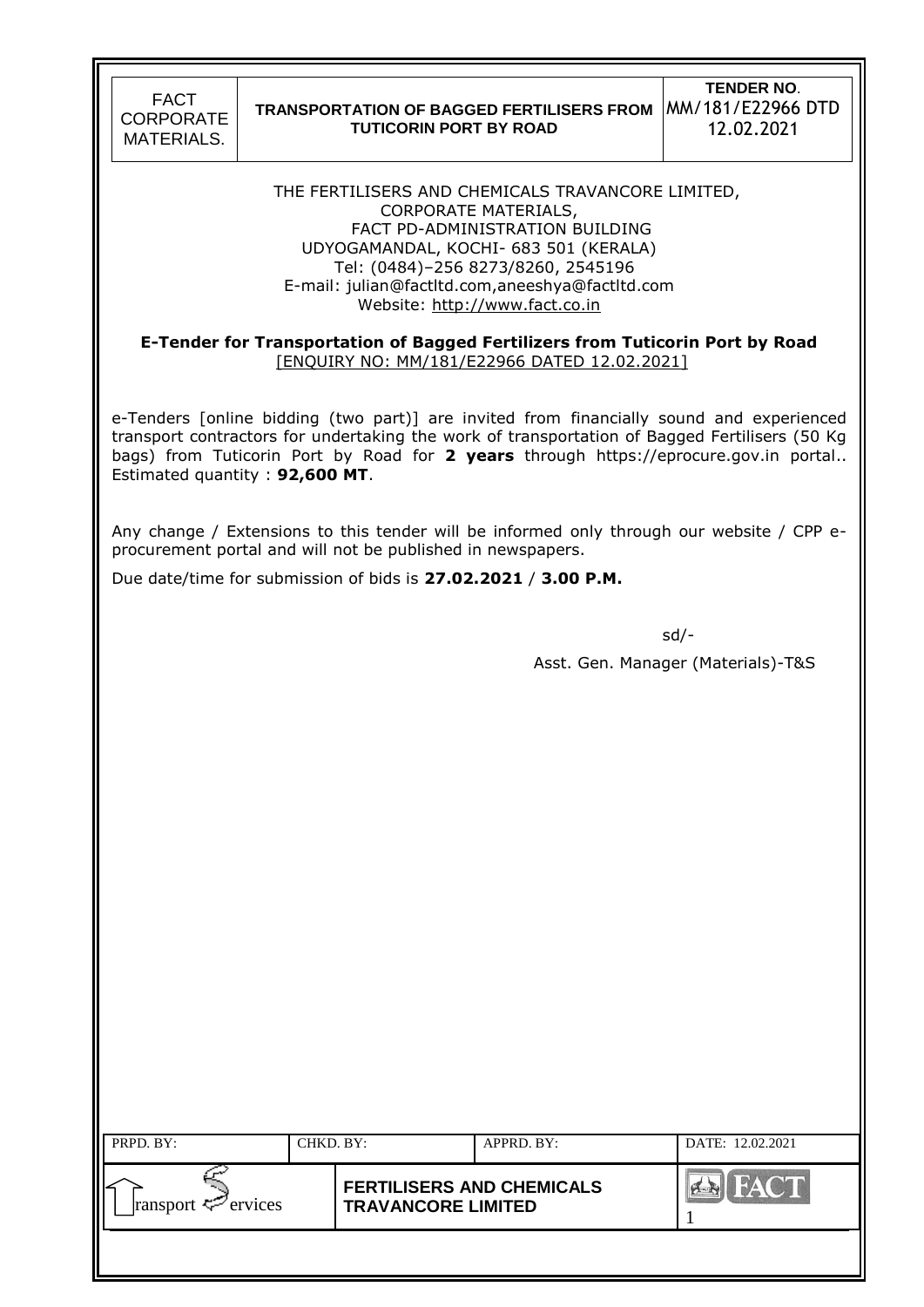

### **TRANSPORTATION OF BAGGED FERTILISERS FROM**  MM/181/E22966 DTD **TUTICORIN PORT BY ROAD**

**TENDER NO**. 12.02.2021

### **NOTICE INVITING e-TENDERS**

The Fertilisers and Chemicals Travancore Ltd (FACT), invites online bids (two part) from financially sound and experienced transport contractors meeting the pre qualifications specified below for transportation of bagged fertilizers (50 Kg bags) in trucks/lorries placed by the contractor from godowns at Tuticorin Port premises to Godown(s)/ ASC/ Stock Point Dealer/ Agency ASC/ Private or State or Central Warehouses/ Dealer Points situated within a distance upto 700 Kilometers in different distance slabs for a period of two years from the date of issue of LOI or work order, whichever is earlier.

### **PLEASE NOTE THAT ONLY ONLINE BIDS WILL BE CONSIDERED AGAINST THIS TENDER**

Visit [https://www.eprocure.gov.in](https://www.eprocure.gov.in/) for online bid submission

### **1.0 General Information**

| Enquiry No.                                                                                                                                                                                                                                          | MM/181/E22966 Dated 12.02.2021                                                                                                                                                                                                                                                                                                                                                                                |  |  |  |  |
|------------------------------------------------------------------------------------------------------------------------------------------------------------------------------------------------------------------------------------------------------|---------------------------------------------------------------------------------------------------------------------------------------------------------------------------------------------------------------------------------------------------------------------------------------------------------------------------------------------------------------------------------------------------------------|--|--|--|--|
| Mode of Tendering                                                                                                                                                                                                                                    | Two Part<br>Part A: Pre-Qualification cum Techno-Commercial Bid<br>Part B: Price Bid                                                                                                                                                                                                                                                                                                                          |  |  |  |  |
| Due date & time for<br>Submission of bids                                                                                                                                                                                                            | 27.02.2021 / 3.00 P.M.                                                                                                                                                                                                                                                                                                                                                                                        |  |  |  |  |
| Date & Time for opening<br>of Part A of the Bid.                                                                                                                                                                                                     | 01.03.2021 / 11.00 A.M.                                                                                                                                                                                                                                                                                                                                                                                       |  |  |  |  |
| Name of<br>Work/Description                                                                                                                                                                                                                          | For transportation of bagged fertilizers (50 Kg bags)<br>in.<br>trucks/lorries placed by the contractor from godowns at<br>Tuticorin Port premises to Godown(s)/ ASC/ Stock Point<br>Dealer/ Agency ASC/ Private or State or Central Warehouses/<br>Dealer Points situated within a distance upto 700 Kilometers in<br>different distance slabs as per attachments thereto and other<br>terms and conditions. |  |  |  |  |
| Contacts                                                                                                                                                                                                                                             | e-Tender Helpline:<br>1) Mrs. Aneeshya Venugopal, Tel: +91 484 256 8273,<br>e-mail: aneeshya@factltd.com<br>2) Mr. Julian R, Tel: +91 484 256 8260/2545196,<br>e-mail: julian@factltd.com<br>For technical matters contact<br>3) Mr. Ajino Anandh, Tel: +91 484-2568374<br>Mobile: 9497334230 email: ajinoanandh@gmail.com                                                                                    |  |  |  |  |
| 2.0                                                                                                                                                                                                                                                  | <b>TENDER DOCUMENTS (e-TENDER)</b>                                                                                                                                                                                                                                                                                                                                                                            |  |  |  |  |
| Visit<br>website www.fact.co.in<br>or Central Public Procurement<br>Portal<br>our<br>https://www.eprocure.gov.in for tender documents. Bid submission shall<br>be in<br>form through https:www.//eprocure.gov.in<br>electronic<br>only. See Annexure |                                                                                                                                                                                                                                                                                                                                                                                                               |  |  |  |  |
| PRPD. BY:                                                                                                                                                                                                                                            | CHKD. BY:<br>APPRD. BY:<br>DATE: 12.02.2021                                                                                                                                                                                                                                                                                                                                                                   |  |  |  |  |
| ransport <sup>2</sup> ervices                                                                                                                                                                                                                        | <b>FERTILISERS AND CHEMICALS</b><br><b>TRAVANCORE LIMITED</b><br>$\mathcal{D}_{\mathcal{L}}$                                                                                                                                                                                                                                                                                                                  |  |  |  |  |
|                                                                                                                                                                                                                                                      |                                                                                                                                                                                                                                                                                                                                                                                                               |  |  |  |  |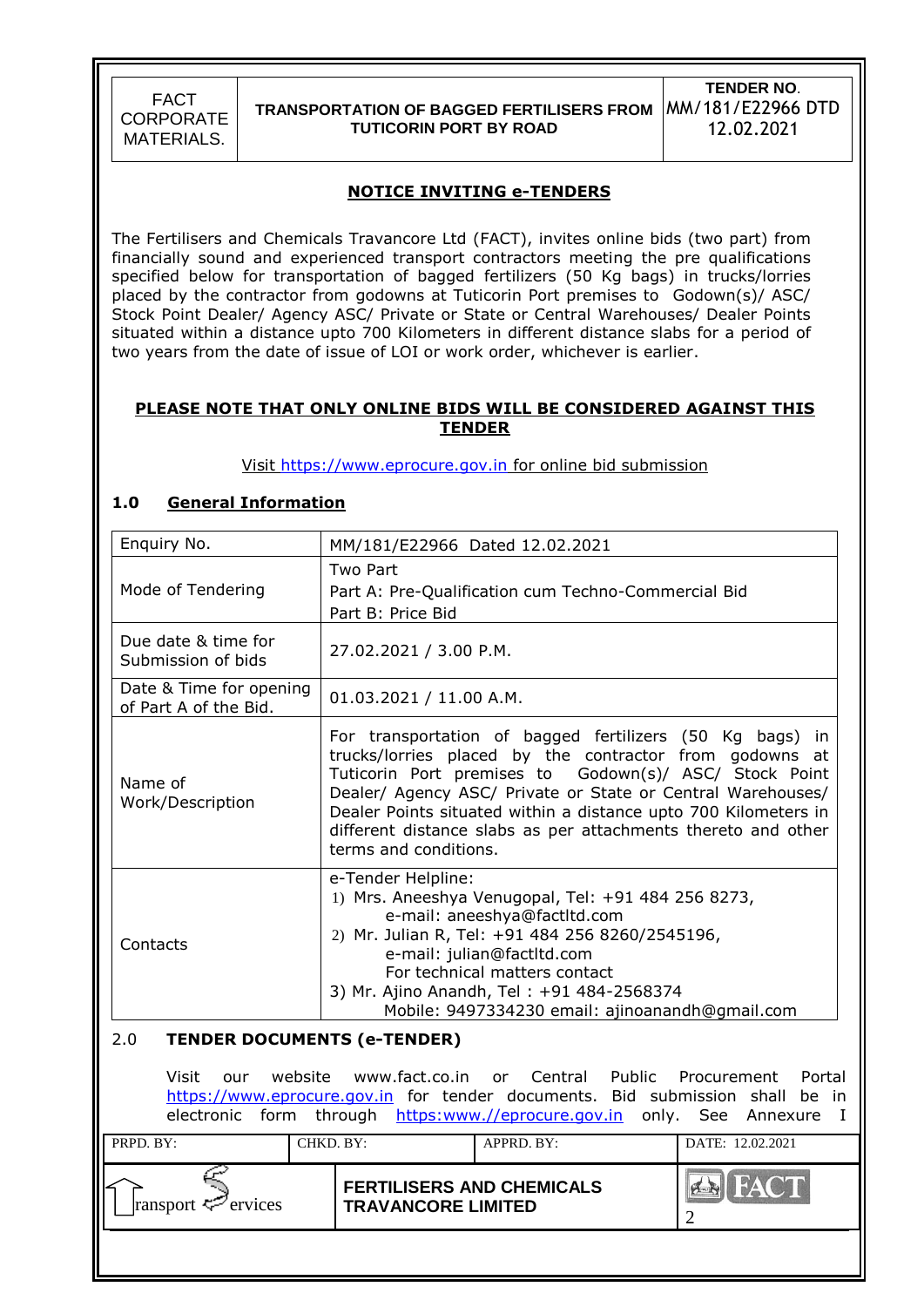'Instructions to Bidders (e-Tender)'.

### **3.0 GENERAL**

- 3.1 When bids are received from any proprietorship / firm / company having the same proprietor or one or more partners/Directors in the business organisation of any other party quoting against this tender (hereinafter called Common Firms), such bids shall be considered having been received from only one applicant in different names and the lowest acceptable quotation of such Common Firm shall only be considered for evaluation.
- 3.2 Bids from bidders against whom any criminal case, enquiry or investigation/report by authorities like Vigilance, CBI etc., are pending in relation with FACT or bidders who are defaulting contractors of FACT shall be disqualified and rejected.
- 3.3 FACT reserves the right to reject any or all bids without assigning any reasons whatsoever, and / or based on the past unsatisfactory performance by bidders at FACT / other PSEs / Govt. Departments. The opinion of FACT regarding the same shall be final and conclusive.
- 3.4 Partnership firms having common partners will be treated as one Bidder. When bids are received from any proprietorship / firm / company having the same proprietor or one or more partners/Directors in the business organisation of any other party quoting against this tender (hereinafter called Common Firms), such bids shall be considered having been received from only one applicant in different names and the lowest acceptable quotation of such Common Firm shall only be considered for evaluation.
- 3.5 FACT"s authorized Fertiliser Dealer, Private Warehousing Contractor and the Rail Head Clearing and Handling Contractor, who are operating at any destination for transportation covered under this enquiry, shall not be permitted to work as our transport contractor from Tuticorin Port to that destination. Also, FACT"s authorized Dealer/ Private Warehousing Contractor/RH clearing and handling Contractor/Stevedoring and handling contractor, who are operating at Tuticorin, shall not be permitted to work as our transport contractor for this work. Also see Clauses below:

If a Dealer/Private Warehousing Contractor/RH clearing and handling Contractor/Stevedoring & Handling Contractor as above, is found suitable as a transport contractor for bagged fertilizers from Tuticorin Port to any destination, the bidder will be permitted to have only one of the following businesses (a) Dealership of FACT at the respective destination/Tuticorin (b) Private Warehousing contract at the respective destination/Tuticorin (c) Rail Head clearing and handling contract at the respective destination/Tuticorin (d) Stevedoring & Handling Contract at Tuticorin (e) Transportation contract to the respective destination. The choice of business will lie with FACT.

If a bidder is found suitable as a Transportation Contractor from Tuticorin Port, all the issues shall be settled before termination/suspension of other businesses as mentioned above.

| PRPD. BY:               | CHKD. BY: |                                                               | APPRD. BY: | DATE: 12.02.2021              |
|-------------------------|-----------|---------------------------------------------------------------|------------|-------------------------------|
| ransport $\leq$ ervices |           | <b>FERTILISERS AND CHEMICALS</b><br><b>TRAVANCORE LIMITED</b> |            | <b>FACT</b><br>$\sum_{i=1}^n$ |
|                         |           |                                                               |            |                               |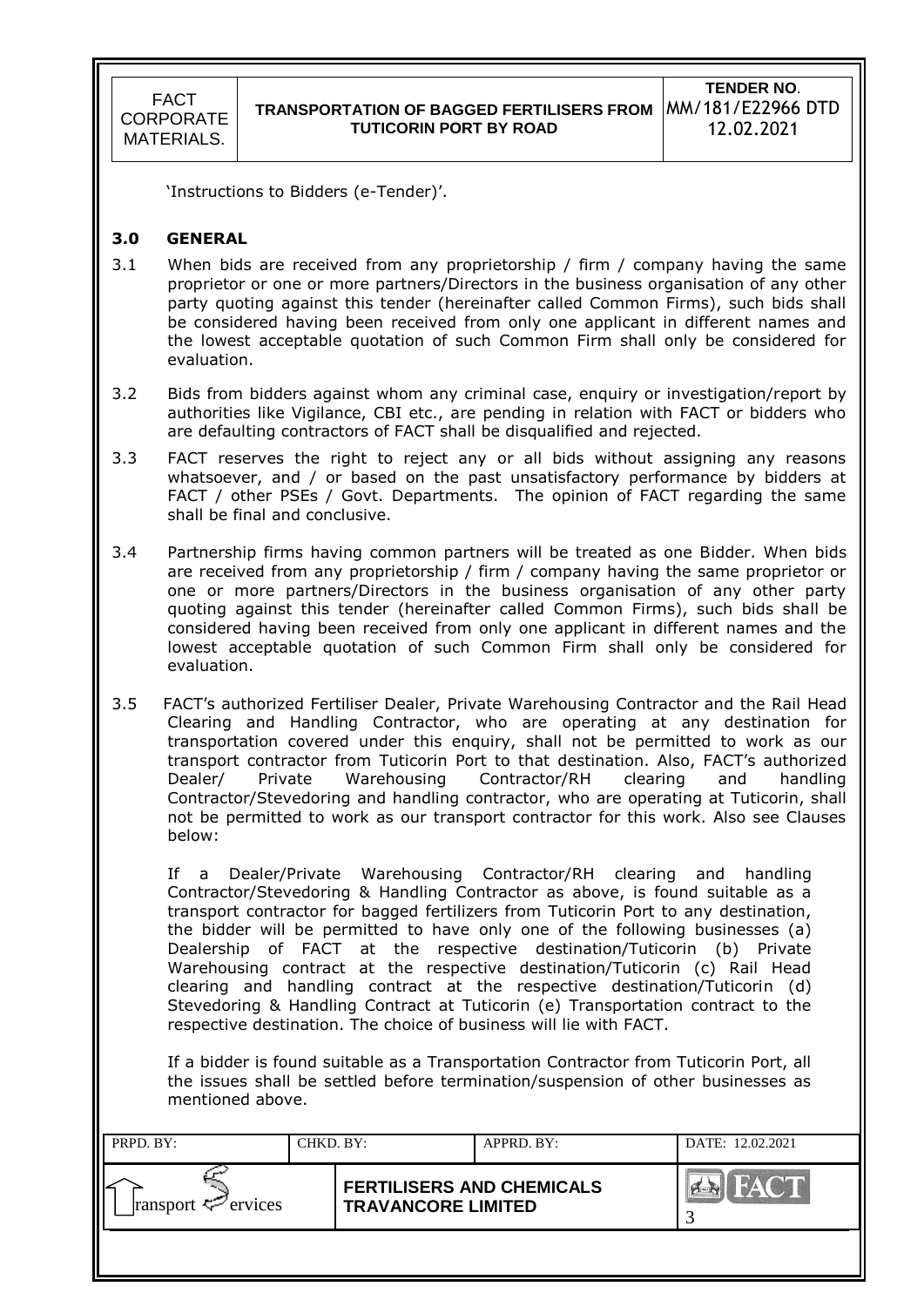If the facts of such common business are established at a later stage, all such contract/ contracts are liable to be terminated."

3.6 "**Integrity Pact:** The bidders shall sign and submit an "Integrity Pact (IP)" to be executed between the bidder and Fertilisers and Travancore Ltd. along with the bid as per Annexure-XII. IP shall be implemented through the following Independent External Monitor (IEM) for the bid.

Mr. P.K. Vijayakumar, IRS (Retd), Madhavam, Vaniyan Lane, Punkunnam P.O, Thrissur – 680002 Mobile: [8547381122,](callto:8547381122) E-mail address: [vkmenon78@gmail.com](mailto:vkmenon78@gmail.com)"

**The Original Integrity Pact on Rs.500/- stamp paper signed by the bidder is to be sent by Post / Courier to The Assistant General Manager (T&S), Materials Department, PD Administrative Building, FACT Ltd., Udyogamandal P.O, Ernakulam-683501.**

 **Note: In case bidders require any clarification pertaining to the tender please contact the officers at 3.7 below. "Kindly note that the Independent External Monitor should NOT be contacted for clarifications regarding the tenders."**

3.7 Any further information, if required by the bidders, can be had from DGM(Logistics)- Marketing Head Office ,Phone: 0484-2546793/7679

 For any clarification on this enquiry please contact Asst.General Manager (Materials) T&S, [Phone- 0484- 2545196, 2568260] or AM(D) (Materials)-T&S [Phone No.0484- 256 8273], CENTRALISED MATERIALS, FACT Ltd., FACT PD Administration Building, Udyogamandal PIN-683 501.

## **4.0 EVALUATION OF BIDS**

- 4.1 Bids will be evaluated based on the pre-qualification criteria and other requirements stipulated in the tender enquiry.
- 4.2 Bidders shall quote for all items of work in the Price Bid Format (BOQ-Annexure-VIII). Bids not complying with the above will not be considered. Evaluation of bids and determination of the L1 bidder shall be based on the combined total value of all items of work quoted by the bidder in the Price Bid Format. The combined total value as above shall be computed based on the rates quoted by the Bidder against each item and the corresponding quantities indicated. The work order issued shall contain all items of work.
- 4.3 If there is a tie in the L1 position, the tie shall be broken by obtaining revised reduced rates in sealed covers from the L1 bidders.
- 5.0 Any tender i) Which varies from our terms & conditions or stipulates counter conditions, OR ii) Which fails to provide required information or is otherwise incomplete, OR iii) Which is received from a Registered Fertilizer dealer or their partners or persons having implicit or explicit relations with the dealer or employee of FACT is liable to be rejected.

| PRPD. BY:               | CHKD. BY: |                                                               | APPRD. BY: | DATE: 12.02.2021            |
|-------------------------|-----------|---------------------------------------------------------------|------------|-----------------------------|
| ransport $\leq$ ervices |           | <b>FERTILISERS AND CHEMICALS</b><br><b>TRAVANCORE LIMITED</b> |            | <b>FACT</b><br>$A^{\kappa}$ |
|                         |           |                                                               |            |                             |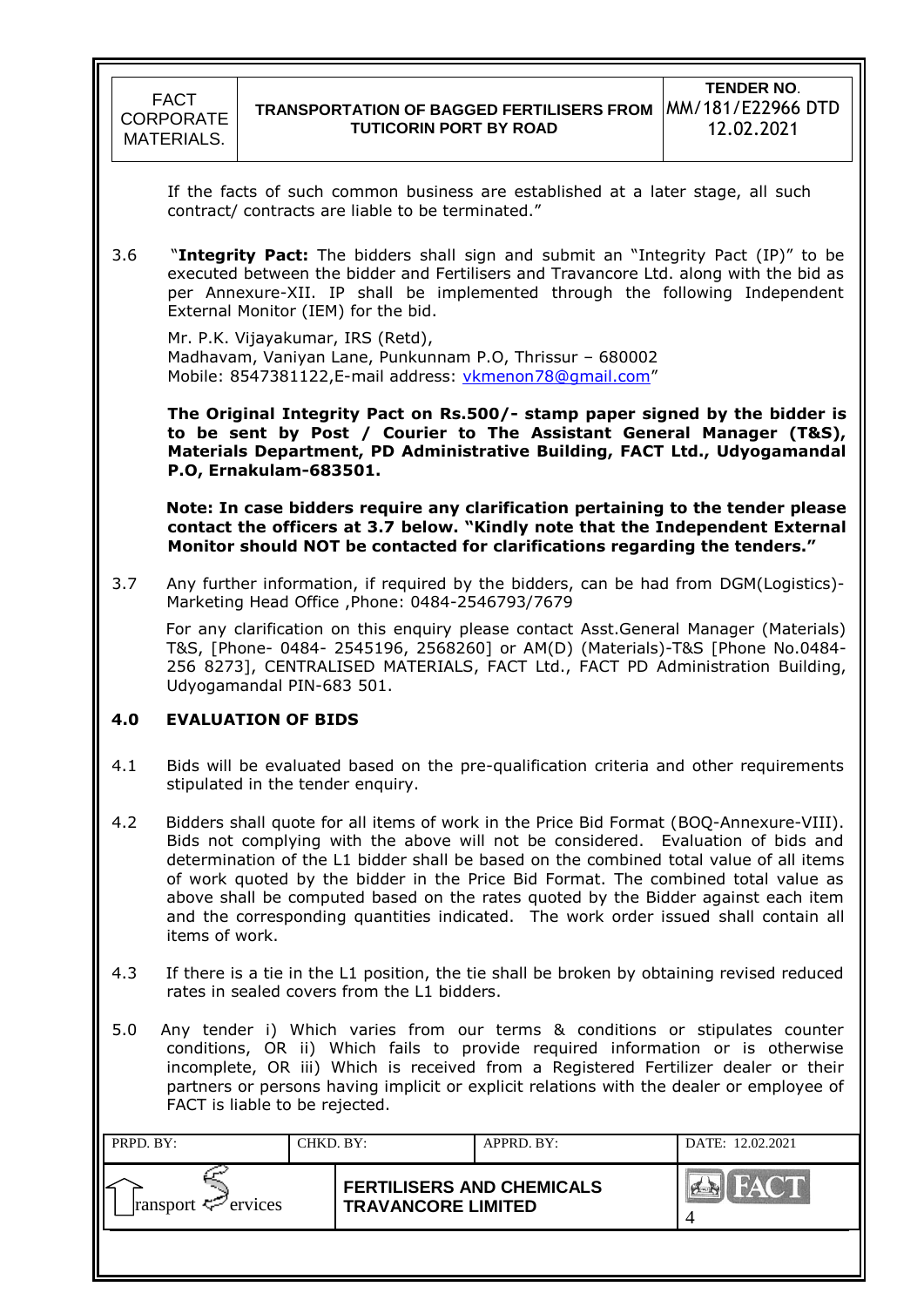- 6.0 The acceptance of tender will rest with the company, which does not bind itself to accept the lowest tender and reserves to itself the right:
	- i) To reject any or all tenders.
	- ii) To finalize the contract based on revised lower rates to be obtained from the L1 bidders in case more than one bidder becomes L1 to any destination.
	- iii) To award the work in part and not in its entirety, if considered expedient, without assigning any reason or giving any explanation thereof.
	- iv) To negotiate with one or more tenderers for revision of rates downwards if FACT feels that rates so received are not appropriate.
	- v) To reject the tender on the basis of unsatisfactory performance of the tenderer in previous transport contracts with FACT or any other PSEs or Government Departments.
	- vi) To reject the tender of any black listed transporters due to unsatisfactory performance, forfeiture of EMD or due to any other reasons.
	- vii) The financial or business association with FACT fertilizer dealer OR with FACT employee is liable for disqualification.
	- viii) When tenders are received pursuant to issue of Un-priced and Price bids, from any proprietorship/firm/ companies having the same proprietor or one or more Partners/ Directors in the business organization of any other party (herein after called Common firms), such tenders shall be considered as having been received from only one applicant in different names and the lowest acceptable quotation of such common firm shall be considered for evaluation.
	- ix) When tenders are received from any proprietorship/ firms/ companies, having one or more common business facilities such as Telephone, fax, emblem, address etc, such tenders shall be considered as having been received from only one tenderer in different names and the lowest acceptable quotation of such common firm shall be considered from the suitable parties.
	- x) Bids from bidders against whom any criminal case, enquiry or investigation/report by authorities like Vigilance, CBI etc., are pending in relation with FACT or bidders who are defaulting contractors of FACT shall be disqualified and rejected.
- 7.0 A declaration is being obtained from the bidder with respect to proprietor or one or more partners having financial interest or sharing of common business facilities with registered Fertilizer Dealer of FACT. The bidder in such case will be permitted to have one of the following businesses a) Transport contractors b) Dealership. If the bidder is suitable as a transport contractor, all the issues need to be settled before termination/ suspension of other businesses as mentioned above. If the facts of such common business is established at a later stage, all such contract/ contracts are liable to be

| PRPD. BY:               | CHKD. BY: |                                                               | APPRD. BY: | DATE: 12.02.2021              |
|-------------------------|-----------|---------------------------------------------------------------|------------|-------------------------------|
| ransport $\leq$ ervices |           | <b>FERTILISERS AND CHEMICALS</b><br><b>TRAVANCORE LIMITED</b> |            | <b>FACT</b><br>$\sum_{i=1}^n$ |
|                         |           |                                                               |            |                               |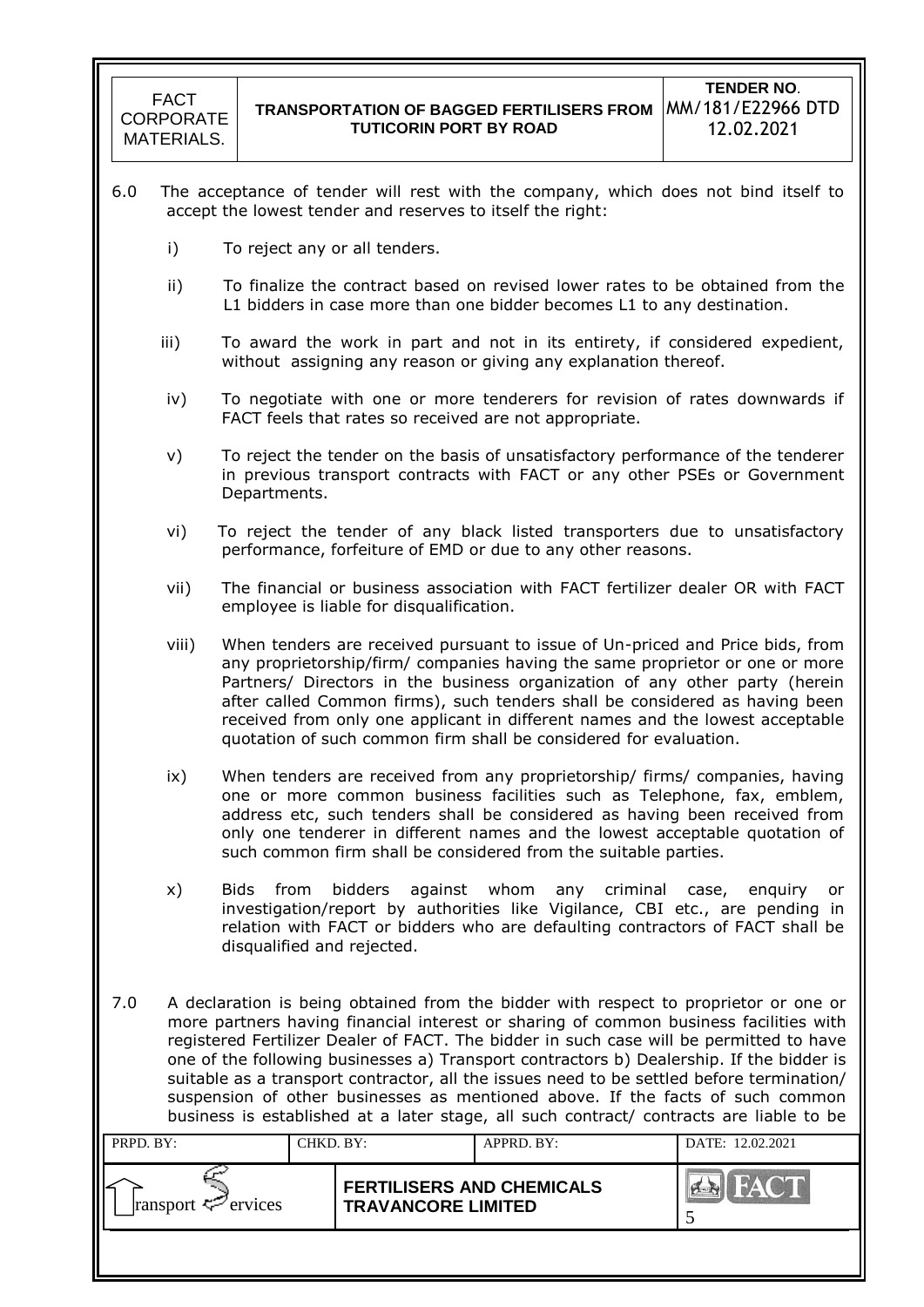terminated.

### 8.0 **Declaration of Tenderer's relation with FACT Employees**:

Should a tenderer or contractor or in the case of firm or Company , one or more of its partners or directors has a relationship with an employee of FACT in the capacity of junior Officer and above, the authority inviting tender shall be informed of the fact at the time of submission of the tender, failing which the Company may at its sole discretion, reject the tender or rescind the contract.

- 9.0 If any information given is found to be untrue, FACT reserves right to terminate the contract without any notice or assigning any reason thereof.
- 10.0 Contract with FACT, does not indicate certification of financial soundness or professional competency of the contractor and FACT will neither be responsible for any third party nor to the contractor.
- 11.0 Contract with FACT cannot be assessed for goodwill of the Contractor and FACT is not liable in any way for that or for the damages whatsoever arising out of termination of contract with FACT.
- 12.0 FACT in whatsoever manner will neither issue any certificate regarding suitability of contractor nor assert any communication from third party to that effect.
- 13.0 When tenders are received from any Proprietorship / firms/ companies, having one or more common Business facilities such as Telephone, fax, emblem, address etc., shall be considered as having been received from only one tenderer in different names and the lowest acceptable quotation of such common firm shall be considered from the suitable parties.
- 14.0 At the time of submission of tender, the Contractor shall submit a declaration stating whether the Proprietor, Director, Partner, as applicable, of his firm is having any relations with any Proprietor/ Director/Partner of any registered fertilizer dealership firm of FACT fertilizers. Also, in case, during the validity of contract such relationship is established subsequently, FACT will have to be informed of the same and contract will be liable for termination with immediate effect.

 **For THE FERTILISERS AND CHEMICALS TRAVANCORE LTD**

 **ASST. GEN. MANAGER MATERIALS (T&S)**

| PRPD. BY:               | CHKD. BY: |                                                               | APPRD. BY: | DATE: 12.02.2021 |
|-------------------------|-----------|---------------------------------------------------------------|------------|------------------|
| ransport $\leq$ ervices |           | <b>FERTILISERS AND CHEMICALS</b><br><b>TRAVANCORE LIMITED</b> |            | <b>FACT</b>      |
|                         |           |                                                               |            |                  |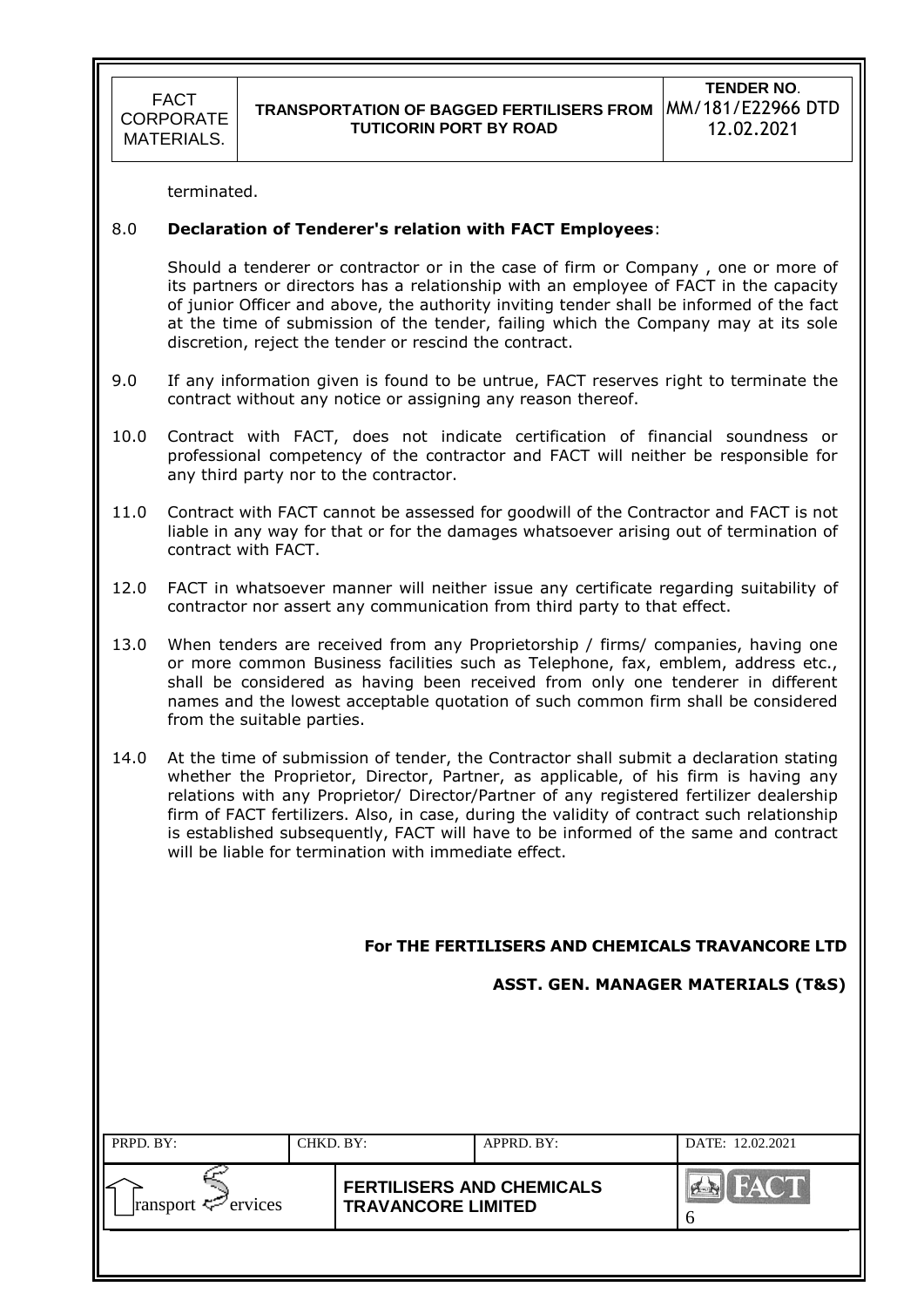# **TRANSPORTATION OF BAGGED FERTILISERS FROM**  MM/181/E22966 DTD **TUTICORIN PORT BY ROAD**

**TENDER NO**. 12.02.2021

|               | List of Enclosures of this NIT is as follows:      |              |
|---------------|----------------------------------------------------|--------------|
|               |                                                    |              |
| Document      | TITLE                                              | No. of Pages |
| Annexure I    | Instructions to Bidders (e-Tender)                 | 7            |
| Annexure II   | Pre-Qualification Criteria for bidders             | 1            |
| Annexure III  | Vendor Data Updation Form                          | 9            |
| Annexure IV   | Special Terms & Conditions of Contract             | 15           |
| Annexure V    | <b>Standard Terms &amp; Conditions of Contract</b> | 6            |
| Annexure VI   | <b>Compliance Statement</b>                        | 1            |
| Annexure VII  | Unpriced copy of Price bid format                  | 2            |
| Annexure VIII | Price bid format (BoQ in system)                   | 1            |
| Annexure IX   | <b>Bid Security Declaration</b>                    | $\mathbf{1}$ |
| Annexure X    | Proforma of Bank Guarantee for Security Deposit    | 2            |
| Annexure XI   | Proforma of Agreement                              | 1            |
| Annexure XII  | <b>Integrity Pact</b>                              | 5            |
|               |                                                    |              |

| PRPD. BY:               | CHKD. BY: |                                                               | $APPRD$ . BY: | DATE: 12.02.2021 |
|-------------------------|-----------|---------------------------------------------------------------|---------------|------------------|
| ransport $\leq$ ervices |           | <b>FERTILISERS AND CHEMICALS</b><br><b>TRAVANCORE LIMITED</b> |               |                  |
|                         |           |                                                               |               |                  |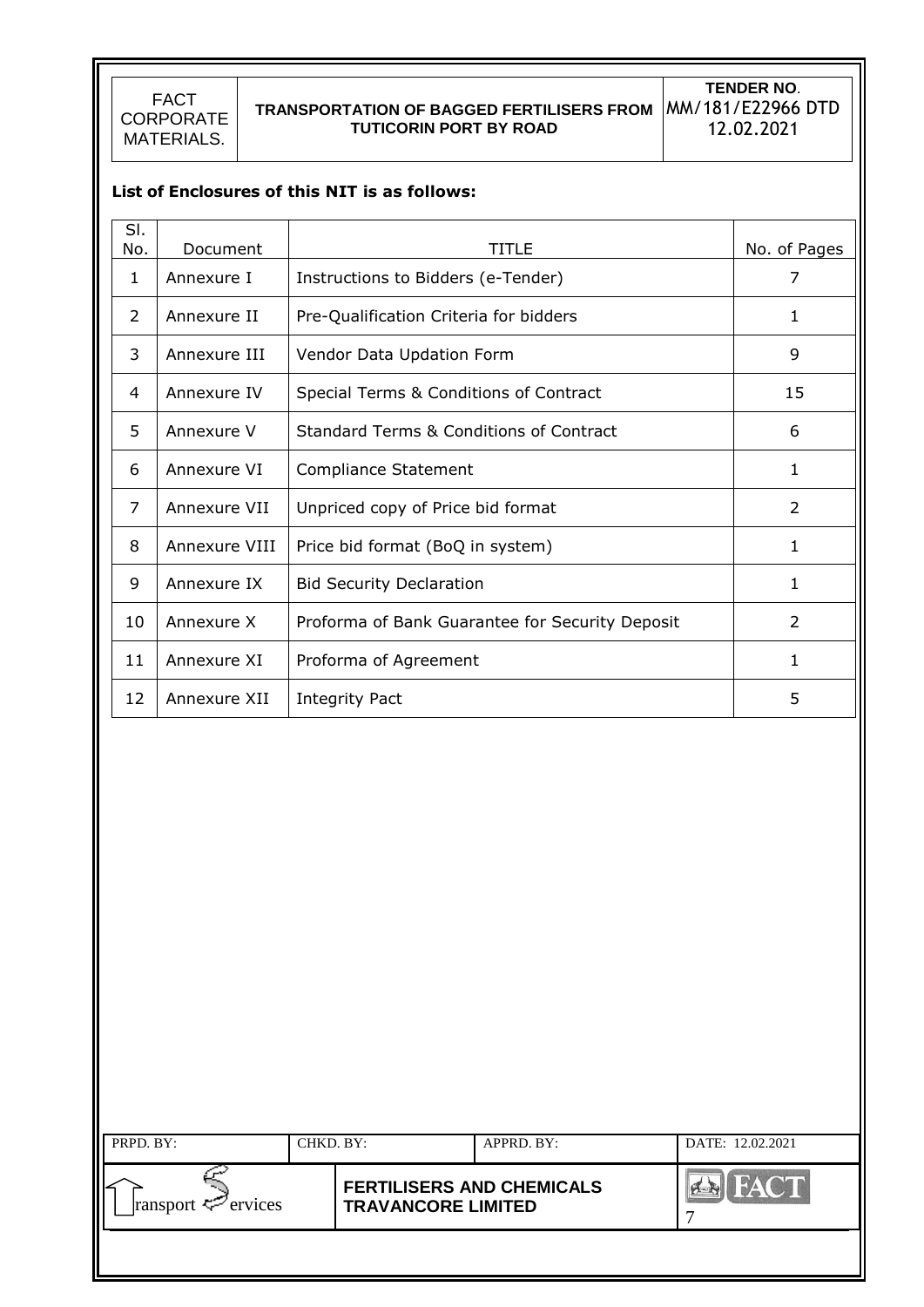### **TRANSPORTATION OF BAGGED FERTILISERS FROM TUTICORIN PORT BY ROAD**

**TENDER NO**. MM/181/E22966 DTD 12.02.2021

#### **ANNEXURE: I**

#### **INSTRUCTIONS TO BIDDERS**

- 1.0 Bidders shall study carefully the complete tender documents viz. NIT with Prequalification criteria, Instructions to Bidders (ANNEXURE-I), Technical Procurement Specifications if any, Terms & Conditions and any other documents forming part of this tender attached herewith. All conditions set out there in shall be binding on the bidders unless conflicting with any conditions expressly stated by FACT while accepting any bid in the event of such acceptance. One signed and scanned copy of the above documents shall accompany their online bids signifying their acceptance of the same. Bidder shall also submit along with his bid Vendor data updation (Declaration) Form, Check list (If applicable) and Compliance Statement duly filled with all details required therein and also attach supporting documents as required.
- 2.0 Before submitting the bid, the bidder shall familiarise himself about the details of the work, operating conditions during different seasons of year, etc., collect all necessary data regarding the facilities available at various points indicated in Special Terms and Conditions, applicable timings, routes etc., and satisfy himself on all aspects relating to this work which he has to handle and execute for the full contract period and shall make due provisions in his rates for any contingency or difficulty involved in the work covered by this enquiry. Claiming lack of knowledge shall not be a reason for exoneration of the bidder of his contractual obligations, if the contract is awarded to him or for demand for increase in rate.
- 3.0 Offers against this NIT shall be submitted online on e-Tendering portal [https://eprocure.gov.in,](https://eprocure.gov.in/) with valid digital signature certificate. Offers submitted on any other platform or in any other mode or including e-mails, physical submission of offers etc. SHALL NOT be accepted.
- 3.1 The bidders are requested to register themselves on the above website with their valid digital signature certificate, if not done already. It is mandatory for bidder to have valid digital signature certificate (Class II or Class III) issued by any of the Certifying Authority approved by Govt. of India for participating in the tender. The digital signature certificate shall be arranged by the bidder at his cost. Bidders may refer **Bidders Manual Kit** available on the above website for detailed information and instructions for registration, bid submission etc.
- 3.2 The documents, if any, which necessarily have to be submitted in originals if specified specifically in the enquiry documents, shall be submitted offline. However scanned copies of such documents shall be uploaded along with the offer submitted online.
- 3.3 The cover (s) containing the documents in original etc. to be submitted offline as required in the enquiry documents shall be duly superscribed with enquiry No., due date of enquiry, bidder"s name & address and contact details. The documents shall be submitted to the following on or before the due date : The Asst.General Manager (T&S), Centralized Materials, PD Administrative Building, FACT Ltd., Udyogamandal PO, Kochi – 683 501, Kerala

#### **4.0 SUBMISSION OF BIDS: The bid shall be uploaded with all relevant documents before due date and time in the above portal as given above.**

| .                       |           |                                                               |            |                  |  |
|-------------------------|-----------|---------------------------------------------------------------|------------|------------------|--|
| PRPD. BY:               | CHKD. BY: |                                                               | APPRD. BY: | DATE: 12.02.2021 |  |
| ransport $\leq$ ervices |           | <b>FERTILISERS AND CHEMICALS</b><br><b>TRAVANCORE LIMITED</b> |            |                  |  |
|                         |           |                                                               |            |                  |  |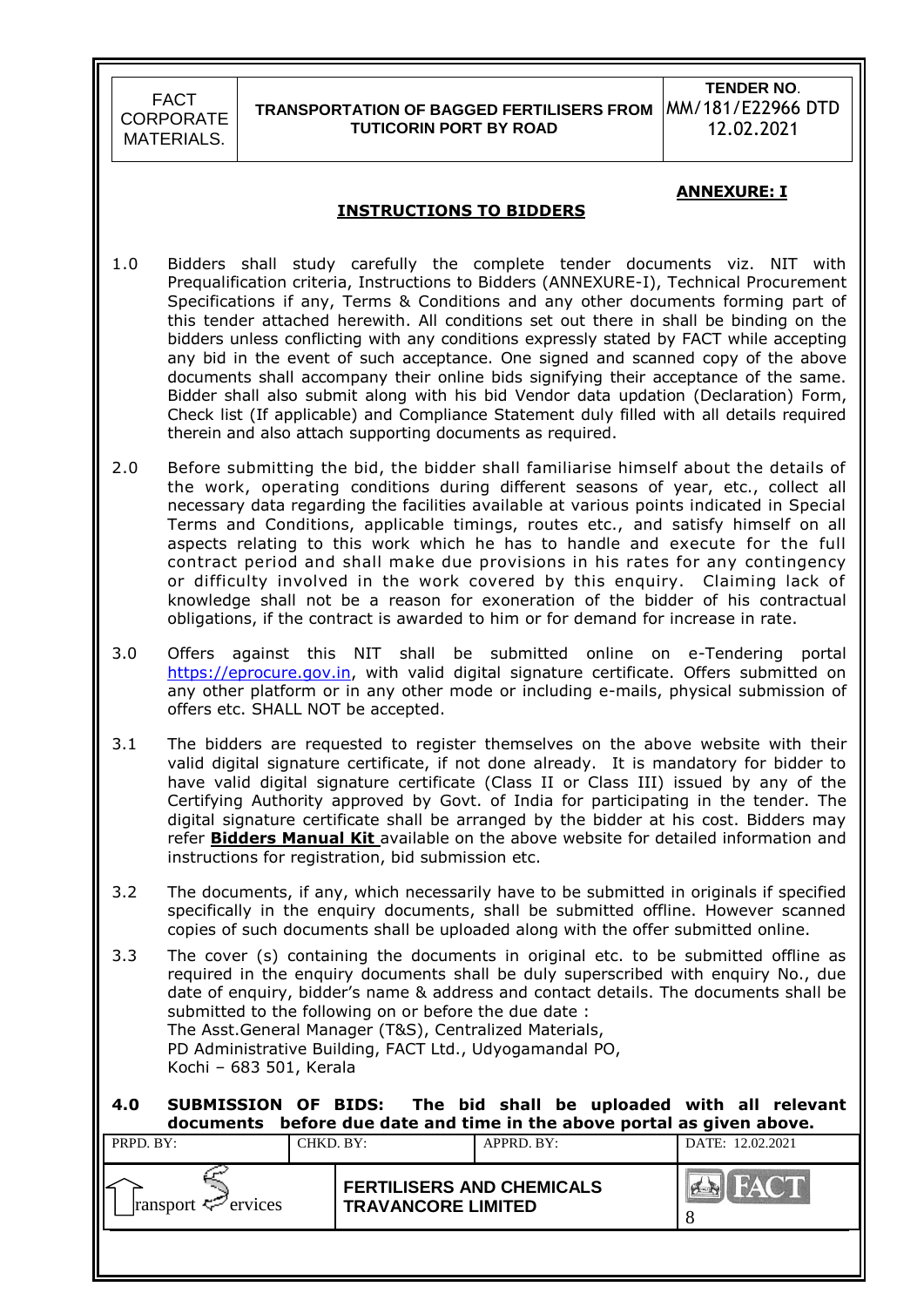5.0 Bid documents shall consist of Part-A and Part B as detailed below:

### 5.1 **Part A (Pre-qualification-cum-Techno Commercial Bid) shall contain:**

- 1. Bid Security Declaration as per our Format or Claim for EMD exemption with documentary proof.
- 2. Scanned copies of supporting documents for satisfying Pre-Qualification criteria.
- 3. Digitally Signed copies of NIT, Instructions to Bidders (Annexure I) and terms conditions.
- 4. Scanned copy of Signed & duly filled Vendor Data Updation Declaration Form"
- 5. Signed and duly filled up Check List for Commercial Terms" (if applicable) and scanned copies of attached documents as detailed in Check list.
- 6. Scanned copy of Signed & duly filled "Compliance Statement"
- 7. Scanned copy of Signed "Un-priced bid indicating "QUOTED" in the applicable columns. Rates shall not be indicated in Un-priced Bid.

#### 5.2 **Part-B: shall comprise of the filled Price bid. The filled price bid ie. BoQ attached to the tender shall be uploaded after filling all relevant details such as name and address of the bidder, rates etc. as applicable.**

- 5.3 The priced BOQ shall be uploaded strictly in the format attached, failing which the offer is liable to be rejected. Renaming or changing the format of the BoQ is not permitted and the System will not accept any such changed document.
- 5.4 Fill-in all the relevant fields of the BoQ either in value or as a percentage as specified in the BoQ. Blank field, if any, in the uploaded BoQ shall be considered as Nil (not Quoted). No claim or revisions shall be entertained in this regard.
- 5.5 Bidders shall quote prices in the BOQ only and nowhere else. No other documents shall be enclosed with Price Bid (BOQ).
- 5.6 Rates shall be quoted in the same unit of measure given in the BOQ and shall be considered accordingly.
- 5.7 Bidders shall ensure that all the required documents as per enquiry are uploaded in the System before due date and time. The System does not allow submission of bids or any other document forming part of the bid after due date & time of bid submission. Non-submission of documents or incomplete documents may result in rejection of offers and no communication in this regard will be entertained. FACT reserves the right to reject any bid not submitted as per instructions at their discretion.
- 5.8 Timely submission of offers along with all the relevant documents online is the responsibility of the bidder concerned. The bids may be submitted well in advance to avoid last minute issues like non availability of internet, server not available, power failure etc. FACT shall not be held responsible for bidder"s inability to submit documents in time, incomplete submission of offers or non submission of any documents forming part of the offers etc.
- 5.9 Bidders shall meet all expenses in connection with submission of his bid, attending the bid opening, meetings etc.

### **6.0 BID OPENING:**

6.1 **Part-A** of the bids of all bidders who submit their Bids as per the instructions on or

| PRPD. BY:               | CHKD. BY: |                                                               | APPRD. BY: | DATE: 12.02.2021        |
|-------------------------|-----------|---------------------------------------------------------------|------------|-------------------------|
| ransport $\leq$ ervices |           | <b>FERTILISERS AND CHEMICALS</b><br><b>TRAVANCORE LIMITED</b> |            | HATCH<br>$\sum_{i=1}^n$ |
|                         |           |                                                               |            |                         |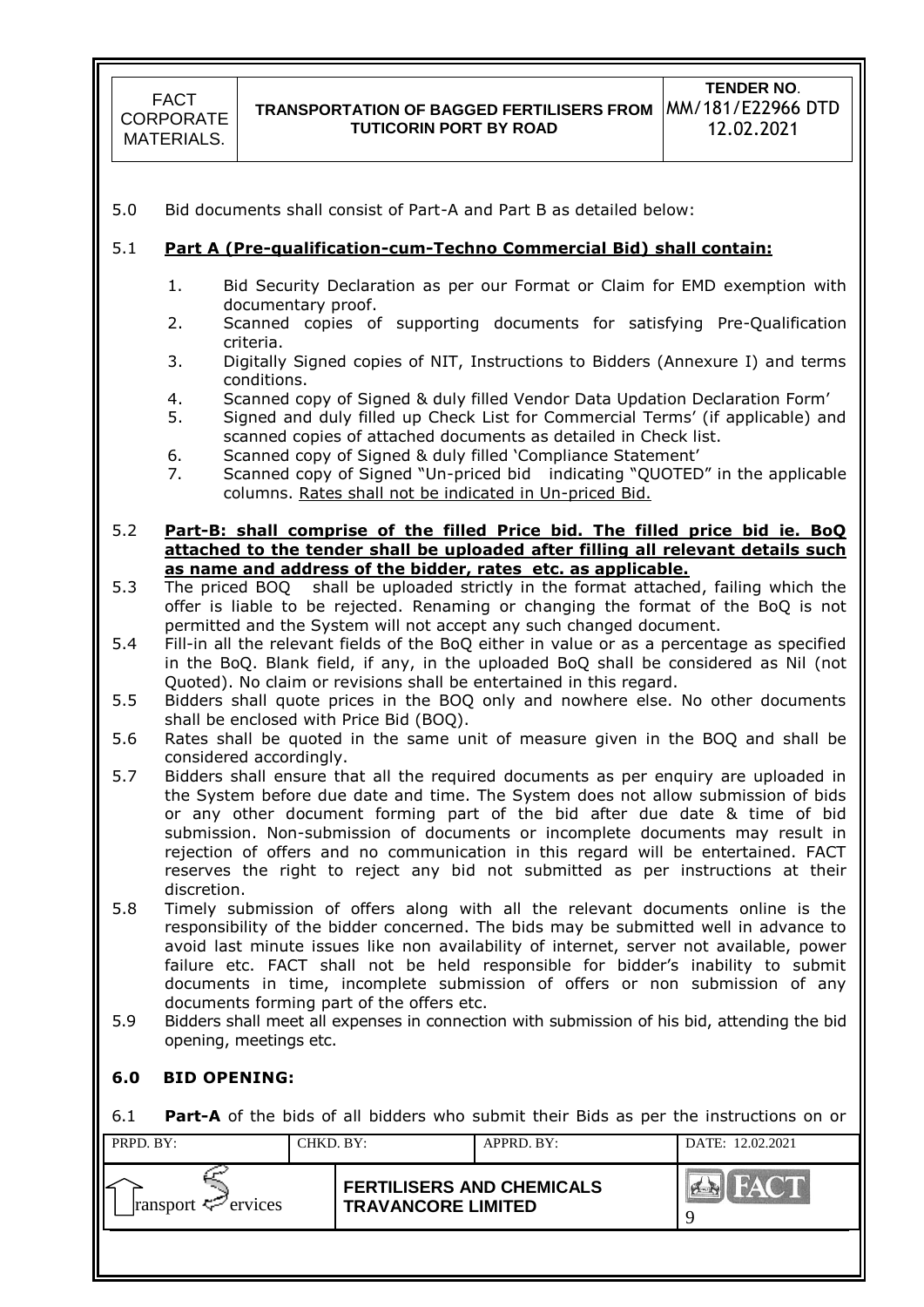before the due date and time shall be opened online, on the specified bid opening date and time. Bids submitted not in conformity with the Enquiry instructions are liable to be rejected without further processing.

6.2 **Part-B** - Price bids of those bidders whose Part-A bid is acceptable, based on prequalification and techno-commercial evaluation, only shall be opened online on a subsequent date, on completion of evaluation.

### **7.0 EARNEST MONEY:**

- 7.1 All bidders except those specifically exempted shall furnish Bid Security Declaration as per our format in lieu of Earnest Money Deposit, failing which such offers will be rejected. Submission of Bid Security Declaration will be exempted for Govt. Depts and firms/public sector units/ MSE units registered under MSMED Act (subject to Declaration of Udyog Aadhar Memorandum number by the vendors on CPP Portal) / firms registered under NSIC and Khadi Board as per applicable govt. directions, and on submission of valid documents/certificates in proof of the same.
- 7.2 If any bidder retracts from or without request of FACT revises or amends his bid during its validity period or fails to submit Security Deposit within the stipulated time or fails to execute the required agreement when the contract is awarded or fails to commence the execution of the work on the stipulated date, they will be disqualified from bidding for any contract with FACT for a period of **Three years** from the date of notification, without prejudice to FACT"s right to claim damages and/or other legal recourse.

### **8.0 PURCHASE PREFERENCE:**

This tender shall be based on MSME order dt. 23<sup>rd</sup> March 2012, and as amended from time to time, pertaining to Public Procurement Policy in respect of procurement of goods and services, produced and provided by micro and small enterprises, including special benefits to MSE firms owned by SC/ST and women entrepreneurs, on furnishing relevant documents as proof. Declaration of UAM numbers on CPPP is mandatory, failing which bidders will not be able to enjoy the benefits as per PP policy. Bidders will get the benefit of PP policy only if they are MSE bidders at the time of submission of their offers.

In divisible tenders, participating MSEs quoting price within price band of L1+15% shall also be allowed to supply a portion of requirement by bringing down their price to L1 price in a situation where L1 price is from someone other than an MSE. Such MSEs shall be allowed to supply atleast 25% (or as applicable) of the total tendered value. In case of more than one such MSE, the supply will be shared proportionately (to tendered quantity). Special provisions extended to certain categories of MSEs as per the order shall also be applicable.

In case of non divisible tenders, an MSE quoting in the price band of L1+15% may be awarded for full/compete work of tendered value, considering the spirit of policy for enhancing the Government procurement from MSEs subject to bringing down of price to L1 by the MSE concerned.

#### **This tender is non divisible.**

| $\parallel$ PRPD. BY:   | CHKD. BY: |                                                               | APPRD. BY: | DATE: 12.02.2021 |
|-------------------------|-----------|---------------------------------------------------------------|------------|------------------|
| ransport $\leq$ ervices |           | <b>FERTILISERS AND CHEMICALS</b><br><b>TRAVANCORE LIMITED</b> |            | 10               |
|                         |           |                                                               |            |                  |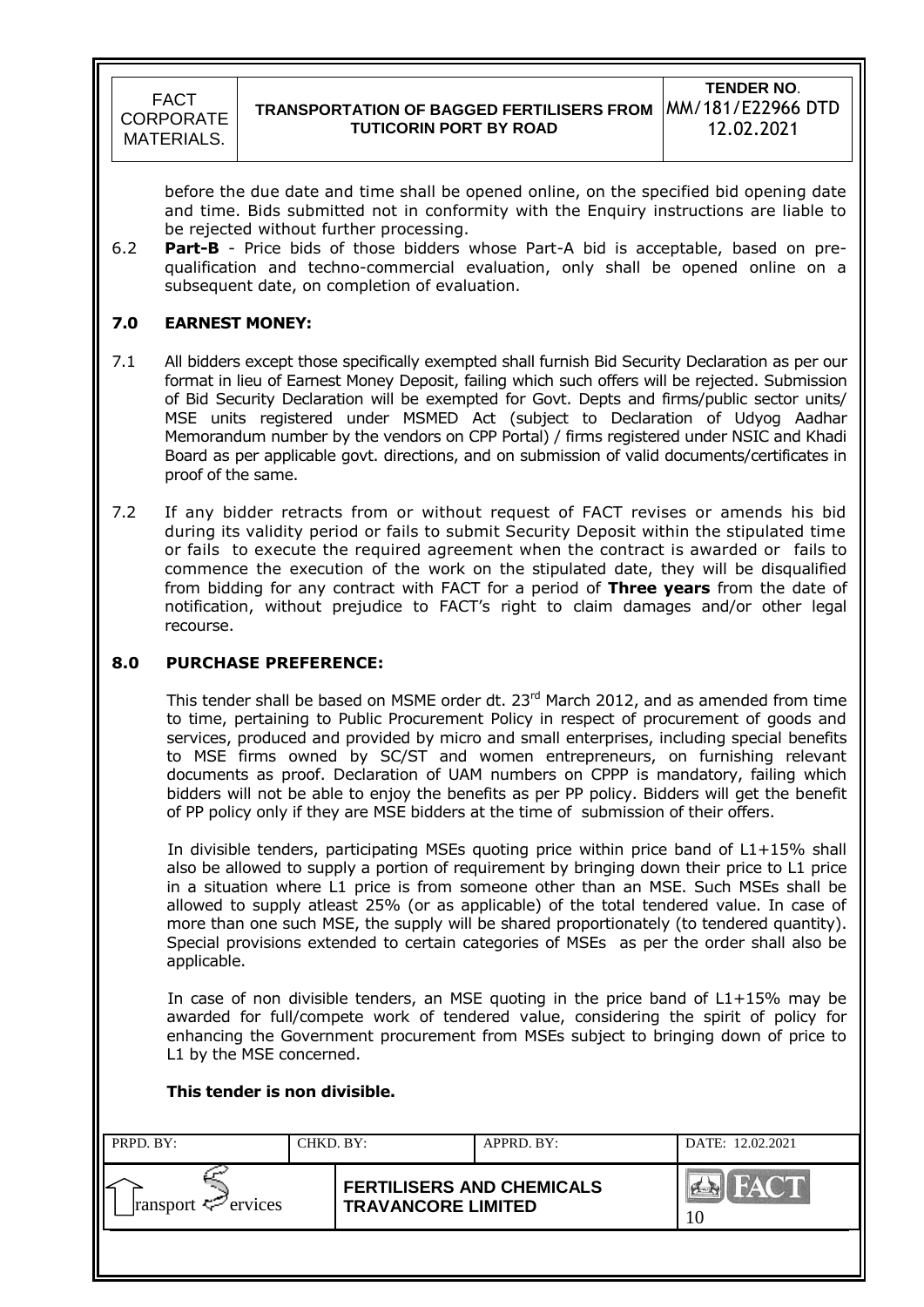#### **9.0 DEVIATIONS:**

- 9.1 Deviations in the tender clauses shall not be accepted.
- 9.2 FACT reserves the right to reject the offers with deviations without further correspondence.
- 9.3 Bidder shall clearly indicate the time required for mobilisation /commencement of work from the date of receipt of Letter of Intent (LOI) / Work Order.

#### **10.0 CONFORMITY:**

Bids must conform in all respects with the applicable terms and conditions of this enquiry. Bidder must certify in the compliance Statement that his bid complies with all Enquiry documents and technical specifications.

#### **11.0 Rates:**

11.1 Bidder shall quote his lowest rate for the work strictly as per the BoQ (Price Bid format) . Bids not complying with the above are liable to be rejected.

The Un-priced bid shall be submitted along with Part-A bid duly signed by the Bidder, indicating "QUOTED" in the columns. Rates shall not be indicated in Un-priced Bid.

- 11.2 Bidder shall quote all-inclusive rate for the work, but **exclusive of GST.** GST if applicable, will be payable extra by FACT as per statutory notification.
- 11.3 The rates quoted in the tender are to hold good for a period of four months from the date of opening of the Pre-Qualification-cum-Techno-Commercial bid (Part-A). If contract is awarded, the work order rates shall be valid for the entire period of contract inclusive of extension / extensions. **No bidder can withdraw his tender or revoke or revise the rates within the aforesaid period of 120 days.** If the bidder withdraws/revises/revokes OR shows unwillingness to confirm with his offer, they will be disqualified from bidding for any contract with FACT for a period of **Three years** from the date of notification, without prejudice to FACT"s other right to claim damages.

#### **12.0 SECURITY DEPOSIT**:

- 14.1 The successful bidder (Contractor) shall be required to furnish an interest free Security Deposit (SD) equivalent to **three percent (3%) of the total contract value** by DD/NEFT/RTGS or by Bank Guarantee issued by a Nationalised / Scheduled Bank as per the Proforma prescribed within 15 days of issue of the work order. The Bank Guarantee shall be valid till the expiry of the contract with a claim period of six months thereafter. FACT a/c No. 57017844467 with the State Bank of India, Udyogamandal Branch, IFSC Code SBIN0070158 shall be used in case of remittance of Security deposit by NEFT/RTGS and proof of remittance shall be submitted to FACT.
- 14.2 In case the bidder whose bid is accepted, fails to deposit the prescribed Security Deposit or fails to execute the agreement or fails to commence the execution of the work within the specified time, the contract issued to him is liable to be terminated

| PRPD. BY:               | CHKD. BY: |                                                               | APPRD. BY: | DATE: 12.02.2021 |
|-------------------------|-----------|---------------------------------------------------------------|------------|------------------|
| ransport $\leq$ ervices |           | <b>FERTILISERS AND CHEMICALS</b><br><b>TRAVANCORE LIMITED</b> |            | FACT             |
|                         |           |                                                               |            |                  |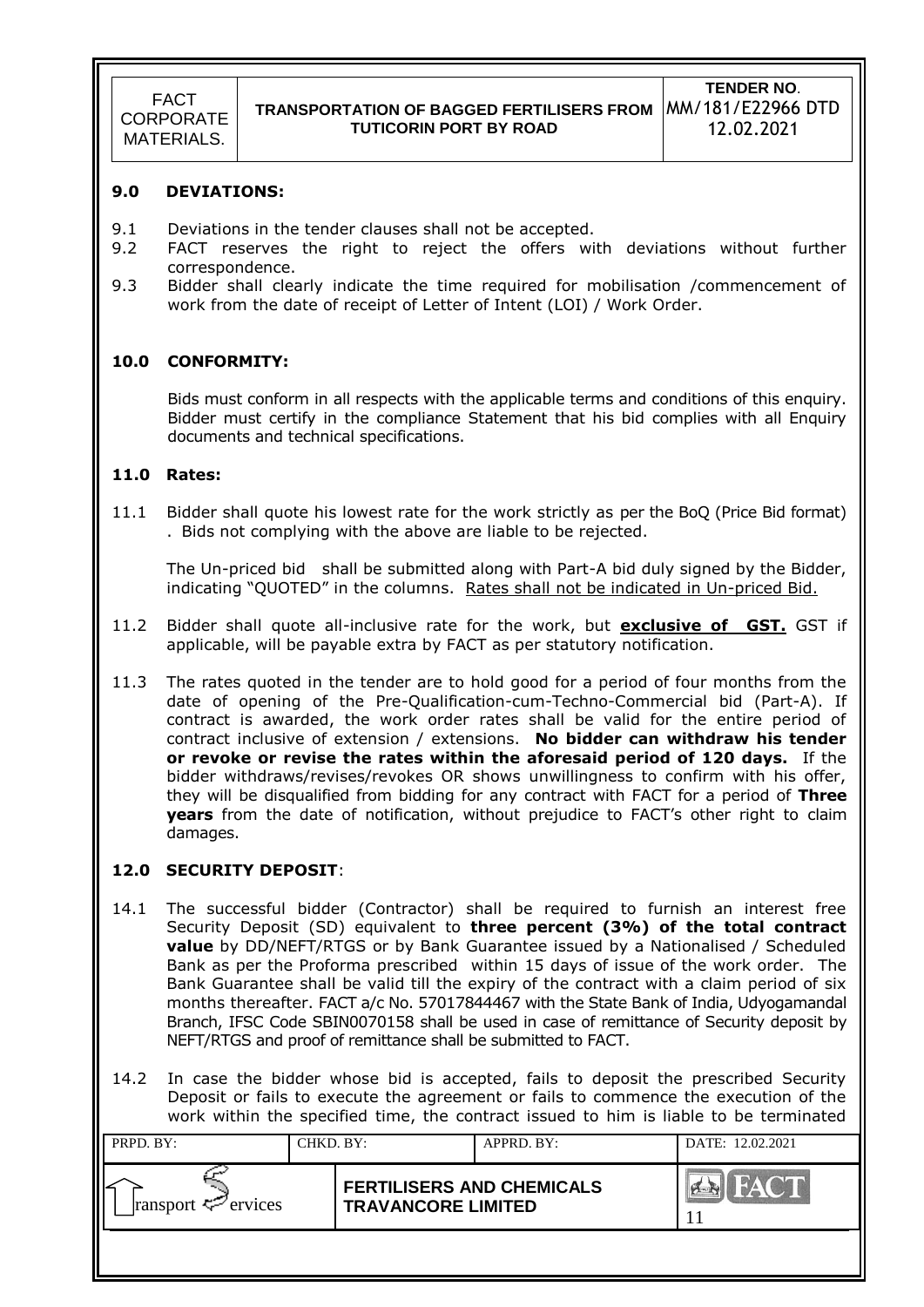and alternative arrangements made at the risk and cost of the Contractor.

#### **13.0 PURCHASER'S RIGHT:**

FACT reserves the right to reject any or all bids without assigning any reason whatsoever. No claims shall lie against FACT on this account and FACT"s decision in this regard shall be final and binding on the bidders. FACT reserves the right to negotiate with the lowest bidder.

### **14.0 CONTRACTOR TO EXECUTE AGREEMENT**:

The contractor's responsibility under this contract will commence on the date specified in the Letter of Intent/Work Order. The successful Bidder shall be required to execute an Agreement with FACT, within 15 days of the receipt by him of the Work order issued by FACT for carrying out the work according to the terms and conditions of the contract given along with the Work Order. The Agreement shall be executed on Rs.200/- Stamp paper and shall be in the pro forma as specified by FACT. The provisions contained in tender papers and other documents exchanged between the Bidder and FACT shall form part of the contract.

#### **15.0 The bidder shall furnish the following along with the offers.**

- 1. The GST registration Number and details. In the case of Provisional ID, GST Registration Number shall be provided on receipt of the same.
- 2. Place of supply/Service
- 3. Address of the supplier/service provider"s billing the item if it is different from 2 above
- 4. GST rates applicable for each item
- 5. HSN / SAC codes of each of the goods / services quoted

In case of unregistered contractor, a declaration to that effect with reason should be furnished.

FACT"s GST No. in the state of Kerala is **32AAACT6204C1Z2**. FACT"s GST numbers in other southern states is as follows:

| Tamilnadu:      | 33AAACT6204C1Z0 |
|-----------------|-----------------|
| Karnataka:      | 29AAACT6204C1ZP |
| Andhra Pradesh: | 37AAACT6204C1ZS |
| Telangana:      | 36AAACT6204C1ZU |
| Puducherry:     | 34AAACT6204C1ZY |

The supplier/contractor shall do the following:

a) Submit GST compliant tax invoice to FACT along with supply.

b) Shall ensure uploading the above invoice as per statute &

c) File monthly returns in time enabling FACT to claim the input tax credit.

GST charged by the supplier/contractor shall be released separately to the supplier/contractor only after filing of (i) the outward supply details & the monthly

| PRPD. BY:                                | CHKD. BY: |                                                               | APPRD. BY: | DATE: 12.02.2021 |
|------------------------------------------|-----------|---------------------------------------------------------------|------------|------------------|
| ransport $\epsilon$ <sup>-</sup> ervices |           | <b>FERTILISERS AND CHEMICALS</b><br><b>TRAVANCORE LIMITED</b> |            | HAC'T            |
|                                          |           |                                                               |            |                  |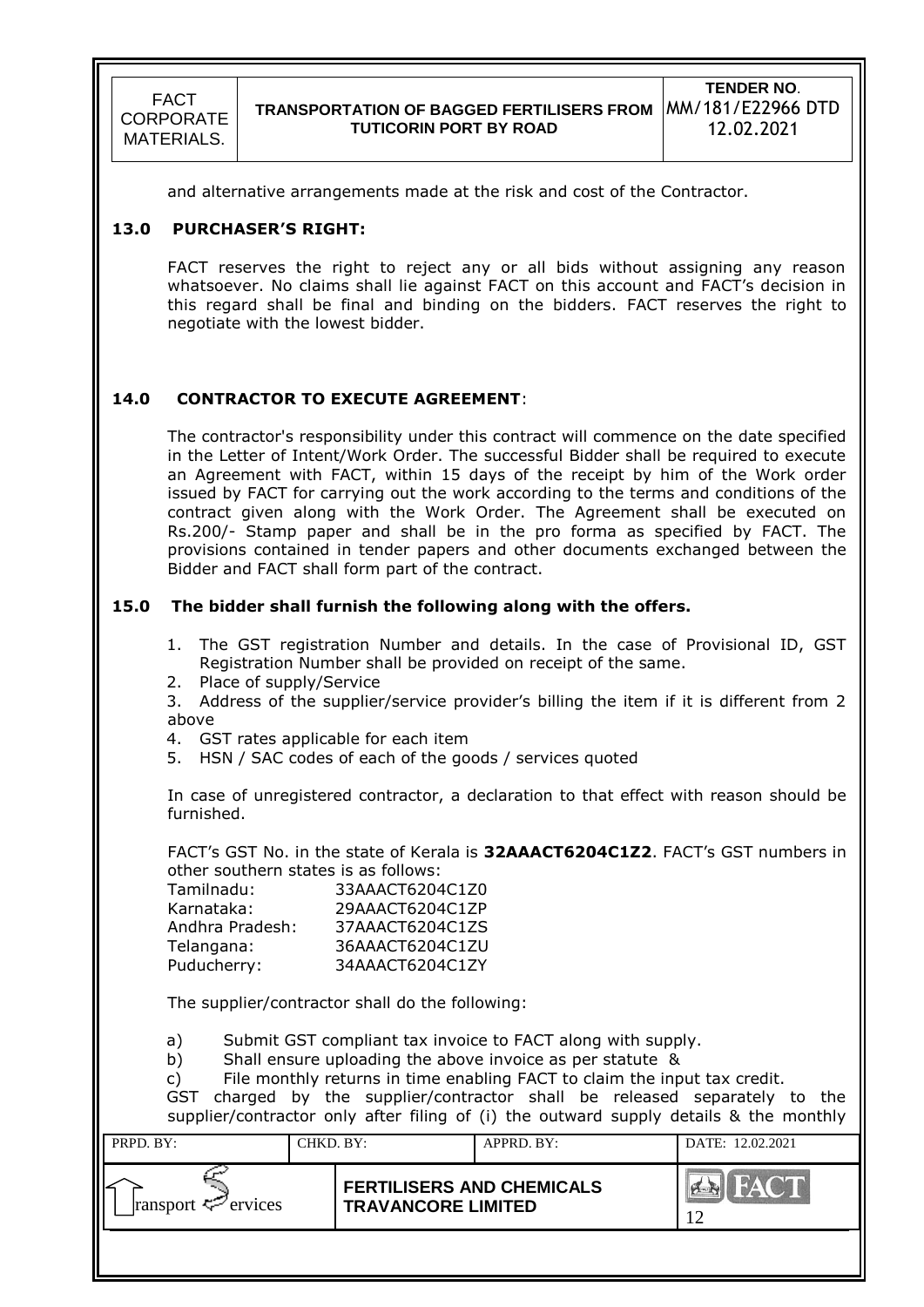

return on GSTN portal by the supplier/contractor and (ii) on matching the input tax credit to such invoice with the corresponding details of outward supply of the supplier/contractor.

In case FACT incurs any liability (like interest, penalty etc.,) due to denial/reversal of such input tax credit in respect of the invoice submitted by the supplier/contractor, for the reasons attributable to the supplier/contractor, the same shall be recovered from the supplier/contractor

Further in case FACT is deprived of the input tax credit due to any reason attributable to the supplier/contractor, the same shall not be paid or recovered if already paid to the supplier/contractor.

#### 16.0 **GENERAL:**

- 16.1 FACT reserves the right to extend without giving any reason, the last date for submission and opening of bid, but such extension will be duly intimated to those who have submitted online. In case the date of bid opening happens to be a day of strike/hartal etc. due to any reasons or happens to be a holiday for FACT, declared due to unforeseen and emergency reasons or due to any tech problems, the bids will be opened at the same time on the next full working day.
- 16.2 FACT reserves the right to make changes in the tender documents, but such changes will be published in our portal as a corrigendum. Bidders are requested to counter check with portal before submitting their bids.
- 16.3 Mere submission of all the documents will not necessarily mean that the Bidder is suitable. Worthiness assessed by FACT will be final and binding on the Bidder.
- 16.4 FACT may relax condition of prior turnover and prior experience (if specified in the tender) with respect to Micro & Small Enterprises (MSEs) subject to meeting of quality and technical specifications.
- 16.5 Except in the cases of items/services related to public safety, health, critical security operations and equipment etc., FACT at its discretion may relax the conditions of prior turnover and prior experience (if specified in the tender) for Startups recognised by Dept. of Industrial policy and promotion (DIPP) subject to meeting quality and technical specifications, on furnishing copies of relevant certificates / documents in proof of such recognition by DIPP.
- 16.6 All clarification and correspondence related to this enquiry shall be made only in English to the Asst.General Manager(Materials)T&S, Corporate Materials, PD Administrative Building, FACT Ltd., Udyogamandal – 683 501, Tel : 0484- 2568260/2568629/2545196, Email:julian@factltd.com
- 16.7 All disputes and questions, claims, rights, matters or things, whatsoever, in any way, arising out of or relating to the calling of bids, evaluation of offers, award of contract, change in structure of bids or any other matter relating to finalization of contract are to be referred to the sole Arbitrator who shall be the General Manager [Materials] of FACT. The award shall be binding on both the parties. The bidders are advised to get informed of all details they require regarding the work before submitting their bids.

16.8 Work Order shall be issued by Asst.General Manager (Materials) T&S.

| PRPD. BY:               | CHKD. BY: |                                                               | $APPRD$ . BY: | DATE: 12.02.2021 |
|-------------------------|-----------|---------------------------------------------------------------|---------------|------------------|
| ransport $\leq$ ervices |           | <b>FERTILISERS AND CHEMICALS</b><br><b>TRAVANCORE LIMITED</b> |               |                  |
|                         |           |                                                               |               |                  |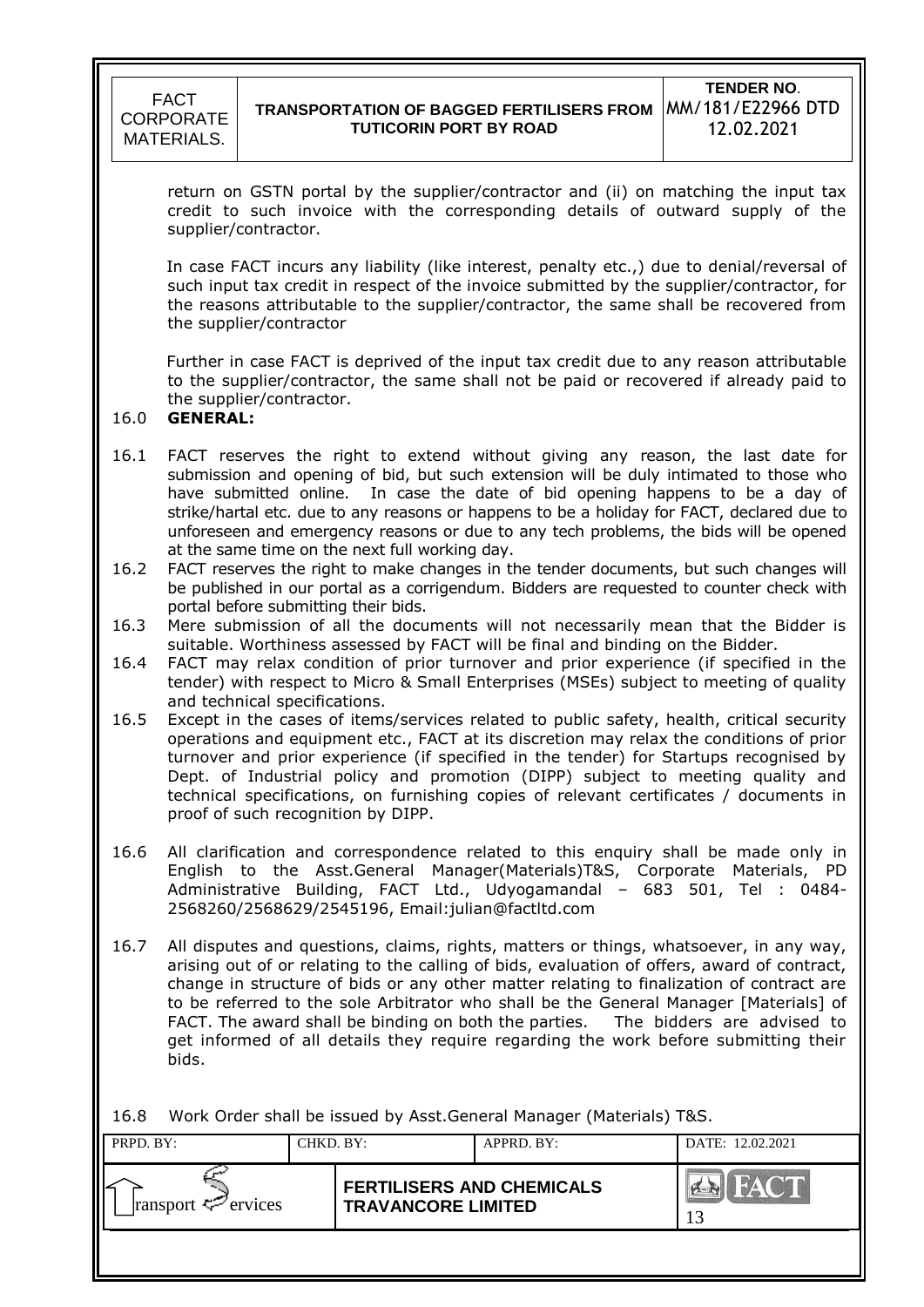### **17.0 TENDER UPDATES:**

Bidders are requested to visit Central Public Procurement Portal [\(https://eprocure.gov.in\)](https://eprocure.gov.in/) regularly for any updates/corrigendum on the tender, including extension of due date, if any. No other mode of communication shall be made in this regard.

### **18.0 FRAUD PREVENSION POLICY:**

Bidders shall comply with Fraud Prevention Policy of FACT 2012 (FPPF 2012). The said Policy is available in FACT's Website [www.fact.co.in.](http://www.fact.co.in/)

### **ASST. GENERAL MANAGER (MATERIALS)-T&S**

| PRPD. BY:               | CHKD. BY: |                                                               | APPRD. BY: | DATE: 12.02.2021  |
|-------------------------|-----------|---------------------------------------------------------------|------------|-------------------|
| ransport $\leq$ ervices |           | <b>FERTILISERS AND CHEMICALS</b><br><b>TRAVANCORE LIMITED</b> |            | <b>FACT</b><br>14 |
|                         |           |                                                               |            |                   |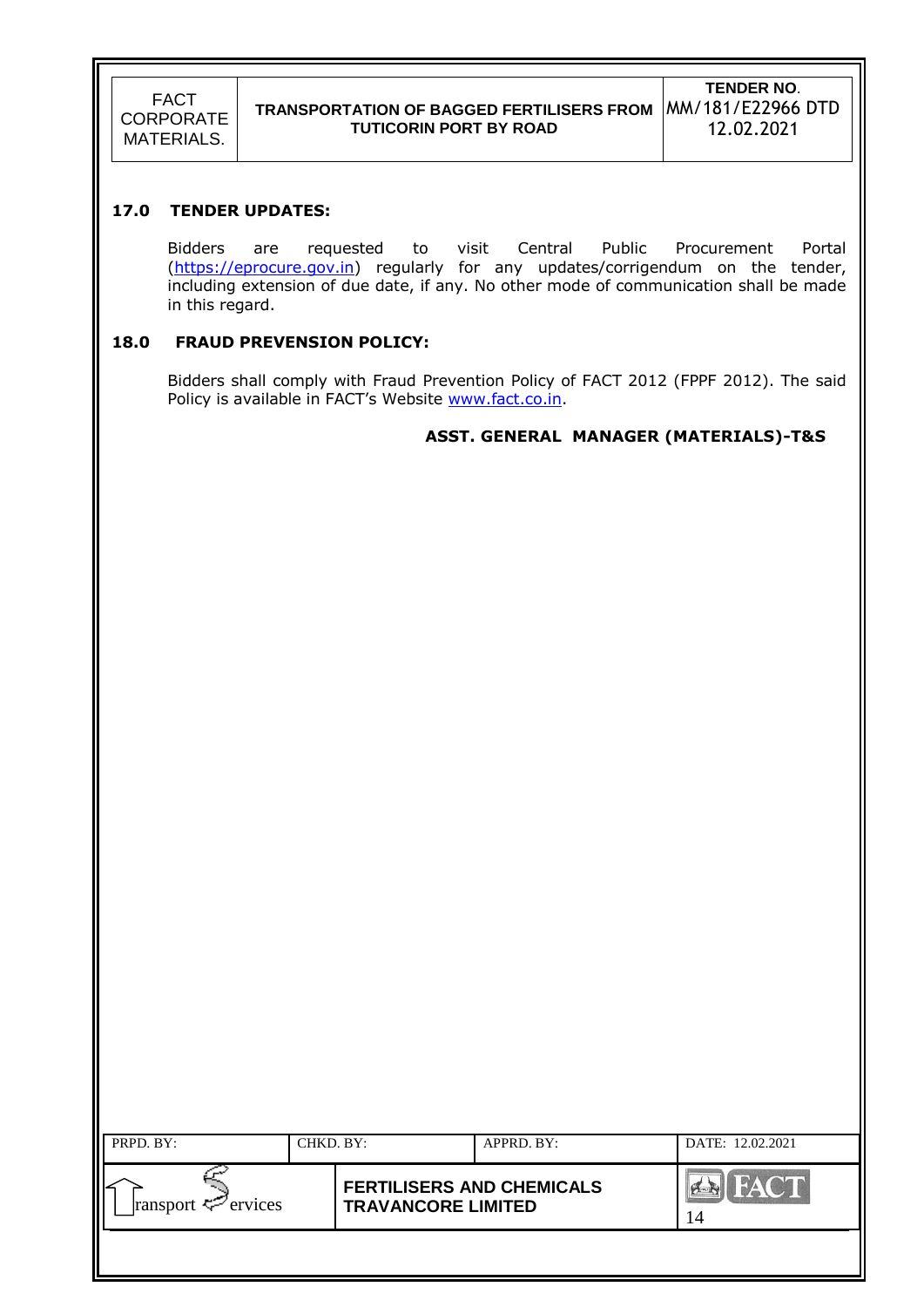### **TRANSPORTATION OF BAGGED FERTILISERS FROM TUTICORIN PORT BY ROAD**

**TENDER NO**. MM/181/E22966 DTD 12.02.2021

### **ANNEXURE- II**

#### **Pre-qualification Criteria to be met by the Bidders. Enquiry No. MM/181/E22966 dtd. 12.02.2021**

- 1.0 Bidder should have experience in transportation of not less than **5000 MT** of bagged materials like fertilizers, sugar, food grains, cement etc., in trucks/lorries, for any organisations of similar standing as FACT, or organisations of sound financial capability and having status of principal employer; or Govt./Quasi Govt. Depts./Pvt. Ltd. companies, which do their work mainly through public contracts, during any one of the preceding five years as on the date of tender. Documentary evidence in support of the above, including copies of (i) Work order supported by corresponding (ii) Experience certificate and (iii) Performance certificate (enclose all three against each work) from Organizations served shall be enclosed along with Part A bid
- 2.0 Bidder shall furnish a Solvency Certificate (original) for a minimum of **Rs.40.00 lakhs** from a Nationalised/Scheduled Bank along with Part-A (Techno commercial) Bid. The Solvency Certificate issued shall be dated after the date of enquiry.
- 3.0 Bidder must own/control from the date of opening of Part-A Bid (i.e. Pre-qualification cum Techno-commercial Bid) till the expiry of the contract period, not less than 5 (Five) Trucks/Lorries (less than 15 years old) with minimum **9 MT** carrying capacity either in the name of the proprietor, partner(s) or in the name of the firm, with sufficient proof of ownership/lease. Bidder shall submit documentary evidence in support of the above, including copies of i) Registration Certificate, ii) Insurance certificate, iii) Permit, iv) Fitness certificate etc along with Part A bid. In case of lease, Lease agreement in original on Rs. 200/- stamp paper shall also be submitted with Part-A Bid.
- 4.0 Bidder must have an office with telephone facility in Tuticorin/ nearby areas or be willing to open one immediately on awarding the contract. The office must have a responsible person with sufficient authority to co-ordinate day-to-day activities with FACT.

### **Bidders not fulfilling 1.0 to 4.0 above will not be considered.**

Note for Micro & Small Enterprises and Startups: Prequalification criteria specified above shall also be applicable for Micro & Small Enterprises and Startups without any relaxation.

**Note:** The offers of such bidders who meet PQ Criteria shall only be considered for technical evaluation and opening of price bids. Offers received without supporting documents or with incomplete form / documents are liable to be rejected. FACT reserves the right to verify the claim of the bidders /documents submitted by them, directly with the clients or any other agency in this regard.

| PRPD. BY:               | CHKD. BY: |                                                               | APPRD. BY: | DATE: 12.02.2021   |
|-------------------------|-----------|---------------------------------------------------------------|------------|--------------------|
| ransport $\leq$ ervices |           | <b>FERTILISERS AND CHEMICALS</b><br><b>TRAVANCORE LIMITED</b> |            | <b>FACT</b><br>כ ו |
|                         |           |                                                               |            |                    |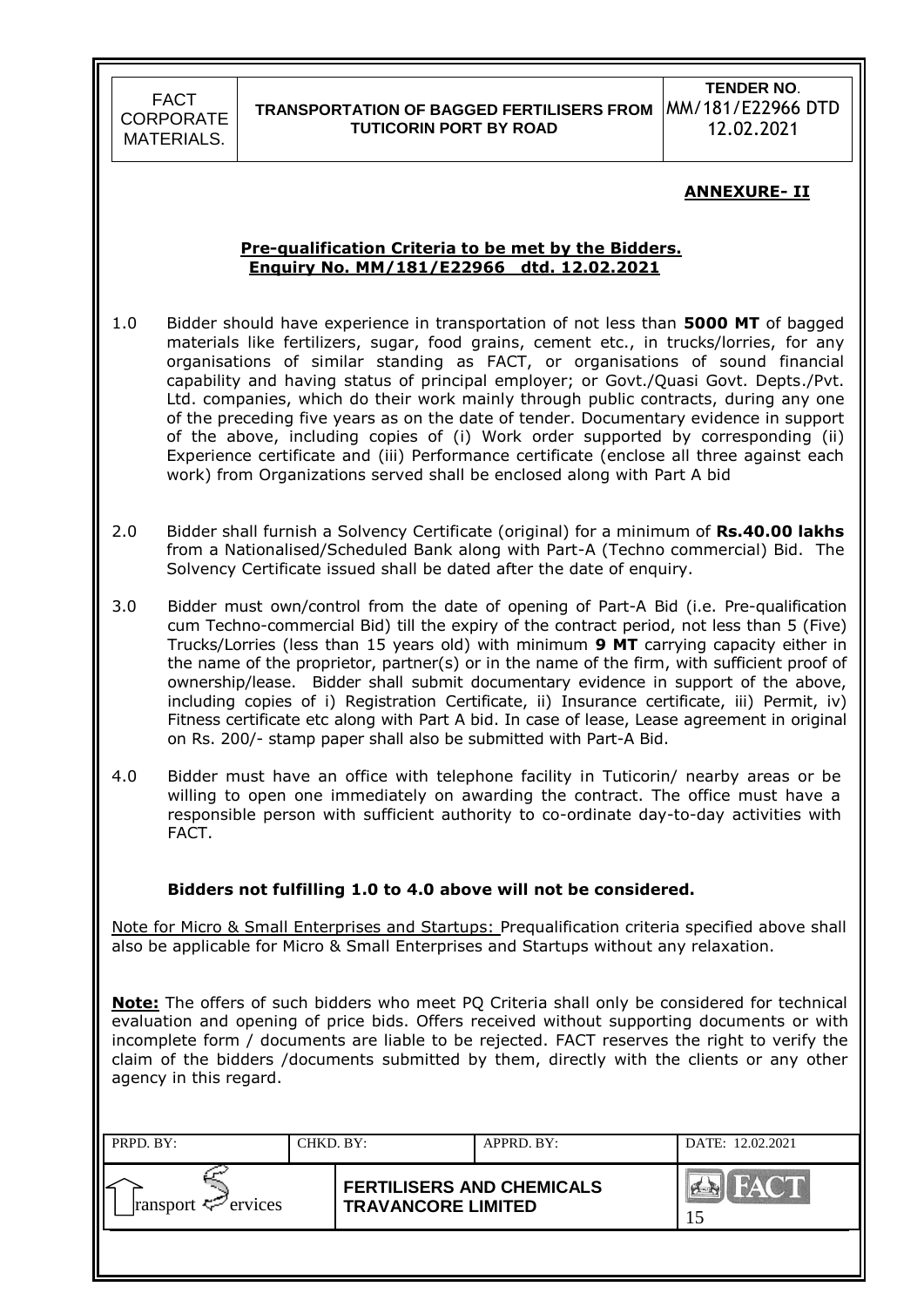**TENDER NO**. 12.02.2021

### **ANNEXURE: III**

### **[Tender No. MM/181/E22966 dated 12.02.2021]**

#### **Vendor Data Updation Form**

[PLEASE USE ADDITIONAL SHEETS, IF SPACE IS INSUFFICIENT]

(FACT reserves the right to verify the information given as per this format and enclosures. It is the responsibility of the bidder to give the full details asked for as per this format for evaluating his bid as per this Enquiry. Any misrepresentation of facts and withholding of information may result in disqualification. Please read instructions/ terms & conditions given herewith carefully. Strike off whichever is not applicable.)

#### **I - GENERAL**

- 1. Name of the Bidder:
- 2. Address:
- 3. Office Telephone No:
- 4 E-Mail id:
- 5 Name, address and designation of the Key person with whom Company may correspond.

| Name:        |
|--------------|
| Address:     |
| Designation: |
| Mobile No:   |

#### 6. Constitution of the Firm (Please tick):

 Proprietorship / Partnership / Pvt Ltd. Co / Pub. Ltd. Co./Co-operative (Enclose certified copies of documents i.e. Partnership deed/ Articles of Association/ Memorandum of Association/ Bye-laws, Certificate of Registration etc as applicable)-

2.

- 7. Year of establishment:
- 8. Name and address of proprietor 1. /Partners/Directors

|                         |           |                                                               | 3.         |                   |
|-------------------------|-----------|---------------------------------------------------------------|------------|-------------------|
| PRPD. BY:               | CHKD. BY: |                                                               | APPRD. BY: | DATE: 12.02.2021  |
| ransport $\leq$ ervices |           | <b>FERTILISERS AND CHEMICALS</b><br><b>TRAVANCORE LIMITED</b> |            | <b>FACT</b><br>16 |
|                         |           |                                                               |            |                   |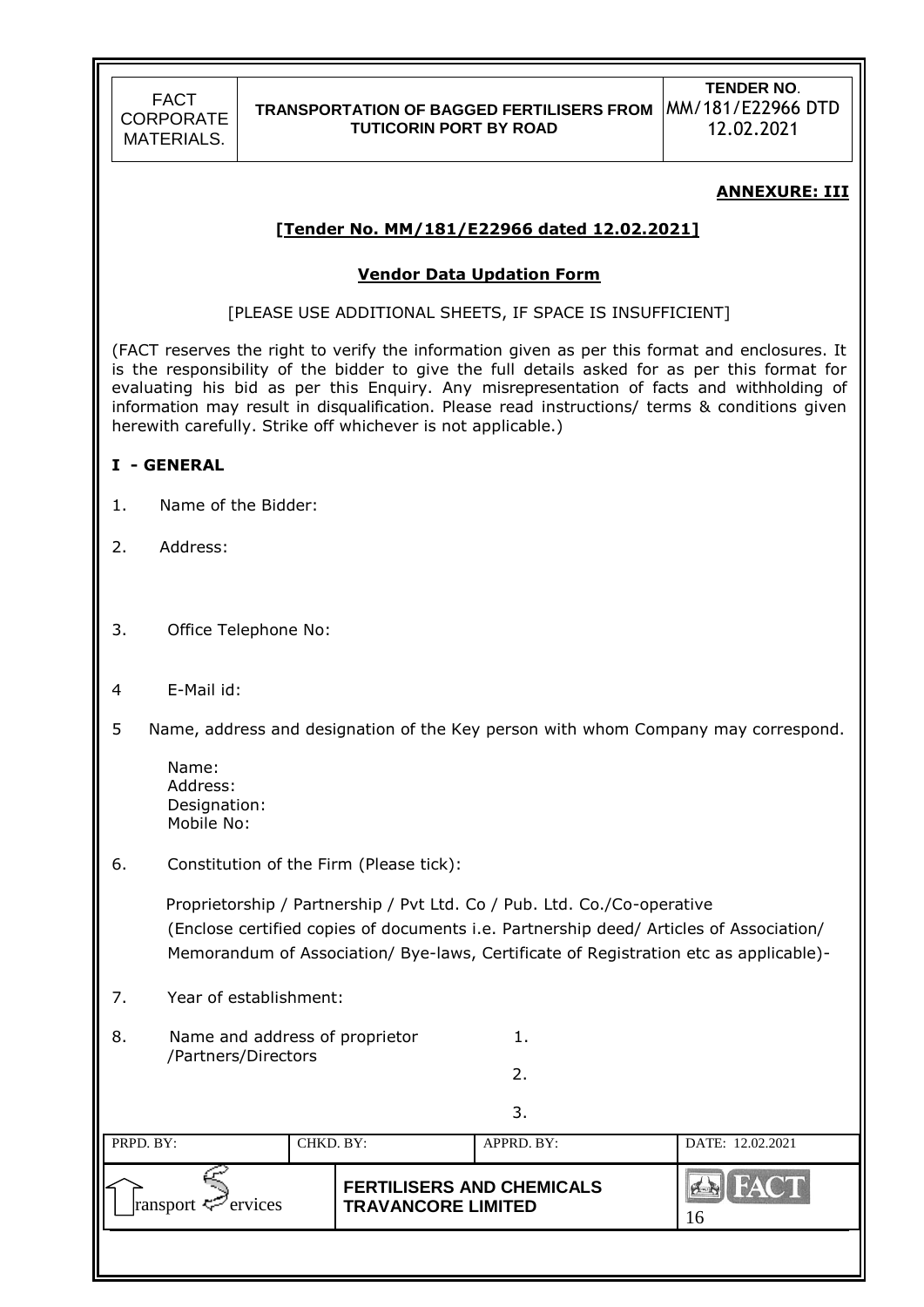| <b>FACT</b> |
|-------------|
| CORPORATE   |
| MATERIALS.  |

### **TRANSPORTATION OF BAGGED FERTILISERS FROM**  MM/181/E22966 DTD **TUTICORIN PORT BY ROAD**

| 9. | Category: |
|----|-----------|
|----|-----------|

i) Whether the entrepreneur comes under the following status (please tick)

Micro / Small / medium.

**( In case of Micro/Small pl. enclose UAM certificate. All MSE bidders shall register / declare their UAM Number on CPP Portal ; failing which such bidders will not be able to enjoy benefits as per PP Policy for MSME order, 2012.)** 

 ii) In case bidder is an Entrepreneur whether he/she belongs to SC / ST category. SC / ST

iii) Enclose copy of the MSME/NSIC Registration Certificate.

10. Details of person who shall co-ordinate with FACT at Tuticorin for execution of the contract:

| Name:                 |                    |
|-----------------------|--------------------|
| Address:              |                    |
|                       |                    |
|                       | .                  |
|                       | Phone No (office): |
| Phone No (residence): |                    |
| Mobile Phone No.:     |                    |
| Fax no:               | .                  |
| E-Mail id:            |                    |

- 11. Name of the person authorised to : sign the Bid and related documents
- 12. Name & designation: of Authorised signatory (Enclose Authorisation Letter/Document)

## **II INFRASTRUCTURE**

1. Total number of persons employed:

2. No. of branch offices: (Please enclose separate sheet giving details of address, Telephone No. Fax No.etc ) -

| PRPD. BY:               | CHKD. BY: |                                                               | APPRD. BY: | DATE: 12.02.2021 |
|-------------------------|-----------|---------------------------------------------------------------|------------|------------------|
| ransport $\leq$ ervices |           | <b>FERTILISERS AND CHEMICALS</b><br><b>TRAVANCORE LIMITED</b> |            | $H_A(T)$         |
|                         |           |                                                               |            |                  |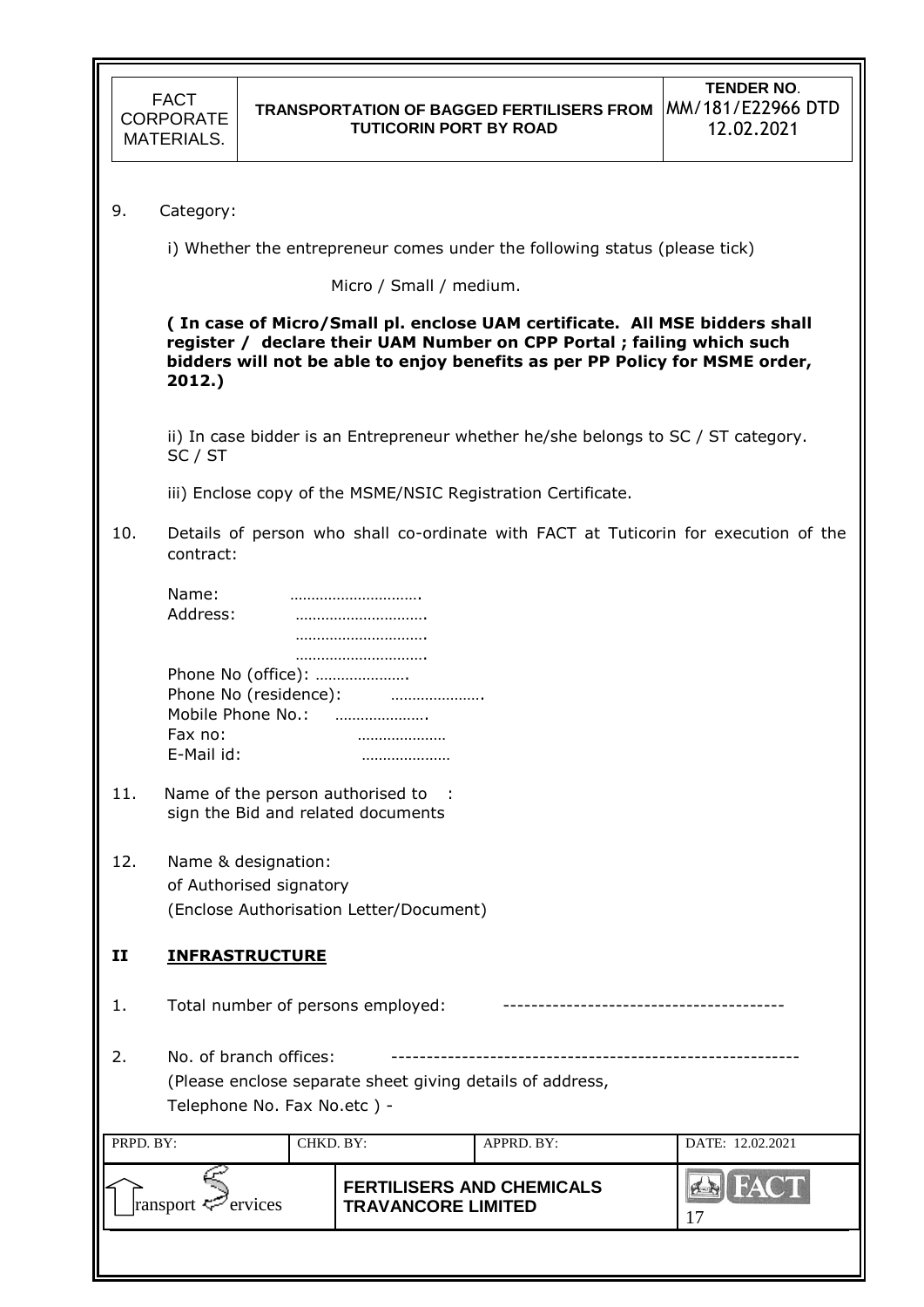# **TRANSPORTATION OF BAGGED FERTILISERS FROM**  MM/181/E22966 DTD **TUTICORIN PORT BY ROAD**

**TENDER NO**. 12.02.2021

### **III TECHNICAL EXPERTISE**

### **1)** WORK EXPERIENCE OF BIDDER:

 Bidder shall have work experience as specified in Clause 1.0 of Pre Qualification Criteria in Annexure II during any one the preceding five years as on the date of tender.

| SI.<br>No.     | Name of the<br>Client served | Contract<br>Period | Product<br>handled | Volume<br>In MT | Value of<br>Contract<br>Executed (R.J.) |  |
|----------------|------------------------------|--------------------|--------------------|-----------------|-----------------------------------------|--|
| $\mathbf{1}$   |                              |                    |                    |                 |                                         |  |
| $\overline{2}$ |                              |                    |                    |                 |                                         |  |
| 3              |                              |                    |                    |                 |                                         |  |
| $\overline{4}$ |                              |                    |                    |                 |                                         |  |
| 5              |                              |                    |                    |                 |                                         |  |
| 6              |                              |                    |                    |                 |                                         |  |

(Signature & Seal)

(Proprietor / Authorised Signatory)

Note: Documentary evidence in support of the above including copies of (i) Work order supported by corresponding (ii) Experience certificate and (iii) Performance certificate (enclose all three against each work) from Organizations served shall be enclosed along with Part A bid

2) Details of truck/lorry owned / under control (See Clause 3.0 of PQ Criteria-Annexure

II) with Reg. Nos., year of manufacture and capacity, the Bidder proposes to deploy

for FACT"s transportation work as per this enquiry - Owned in the name of Proprietor / Company / Partners or leased

| SI.<br>No. | Type of Vehicle /<br>Equipment | Whether<br>Year of<br>manufacture<br>own or<br>leased<br>with date of<br>registration |  | Approved carrying<br>capacity in MT |  |
|------------|--------------------------------|---------------------------------------------------------------------------------------|--|-------------------------------------|--|
|            |                                |                                                                                       |  |                                     |  |
|            |                                |                                                                                       |  |                                     |  |

| PRPD. BY:               | CHKD. BY: |                                                               | APPRD. BY: | DATE: 12.02.2021 |
|-------------------------|-----------|---------------------------------------------------------------|------------|------------------|
| ransport $\leq$ ervices |           | <b>FERTILISERS AND CHEMICALS</b><br><b>TRAVANCORE LIMITED</b> |            |                  |
|                         |           |                                                               |            |                  |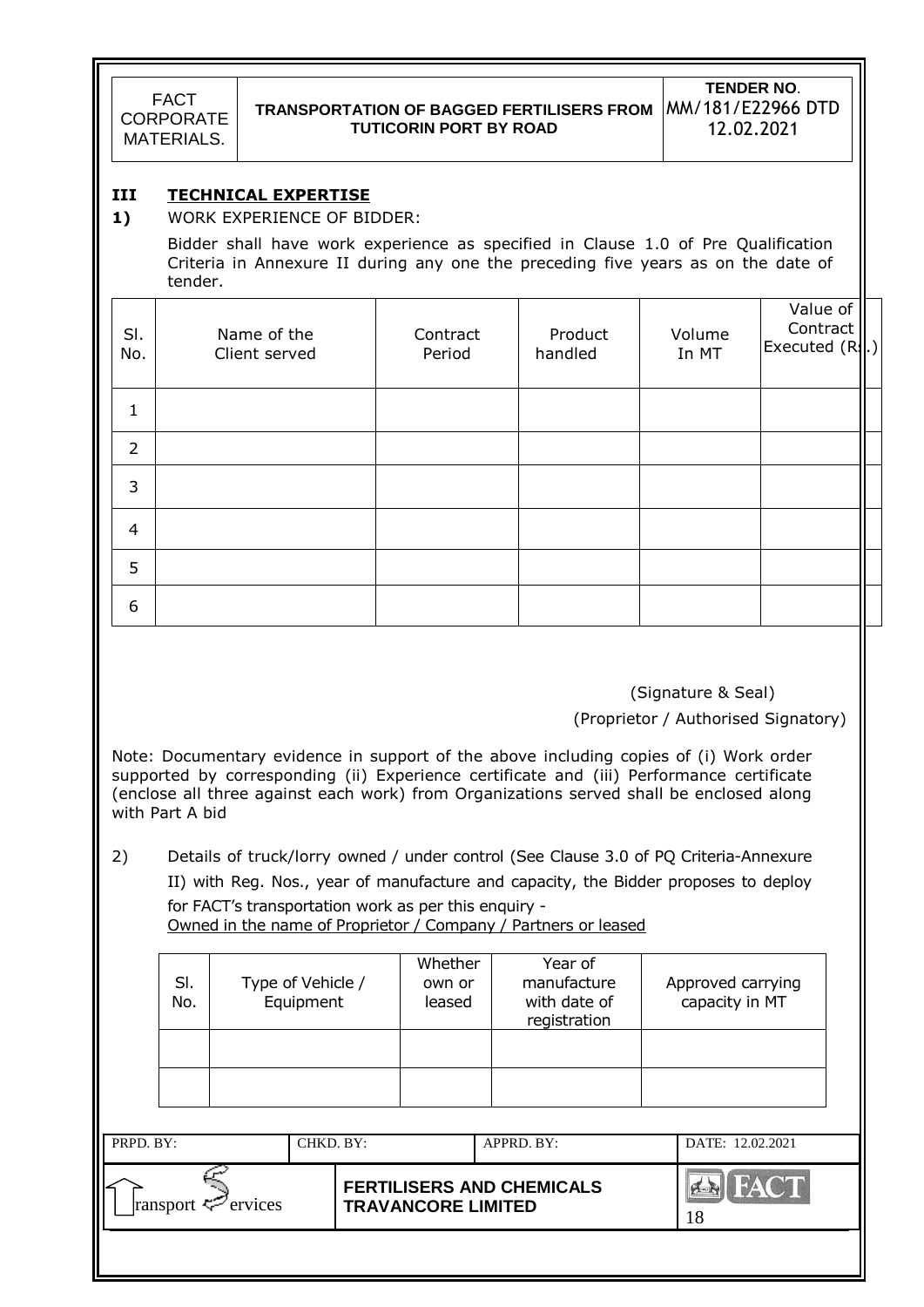|           | <b>FACT</b><br><b>CORPORATE</b><br><b>MATERIALS.</b>                                                                                                                                                                                                                                                                         |                                                                                                                                                                                                            |  | <b>TRANSPORTATION OF BAGGED FERTILISERS FROM</b><br><b>TUTICORIN PORT BY ROAD</b> |            |  |    | <b>TENDER NO.</b><br>MM/181/E22966 DTD<br>12.02.2021 |  |  |
|-----------|------------------------------------------------------------------------------------------------------------------------------------------------------------------------------------------------------------------------------------------------------------------------------------------------------------------------------|------------------------------------------------------------------------------------------------------------------------------------------------------------------------------------------------------------|--|-----------------------------------------------------------------------------------|------------|--|----|------------------------------------------------------|--|--|
|           |                                                                                                                                                                                                                                                                                                                              |                                                                                                                                                                                                            |  |                                                                                   |            |  |    |                                                      |  |  |
|           |                                                                                                                                                                                                                                                                                                                              |                                                                                                                                                                                                            |  |                                                                                   |            |  |    |                                                      |  |  |
|           |                                                                                                                                                                                                                                                                                                                              |                                                                                                                                                                                                            |  |                                                                                   |            |  |    |                                                      |  |  |
|           | Copies of i) Registration Certificate, ii) Insurance certificate, iii) Permit, iv) Fitness<br>certificate etc to be attached along with Part A bid. In case of lease, Lease<br>agreement in original on Rs. 500/- stamp paper shall also be submitted with Part-A<br>Bid. (Please see Clause 3.0 of PQ Criteria-Annexure II) |                                                                                                                                                                                                            |  |                                                                                   |            |  |    |                                                      |  |  |
| 3)        | Bidder shall furnish a Solvency Certificate (original) for a minimum of Rs.40.00<br>lakhs from a Nationalised/Scheduled Bank along with Part-A (Techno<br>commercial) Bid. The Solvency Certificate issued shall be dated after the date of<br>enquiry.                                                                      |                                                                                                                                                                                                            |  |                                                                                   |            |  |    |                                                      |  |  |
| 4.        |                                                                                                                                                                                                                                                                                                                              | Whether your firm/company is blacklisted by FACT or any other<br>Public Sector / Govt/ Quasi-Govt. Organisation / any other Client:                                                                        |  |                                                                                   |            |  |    | Yes / No                                             |  |  |
| 5.        |                                                                                                                                                                                                                                                                                                                              | Whether your contract was terminated before expiry of Contract<br>Period or Security Deposit / E.M.D. forfeited by FACT OR any other<br>Public Sector / Govt./ Quasi-Govt. Organisation / any other Client |  |                                                                                   |            |  |    | Yes / No                                             |  |  |
| 6.        |                                                                                                                                                                                                                                                                                                                              | Whether Proprietor/Partner/Director (as applicable) has been<br>prosecuted by any Judicial Court for any criminal breach of trust                                                                          |  |                                                                                   |            |  |    | Yes / No                                             |  |  |
|           | NOTE:                                                                                                                                                                                                                                                                                                                        |                                                                                                                                                                                                            |  |                                                                                   |            |  |    |                                                      |  |  |
|           |                                                                                                                                                                                                                                                                                                                              | (i) The blacklisted parties by FACT or Govt./Quasi Govt. Organisation are liable<br>for disqualification. FACT decision will be final in this regard.                                                      |  |                                                                                   |            |  |    |                                                      |  |  |
|           | disqualification.                                                                                                                                                                                                                                                                                                            | (ii) The parties whose EMD is forfeited by FACT are also liable for                                                                                                                                        |  |                                                                                   |            |  |    |                                                      |  |  |
|           |                                                                                                                                                                                                                                                                                                                              | (iii) FACT reserves the right not to consider parties having any dispute with<br>FACT in order to protect its interest.                                                                                    |  |                                                                                   |            |  |    |                                                      |  |  |
| 7.        | Mobilization time required for commencement of work from<br>the date of issue of Letter Of Intent (LOI) or Work Order<br>whichever is earlier, by FACT. (Max. 2 days)<br>:  Days:                                                                                                                                            |                                                                                                                                                                                                            |  |                                                                                   |            |  |    |                                                      |  |  |
| IV        |                                                                                                                                                                                                                                                                                                                              | DETAILS OF ASSOCIATE / SISTER CONCERNS                                                                                                                                                                     |  |                                                                                   |            |  |    |                                                      |  |  |
|           |                                                                                                                                                                                                                                                                                                                              | a) Name & Address:                                                                                                                                                                                         |  |                                                                                   |            |  |    |                                                      |  |  |
| PRPD. BY: |                                                                                                                                                                                                                                                                                                                              | CHKD. BY:                                                                                                                                                                                                  |  |                                                                                   | APPRD. BY: |  |    | DATE: 12.02.2021                                     |  |  |
|           | ransport <sup>exp</sup> ervices                                                                                                                                                                                                                                                                                              |                                                                                                                                                                                                            |  | <b>FERTILISERS AND CHEMICALS</b><br><b>TRAVANCORE LIMITED</b>                     |            |  | 19 |                                                      |  |  |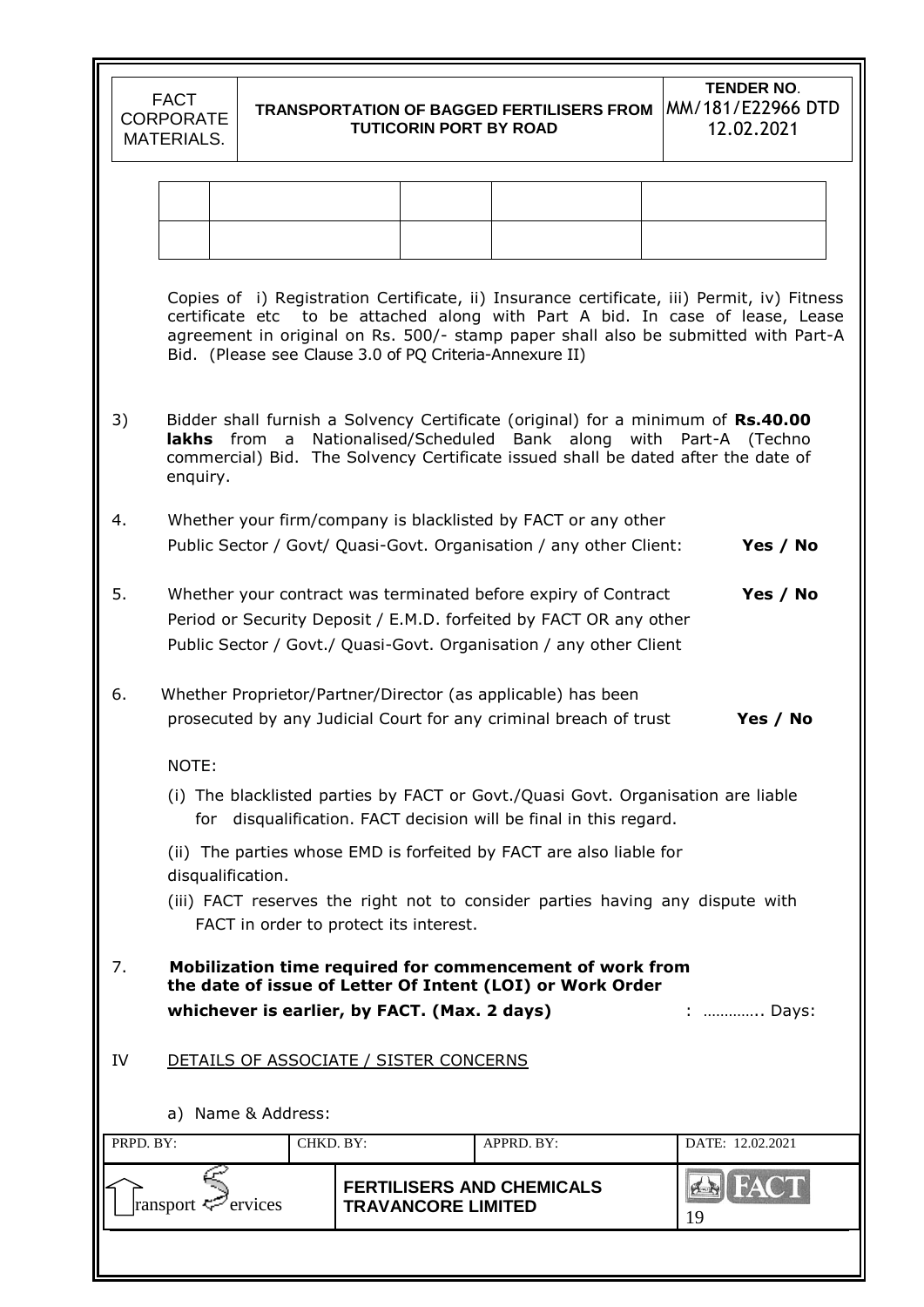- b) Activities engaged in by Associate/ Sister Concern:
- c) Names, Addresses & Telephone Nos. of Proprietors / Directors/ Partners of Sister concern (attach separate list if required).

### **V FINANCIAL WORTHINESS**

- 1. Name of Bankers, Addresses & Tel. Nos :-----------------------------------------
- 2. Details of credit limits/ facilities enjoyed.

(Please give Certificate from the Bank) -

| S.No. Name of the Bank | Type of credit<br>(i.e $C/C$ , $O/D$ etc.) | Amount of Credit Limit<br>Sanctioned Rs. |
|------------------------|--------------------------------------------|------------------------------------------|
|                        |                                            |                                          |
|                        |                                            |                                          |
|                        |                                            |                                          |

3. In case the bidder becomes a successful contractor, payment as per terms and conditions of Work Order will be credited to your bank through National Electronic Fund Transfer or RTGS. Please furnish the following details along with your Banker"s authorisation letter:

|               | Income Tax PAN No. (Attach copy of<br>PAN card)      |
|---------------|------------------------------------------------------|
| $\mathcal{L}$ | GST Registration No. (Attach GST<br>Reg certificate) |
| 3             | Name of the Bank with address                        |
| 4             | Name of the Branch with address                      |
| 5.            | MICR Code                                            |
| 6             | IFSC Code                                            |
| 7             | Account Type                                         |
| 8             | Bank Account No.                                     |
| 9             | Account holder's Name                                |
| 10            | Vendor email address                                 |

4. Valid registration with Labour/PF/ESI Depts – Attach copy

### 5. Details of Profit & Loss Account:

|                               | S.No. | Year    |           | receipts<br>Total<br>revenue<br>(Rs.) |  | Profit / Loss(Rs.)                                            |            |                            |                  |
|-------------------------------|-------|---------|-----------|---------------------------------------|--|---------------------------------------------------------------|------------|----------------------------|------------------|
|                               |       | 2016-17 |           |                                       |  |                                                               |            |                            |                  |
|                               |       | 2017-18 |           |                                       |  |                                                               |            |                            |                  |
| PRPD. BY:                     |       |         | CHKD. BY: |                                       |  |                                                               | APPRD. BY: |                            | DATE: 12.02.2021 |
| ransport <sup>2</sup> ervices |       |         |           |                                       |  | <b>FERTILISERS AND CHEMICALS</b><br><b>TRAVANCORE LIMITED</b> |            | <b>FACT</b><br>HERIL<br>20 |                  |
|                               |       |         |           |                                       |  |                                                               |            |                            |                  |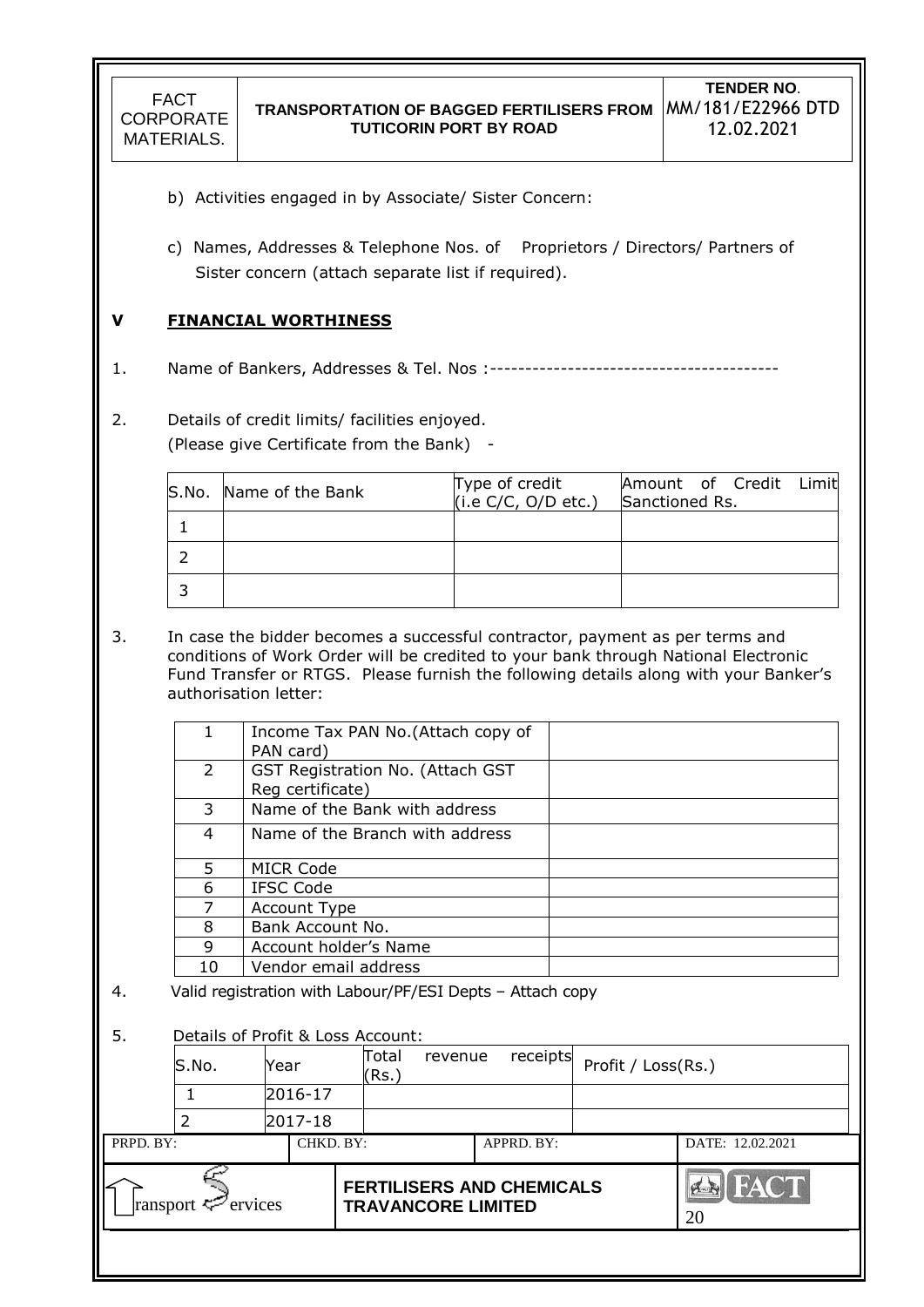| <b>FACT</b><br><b>CORPORATE</b><br><b>MATERIALS.</b>                           |                                                     |                                                  | <b>TRANSPORTATION OF BAGGED FERTILISERS FROM</b><br><b>TUTICORIN PORT BY ROAD</b>                                                     |         | <b>TENDER NO.</b><br>MM/181/E22966 DTD<br>12.02.2021                                                                                                                                                                                                                                                                                                                                                    |
|--------------------------------------------------------------------------------|-----------------------------------------------------|--------------------------------------------------|---------------------------------------------------------------------------------------------------------------------------------------|---------|---------------------------------------------------------------------------------------------------------------------------------------------------------------------------------------------------------------------------------------------------------------------------------------------------------------------------------------------------------------------------------------------------------|
| 3                                                                              | 2018-19                                             |                                                  |                                                                                                                                       |         |                                                                                                                                                                                                                                                                                                                                                                                                         |
| (Copies of audited Profit & Loss Account for the above periods to be enclosed) |                                                     |                                                  |                                                                                                                                       |         |                                                                                                                                                                                                                                                                                                                                                                                                         |
|                                                                                |                                                     |                                                  |                                                                                                                                       |         |                                                                                                                                                                                                                                                                                                                                                                                                         |
| 6. Details of Balance Sheet of the firm for preceding three years:             | Total                                               |                                                  | CapitalReserves & SurplusFixed                                                                                                        |         | <b>AssetsCurrent</b><br>Assets                                                                                                                                                                                                                                                                                                                                                                          |
| S.No.                                                                          | Year                                                | employed (Rs.) (Rs.)                             |                                                                                                                                       | (Rs.)   | (Rs.)                                                                                                                                                                                                                                                                                                                                                                                                   |
| 1<br>$\overline{2}$                                                            | 2016-17<br>2017-18                                  |                                                  |                                                                                                                                       |         |                                                                                                                                                                                                                                                                                                                                                                                                         |
| 3                                                                              | 2018-19                                             |                                                  |                                                                                                                                       |         |                                                                                                                                                                                                                                                                                                                                                                                                         |
| (Copies of audited Balance Sheets for the above periods to be enclosed).       |                                                     |                                                  |                                                                                                                                       |         |                                                                                                                                                                                                                                                                                                                                                                                                         |
| 7.<br>8.                                                                       | preceding three years) -                            |                                                  | Whether Income Tax return filed for preceding three years: Yes / No.<br>Turnover for last 3 financial years ending - (Rs. in lakhs) : |         | (Please enclose copies of ACKNOWLEDGEMENT of Income Tax Return Form No.2 for                                                                                                                                                                                                                                                                                                                            |
| 2016-17                                                                        |                                                     | 2017-18                                          |                                                                                                                                       | 2018-19 |                                                                                                                                                                                                                                                                                                                                                                                                         |
| 9.<br>VI. Declaration on Proprietor/Partners / Directors:                      | Operation of the contract with supporting details } |                                                  | Working Capital that can be mobilised for ONE MONTH}                                                                                  | Rs.     | lakhs                                                                                                                                                                                                                                                                                                                                                                                                   |
| SI.No.                                                                         |                                                     | Full Name of the Proprietor/Partner/<br>Director |                                                                                                                                       |         | Name of the other firm(s) of which bidder<br>is a proprietor / Partner/ Director                                                                                                                                                                                                                                                                                                                        |
| 1                                                                              |                                                     |                                                  |                                                                                                                                       |         |                                                                                                                                                                                                                                                                                                                                                                                                         |
| $\overline{2}$                                                                 |                                                     |                                                  |                                                                                                                                       |         |                                                                                                                                                                                                                                                                                                                                                                                                         |
| 3                                                                              |                                                     |                                                  |                                                                                                                                       |         |                                                                                                                                                                                                                                                                                                                                                                                                         |
| 4                                                                              |                                                     |                                                  |                                                                                                                                       |         |                                                                                                                                                                                                                                                                                                                                                                                                         |
| 5                                                                              |                                                     |                                                  |                                                                                                                                       |         |                                                                                                                                                                                                                                                                                                                                                                                                         |
|                                                                                |                                                     |                                                  | advertisement, please mention below the name of the firm/ firms.                                                                      |         | I/We hereby solemnly declare that the proprietor / Partner/ Director of this firm<br>/company mentioned at SI. No(s). above is / are <b>common</b> / <b>not common</b><br>(Strike off whichever is not applicable) with any other firm/company who has<br>applied for against same advertisement. In case of common Proprietor /<br>Partner / Director in other firm, who has also applied against same |
| PRPD. BY:                                                                      | CHKD. BY:                                           |                                                  | APPRD. BY:                                                                                                                            |         | DATE: 12.02.2021                                                                                                                                                                                                                                                                                                                                                                                        |
| ransport <sup>exp</sup> ervices                                                |                                                     | <b>TRAVANCORE LIMITED</b>                        | <b>FERTILISERS AND CHEMICALS</b>                                                                                                      |         | 21                                                                                                                                                                                                                                                                                                                                                                                                      |
|                                                                                |                                                     |                                                  |                                                                                                                                       |         |                                                                                                                                                                                                                                                                                                                                                                                                         |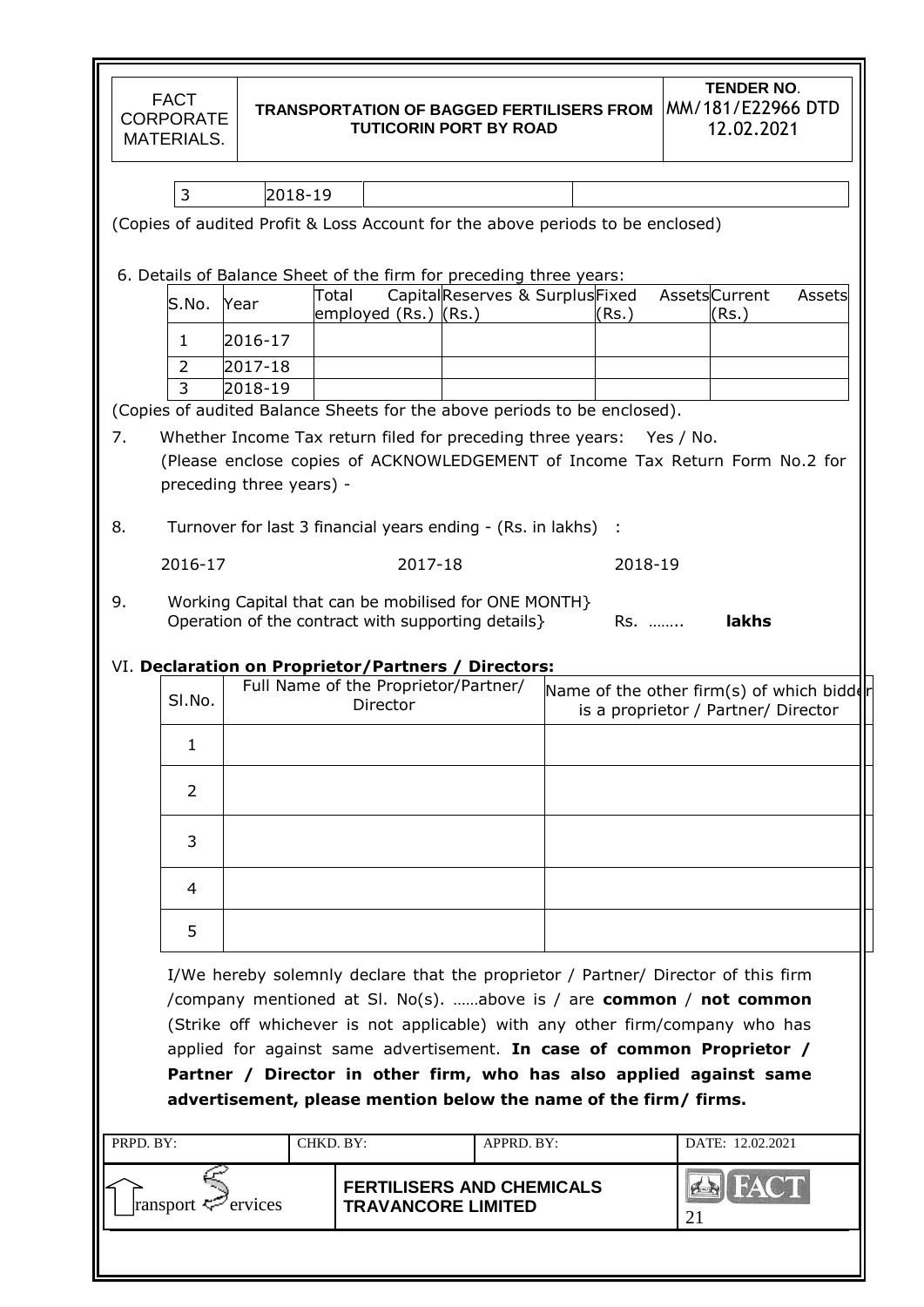Name of the Firm:

 (Signature & Seal) (Proprietor / Authorized Signatory)

Note: The Bidder is advised to read Clause No. 3.1 of Notice Inviting Tender with respect to the above.

# VII. **Declaration about relationship with Employee of FACT**

I/ We hereby solemnly declare that the proprietor / one or more Partners /Directors of this firm/ company **has relationship** / **has no relationship** (Strike off whichever is not applicable) with any employee of FACT.

In case of relationship, please indicate below the details of employee in FACT:

(Signature & Seal)

(Proprietor/Authorized Signatory)

Note: The Bidder is advised to read Clause No. 3.5 of Notice Inviting Tender with respect to the above.

# VIII. **Declaration about relationship with authorized Fertilizer Dealer of FACT**.

I/ We hereby solemnly declare that the proprietor / one or more Partner / Director of this firm/ company is **common / not common** (Strike off whichever is not applicable) with any other firm who is the authorized Fertiliser Dealer of FACT at any location.

If common, name of the firm: Please indicate below the details of dealership with FACT/locations:

> (Signature & Seal) (Proprietor/Authorized Signatory)

Note: The Bidder is advised to read Clause No. 3.5 of Notice Inviting Tender with respect to the above.

# IX. **Declaration about whether the applicant is FACT's authorized Private Warehousing contractor at any location:**

I / We hereby solemnly declare that the proprietor/ one or more Partner / Director of

| PRPD. BY:               | CHKD. BY: |                                                               | APPRD. BY: | DATE: 12.02.2021 |  |
|-------------------------|-----------|---------------------------------------------------------------|------------|------------------|--|
| ransport $\leq$ ervices |           | <b>FERTILISERS AND CHEMICALS</b><br><b>TRAVANCORE LIMITED</b> |            | 22               |  |
|                         |           |                                                               |            |                  |  |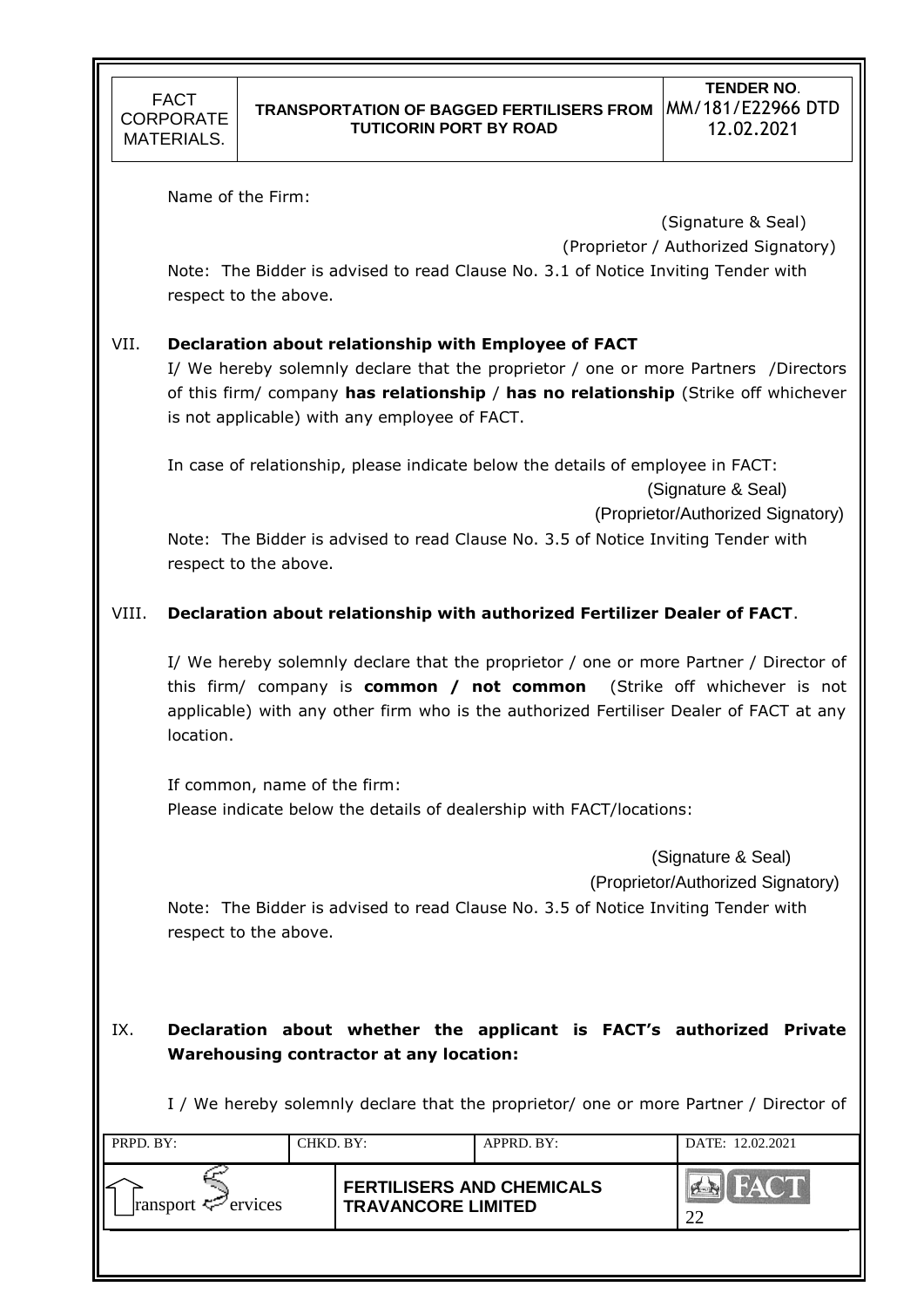

this firm / company is **common / not common** (Strike off whichever is not applicable) with any other firm who is the Private Warehousing Contractor of FACT at any location.

If common, Name of firm:

Please specify the locations below, where the firm has Warehousing contract with FACT:

(Signature & Seal)

(Proprietor/Authorized Signatory)

Note: The Bidder is advised to read Clause No. 3.5 of Notice Inviting Tender with respect to the above.

### X. **Declaration whether the Bidder is FACT's authorised Rail Head Clearing and Handling Contractor:**

I/ We hereby solemnly declare that the proprietor, one or more Partner/ Director of this firm/ company is **common/ not common** (Strike off whichever is not applicable) with any other firm who is FACT's Rail Head Clearing and Handling Contractor at any Rail Head.

If common, Name of firm:

Specify the name of Rail Head location(s) below, where the firm has RH clearing and handling work:

> (Signature & Seal) (Proprietor/Authorized Signatory)

Note: The Bidder is advised to read Clause No. 3.5 of Notice Inviting Tender with respect to above.

### XI **Declaration whether the Bidder is FACT's authorised Stevedoring & handling Contractor**:

I/ We hereby solemnly declare that the proprietor, one or more Partner/ Director of this firm/ company is **common / not common** (Strike off whichever is not applicable) with any other firm who is the FACT's authorised Stevedoring & handling Contractor at any location:

If common, Name of firm:

Details of work as above the other firm has with FACT, shall be indicated below:

(Signature & Seal)

(Proprietor/Authorized Signatory)

Note: The Bidder is advised to read Clause No. 3.5 of Notice Inviting Tender with respect to the above.

| PRPD. BY:               | CHKD. BY: |                                                               | APPRD. BY: | DATE: 12.02.2021 |
|-------------------------|-----------|---------------------------------------------------------------|------------|------------------|
| ransport $\leq$ ervices |           | <b>FERTILISERS AND CHEMICALS</b><br><b>TRAVANCORE LIMITED</b> |            |                  |
|                         |           |                                                               |            |                  |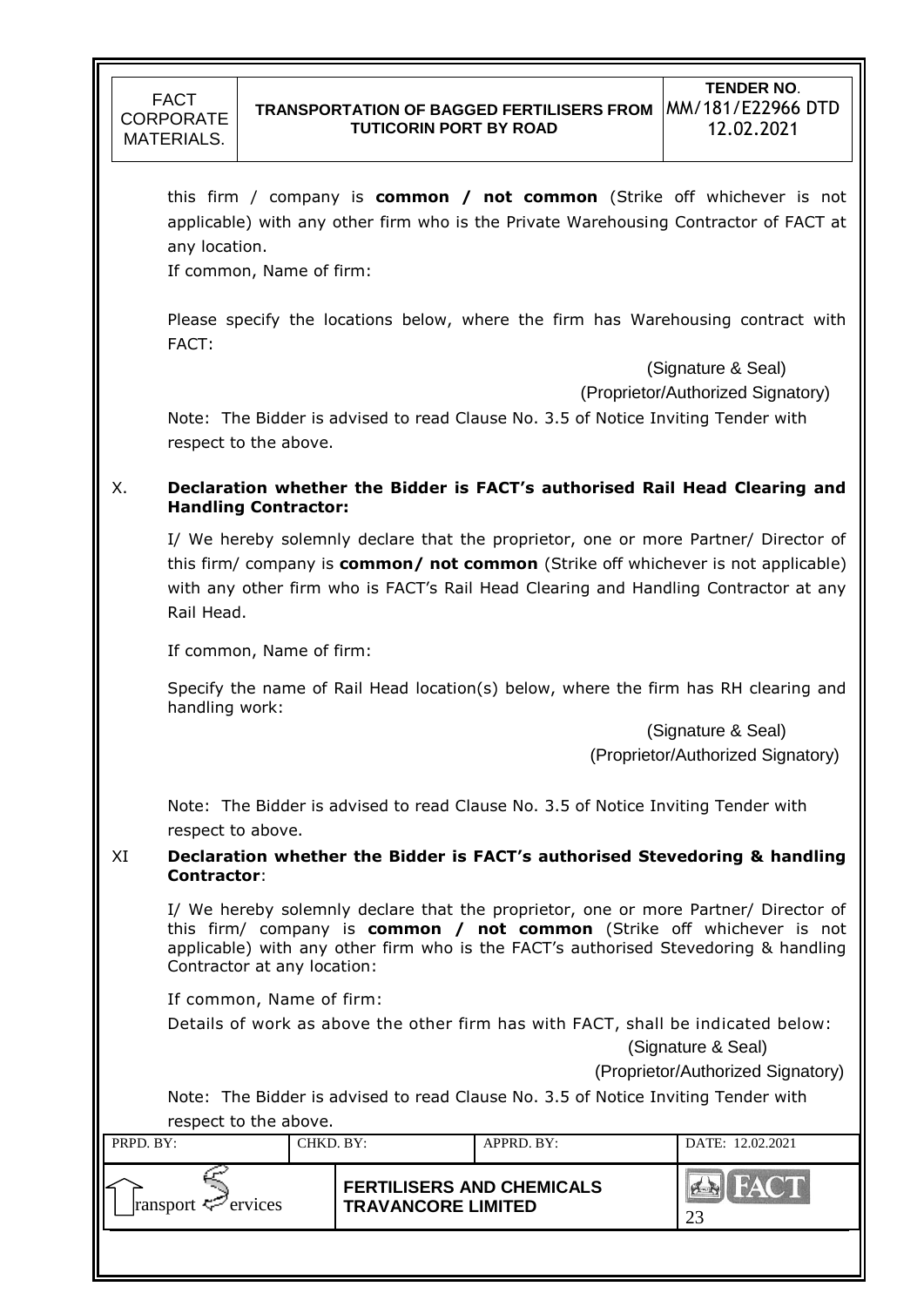### **TRANSPORTATION OF BAGGED FERTILISERS FROM**  MM/181/E22966 DTD **TUTICORIN PORT BY ROAD**

#### XII Following documents to be enclosed along with Part-A Bid:

- 1. Copies of (i) Work order supported by corresponding (ii) Experience certificate and (iii) Performance certificate (enclose all three against each work) from Organizations served as required under clause 1.0 of PQ Criteria
- 2. Copies of R.C. Book, Insurance Certificate , permit , fitness certificate etc. for the truck/lorry owned/leased. In the case of lease, lease agreement in original on Rs.200/- stamp paper shall also be submitted with Part A bid.
- 3. Solvency Certificate (original) for a minimum of **Rs.40.00 lakhs** from a Nationalised/Scheduled Bank as per clause 2.0 of PQ Criteria.
- 4. Copies of Audited Balance sheets and Profit & Loss Accounts for the preceding three financial years.
- 5. Copy of "Permanent Account Number" (PAN) Card.
- 6. Copy of GST registration certificate..
- 7. Copy of Partnership deed/ Articles of Association/ Memorandum of Association/ Bye-laws, Certificate of Registration etc., as applicable.

### **Declaration by the Bidder**

I/We certify that all information furnished by Me / Us in the Vendor Data Updation Form (Annexure-III) is correct and true. In the event that the information given is found to be incorrect /untrue, FACT reserves the right to disqualify me / us or terminate our contract without giving any notice or reason thereof.

I/We also confirm that we have read and understood all the conditions stated in your Notice Inviting Tender, Instructions to Bidders and Terms and Conditions and hereby confirm our acceptance of the same.

I/We also undertake that in case of award of contract, I/We shall deploy sufficient number of trucks/lorries to meet FACT"s transport requirement of bagged fertilizers from FACT"s godown at Tuticorin Port to the destinations awarded to me. I/We shall also deploy a responsible person with proper communication/office facility at Tuticorin for ensuring effective co-ordination of work with FACT officers during the contract period.

Place: (Signature & Seal) Date: (Authorised Signatory)

(Note: The Bidder shall sign and affix seal on all the pages of the Documents furnished as above).

| PRPD. BY:               | CHKD. BY: |                                                               | APPRD. BY: | DATE: 12.02.2021     |  |  |
|-------------------------|-----------|---------------------------------------------------------------|------------|----------------------|--|--|
| ransport $\leq$ ervices |           | <b>FERTILISERS AND CHEMICALS</b><br><b>TRAVANCORE LIMITED</b> |            | $\sum_{i=1}^n$<br>24 |  |  |
|                         |           |                                                               |            |                      |  |  |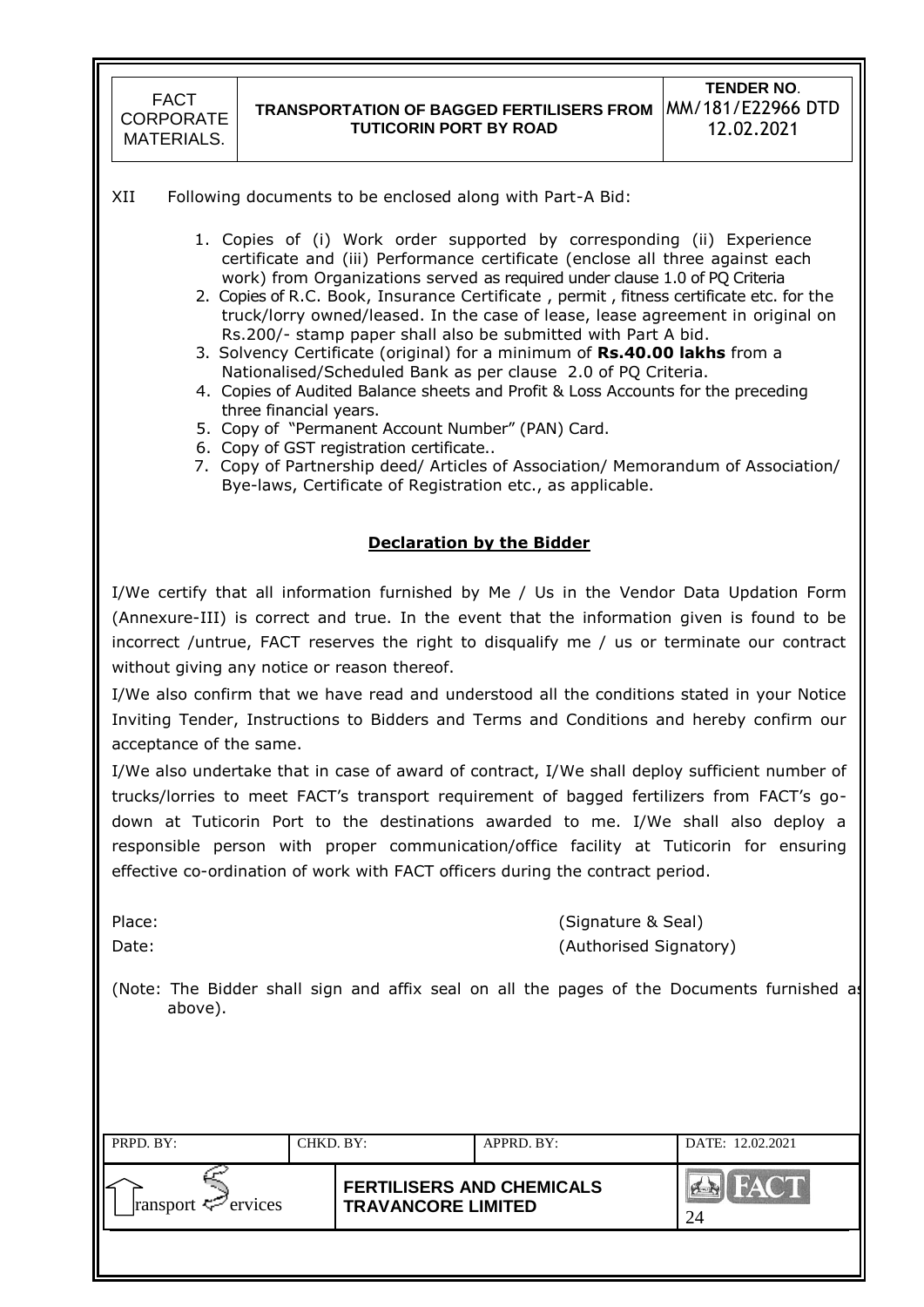**TENDER NO**. MM/181/E22966 DTD 12.02.2021

#### **ANNEXURE: IV**

[ENQUIRY NO: MM/181/E22966 DTD 12.02.2021]

#### **Special Terms and Conditions of Contract**

#### 1. **Definitions:**

FACT shall mean the FERTILISERS AND CHEMICALS TRAVANCORE LIMITED with Registered office at Udyogamandal, Kochi - 683501 and its operating Divisions at Udyogamandal and Ambalamedu (which expression shall repugnant to the context or meaning thereof, include its successors and assigns).

"Contractor" shall mean the individual / firm / company, who has been awarded the Work Order (Contract) against his/their bid in response to the enquiry issued by FACT and shall include his/their legal representatives heirs, successors and assigns.

 **Zonal Manager (Madurai Zone)** of FACT (Phone 0452-2603260, mob-9994646193) is the officer in charge of transportation of bagged products from Tuticorin Port .

- 2. Any alteration in the composition or constitution of the Contractor and events like death / resignation of Partner/Director shall be notified to the Manager (Materials)- TS of FACT within 24 hours of the event. In such situations FACT reserves the right to terminate or continue the contract or to require the Contractor/survivor to produce such documents or to conform to such formalities for continuing the work, as FACT deems fit.
- 3. Selected contractor shall update documents from time to time such as income tax certificate etc. and forward to FACT for records.
- 4. Any intimation to contractors will normally be sent by Registered Post / Courier / Under Certificate of Posting at their address given in application. FACT will not be responsible for delay in delivery or non-receipt of intimation due to any reason. Contractors can also obtain intimation letter / tender documents by hand delivery through authorised representative.
- 5. If any information given is found to be untrue, FACT reserves right to terminate the contract without any notice or assigning any reason thereof.
- 6. If Contractor's firm becomes bankrupt / insolvent / goes into liquidation / referred to BIFR, during contract period, the same must be communicated to FACT.
- 7. At the discretion of the company, the contractor whose part or full job has been put under risk and cost is liable for de-listing from FACT and also will not be eligible to participate in the immediate next tender for this work.
- **8. Scope of Work/Quantity:** Scope of work shall be Transportation of Bagged Fertilisers MOP(I),FACTAMFOS 20-20-0-13,16:16:16,10:26:26,DAP(I)etc., (in 50 Kg

| PRPD. BY:               | CHKD. BY: | APPRD. BY:                                                    |  | DATE: 12.02.2021    |
|-------------------------|-----------|---------------------------------------------------------------|--|---------------------|
| ransport $\leq$ ervices |           | <b>FERTILISERS AND CHEMICALS</b><br><b>TRAVANCORE LIMITED</b> |  | <b>TAY OF</b><br>25 |
|                         |           |                                                               |  |                     |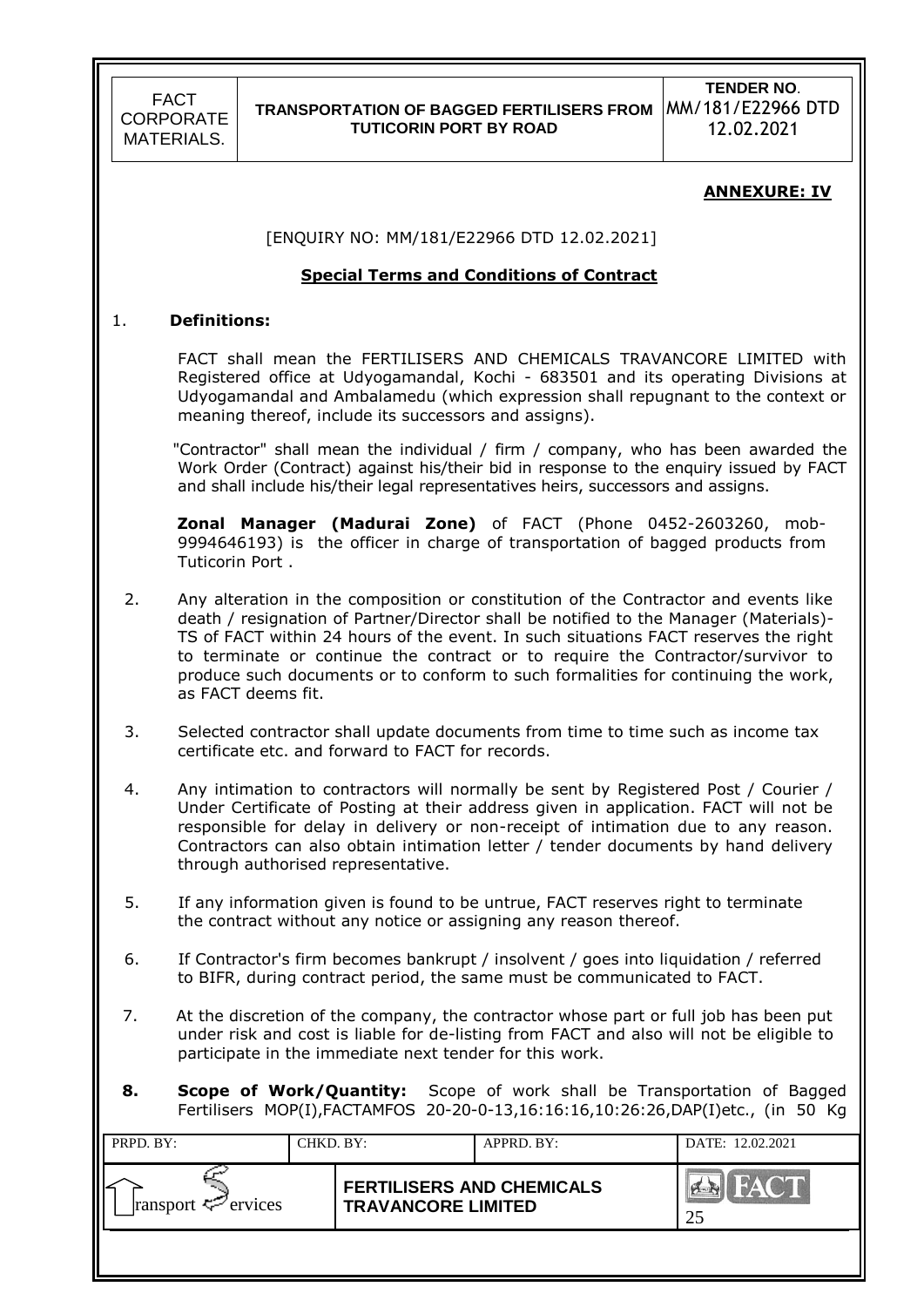|              | <b>FACT</b><br><b>CORPORATE</b><br><b>MATERIALS.</b>                                                                                                                                                                                                                                                                                                                                                                                        | <b>TENDER NO.</b><br>MM/181/E22966 DTD<br><b>TRANSPORTATION OF BAGGED FERTILISERS FROM</b><br><b>TUTICORIN PORT BY ROAD</b><br>12.02.2021 |  |                                                                                                                                                                                                                                                                                                                             |  |                                        |            |                                               |  |  |
|--------------|---------------------------------------------------------------------------------------------------------------------------------------------------------------------------------------------------------------------------------------------------------------------------------------------------------------------------------------------------------------------------------------------------------------------------------------------|-------------------------------------------------------------------------------------------------------------------------------------------|--|-----------------------------------------------------------------------------------------------------------------------------------------------------------------------------------------------------------------------------------------------------------------------------------------------------------------------------|--|----------------------------------------|------------|-----------------------------------------------|--|--|
|              | bags) in Trucks/Lorries placed by the contractor from godowns at Tuticorin Port<br>premises to Godown(s)/ Agricultural Service Centres(ASC)/ Stock Point Dealer<br>(SPD)/ Agency ASC/ Private or State or Central Warehouses/ Dealer Points situated<br>within a distance upto 700 Kilometers in different distance slabs as indicated below<br>for a period of two years from the date of issue of LOI/Work Order whichever is<br>earlier. |                                                                                                                                           |  |                                                                                                                                                                                                                                                                                                                             |  |                                        |            |                                               |  |  |
|              |                                                                                                                                                                                                                                                                                                                                                                                                                                             |                                                                                                                                           |  | Loading of the bagged fertilisers from FACT loading point in Tuticorin Port on to the<br>trucks/lorries is in the scope of FACT(Stevedoring agent). Unloading of stocks<br>despatched to FACT stock points is the scope of FACT, whereas unloading of stocks<br>despatched to dealer points is in the scope of the Dealers. |  |                                        |            |                                               |  |  |
| SI.<br>No.   |                                                                                                                                                                                                                                                                                                                                                                                                                                             |                                                                                                                                           |  | Items of work (SI.1 to 15)                                                                                                                                                                                                                                                                                                  |  | Unit of<br><b>Measurement</b><br>(UoM) |            | <b>Estimated</b><br>quantity for two<br>years |  |  |
| $\mathbf{1}$ | Road transportation of bagged fertilizers in trucks /<br>lorries placed by the contractor from godowns at<br>Tuticorin Port premises to Godown(s)/ ASC/ Stock Point<br>Dealer/ Agency ASC/ State or Central Warehouses/<br>Dealer Points situated within a distance of 25<br>Kilometers.                                                                                                                                                    |                                                                                                                                           |  |                                                                                                                                                                                                                                                                                                                             |  |                                        | МT         | 1,000                                         |  |  |
|              | -- do --<br>exceeding 50 Kilometers.                                                                                                                                                                                                                                                                                                                                                                                                        |                                                                                                                                           |  | within a distance of above 25 Kilometers and not                                                                                                                                                                                                                                                                            |  | <b>MTK</b>                             |            | 36,000                                        |  |  |
| 3            | -- do --<br>exceeding 100 Kilometers.                                                                                                                                                                                                                                                                                                                                                                                                       |                                                                                                                                           |  | within a distance of above 50 Kilometers and not                                                                                                                                                                                                                                                                            |  | <b>MTK</b>                             |            | 3,28,000                                      |  |  |
| 4            | -- do --<br>exceeding 150 Kilometers.                                                                                                                                                                                                                                                                                                                                                                                                       |                                                                                                                                           |  | within a distance of above 100 Kilometers and not                                                                                                                                                                                                                                                                           |  | <b>MTK</b>                             |            | 5,60,000                                      |  |  |
| 5            | -- do --<br>exceeding 200 Kilometers.                                                                                                                                                                                                                                                                                                                                                                                                       |                                                                                                                                           |  | within a distance of above 150 Kilometers and not                                                                                                                                                                                                                                                                           |  | <b>MTK</b>                             |            | 9,40,000                                      |  |  |
| 6            | -- do --<br>within a distance of above 200 Kilometers and not<br>exceeding 250 Kilometers.                                                                                                                                                                                                                                                                                                                                                  |                                                                                                                                           |  |                                                                                                                                                                                                                                                                                                                             |  |                                        | <b>MTK</b> | 29,00,000                                     |  |  |
|              | PRPD. BY:<br>DATE: 12.02.2021<br>CHKD. BY:<br>APPRD. BY:                                                                                                                                                                                                                                                                                                                                                                                    |                                                                                                                                           |  |                                                                                                                                                                                                                                                                                                                             |  |                                        |            |                                               |  |  |
|              | <b>EN FACT</b><br><b>FERTILISERS AND CHEMICALS</b><br>ransport <sup>2</sup> ervices<br><b>TRAVANCORE LIMITED</b><br>26                                                                                                                                                                                                                                                                                                                      |                                                                                                                                           |  |                                                                                                                                                                                                                                                                                                                             |  |                                        |            |                                               |  |  |
|              |                                                                                                                                                                                                                                                                                                                                                                                                                                             |                                                                                                                                           |  |                                                                                                                                                                                                                                                                                                                             |  |                                        |            |                                               |  |  |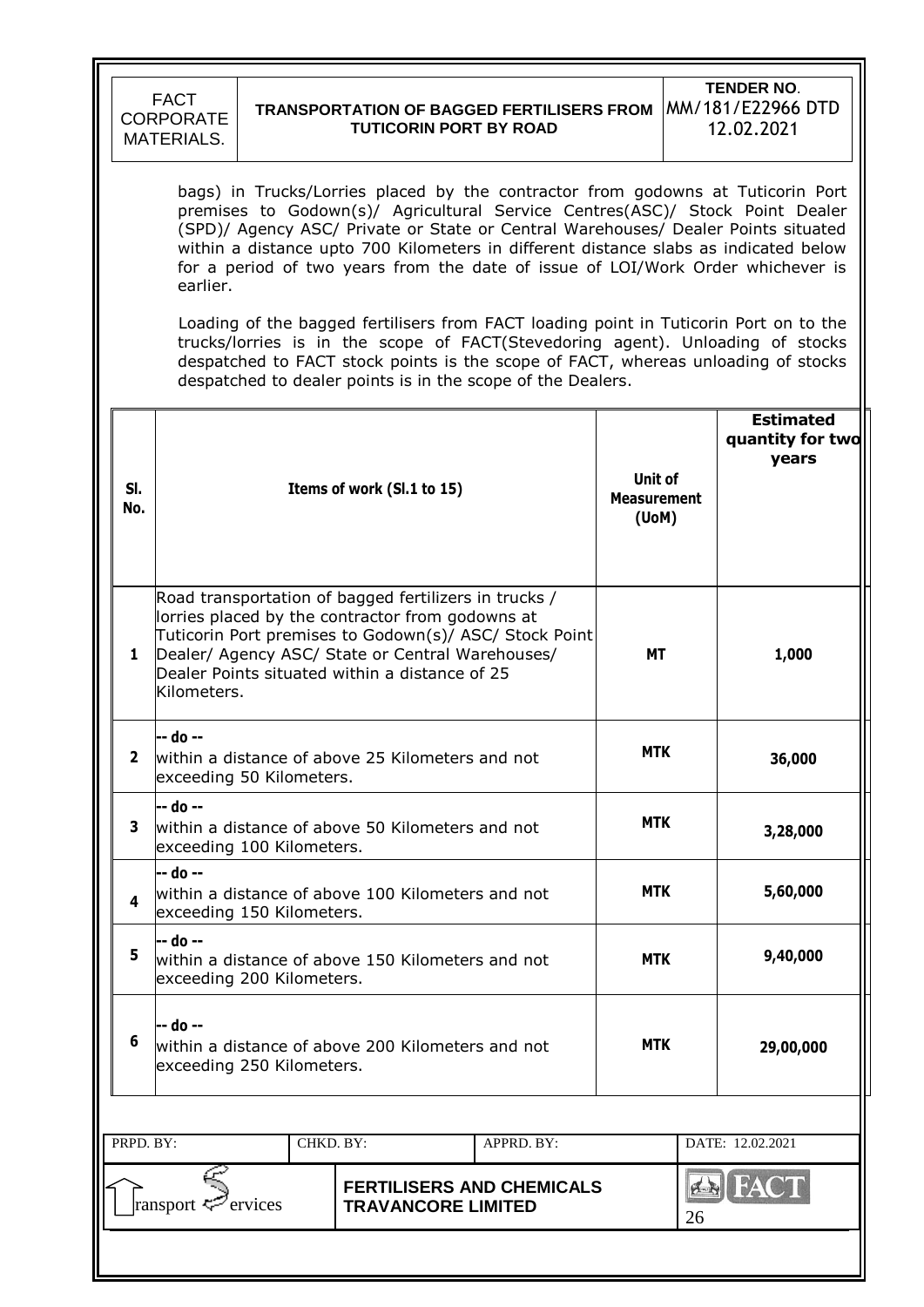FACT CORPORATE MATERIALS. **TRANSPORTATION OF BAGGED FERTILISERS FROM**  MM/181/E22966 DTD **TUTICORIN PORT BY ROAD TENDER NO**. 12.02.2021

| SI.<br>No.              | Items of work(Sl.1 to 15)                                                                  | Unit of<br><b>Measurement</b><br>$($ UoM $)$ | <b>Estimated</b><br>quantity for two<br>years |
|-------------------------|--------------------------------------------------------------------------------------------|----------------------------------------------|-----------------------------------------------|
| $\overline{\mathbf{z}}$ | -- do --<br>within a distance of above 250 Kilometers and not<br>exceeding 300 Kilometers. | MTK.                                         | 29,20,000                                     |
| 8                       | -- do --<br>within a distance of above 300 Kilometers and not<br>exceeding 350 Kilometers. | <b>MTK</b>                                   | 73,50,000                                     |
| 9                       | -- do --<br>within a distance of above 350 Kilometers and not<br>exceeding 400 Kilometers. | <b>MTK</b>                                   | 19,25,000                                     |
| 10                      | -- do --<br>within a distance of above 400 Kilometers and not<br>exceeding 450 Kilometers. | <b>MTK</b>                                   | 44,70,000                                     |
| 11                      | -- do --<br>within a distance of above 450 Kilometers and not<br>exceeding 500 Kilometers. | <b>MTK</b>                                   | 56,77,200                                     |
| 12                      | -- do --<br>within a distance of above 500 Kilometers and not<br>exceeding 550 Kilometers. | MTK.                                         | 13,12,800                                     |
| 13                      | -- do --<br>within a distance of above 550 Kilometers and not<br>exceeding 600 Kilometers. | <b>MTK</b>                                   | 31,09,600                                     |
| 14                      | -- do --<br>within a distance of above 600 Kilometers and not<br>exceeding 650 Kilometers. | <b>MTK</b>                                   | 12,12,000                                     |
| 15                      | -- do --<br>within a distance of above 650 Kilometers and not<br>exceeding 700 Kilometers. | <b>MTK</b>                                   | 4,12,200                                      |

9. Transportation of bagged products shall be undertaken in lorries/ trucks only. All loaded trucks/lorries shall be covered with suitable Tarpaulins, irrespective of weather conditions. The bagged products are to be handled with due care and caution without using hooks etc.

#### 10. **Delivery of bagged products:**

Bagged products entrusted with the contractor shall be transported to the destinations as expeditiously as possible but in any case within the maximum transit period mentioned below.

| PRPD. BY:               | CHKD. BY: |                                                               | APPRD. BY: | DATE: 12.02.2021 |
|-------------------------|-----------|---------------------------------------------------------------|------------|------------------|
| ransport $\leq$ ervices |           | <b>FERTILISERS AND CHEMICALS</b><br><b>TRAVANCORE LIMITED</b> |            |                  |
|                         |           |                                                               |            |                  |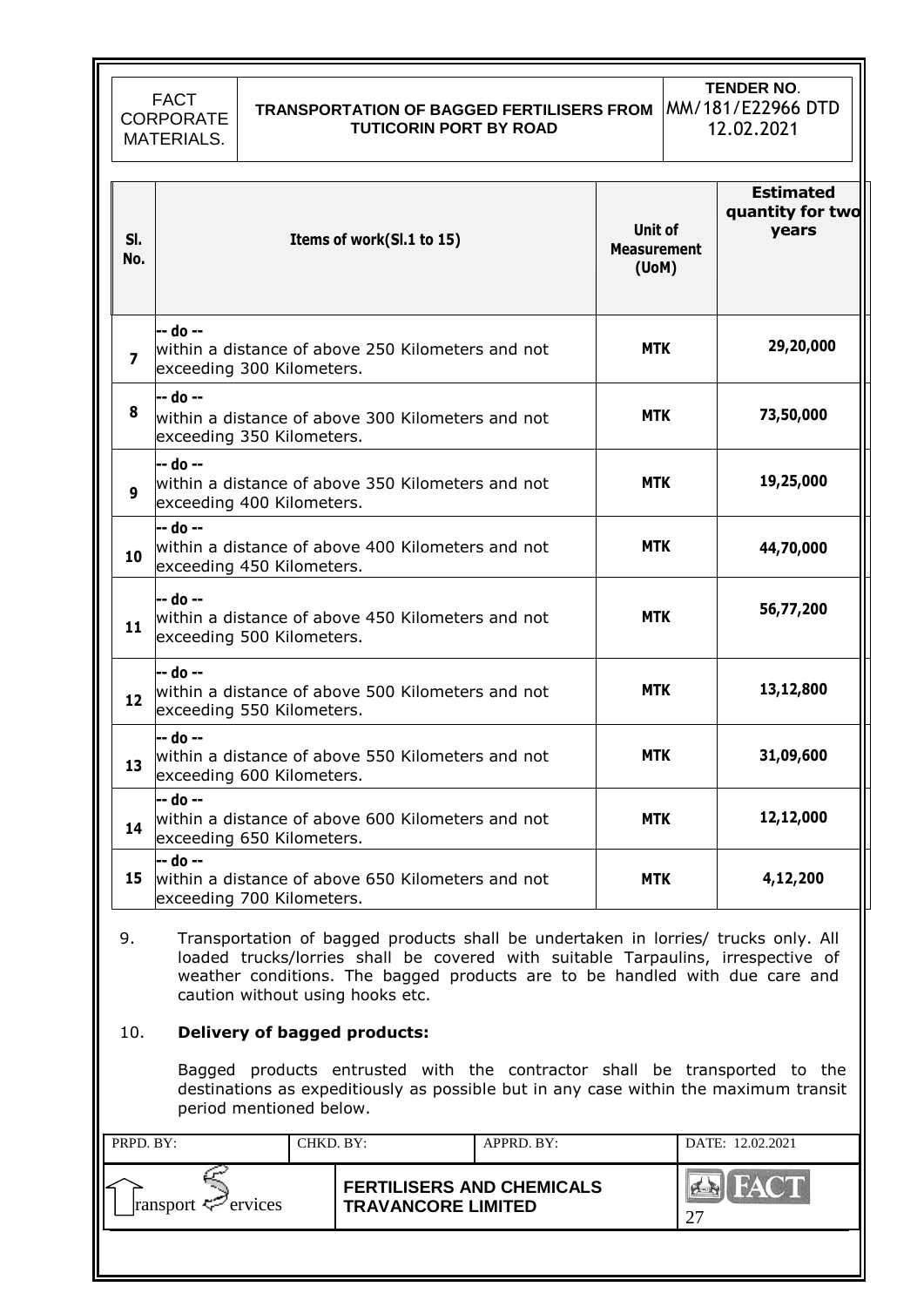- 1. Destinations situated up to a distance of 200 kms from Tuticorin Port 2 days.
- 2. Destinations situated between 201 kms and 400 kms from Tuticorin Port 3 days
- 3. Destinations situated between 401 kms and 600 kms from Tuticorin Port 5 days
- 4. Destinations situated beyond 601 kms from Tuticorin Port 7 days

The above transit period is exclusive of loading days, Sundays and holidays applicable at the destination points.

The transporters shall comply with the RO requirements as per the guidelines of DoF, GOI while transporting bagged fertilisers from FACT to marketing depots.

- 11. In case the bagged products are held up en-route due to any break-down or accident or Force Majeure conditions, the matter shall be intimated to the Zonal Manager (Madurai Zone) (phone 0452-2603260, mob-9994646193), over telephone, by email, or by fax . In situations that are entirely beyond the control of the Contractor, the General Manager (Marketing), FACT may, at his sole discretion, extend the transit periods.
- 12. The contractor is bound to transport the product from godowns at Tuticorin Port premises and deliver the products to any of the Godown(s)/ ASC/ Stock Point Dealer/ Agency ASC/ State or Central Warehouses/ Dealer Points specified by FACT as per the work order issued to the contractor.
- 13.1 The contractor shall obtain acknowledgements of the products delivered at the respective destinations (Godown(s)/ ASC/ Stock Point Dealer/ Agency ASC/ State or Central Warehouses/ Dealer Points) from the concerned authorized personnel at the destination with office seal, signature, date and time of delivery, etc., on all the copies of Invoice / Material Despatch Advice (MDA), which are to be submitted along with transport bills while claiming payment for the work done.

#### **13.2 The contractor shall be required to deploy a responsible person with communication facility at Tuticorin throughout the contract period so as to coordinate the activity with FACT's authorized officers.**

14 The Contractor is entirely responsible for the safe carriage and delivery of bagged fertilizers entrusted with him to the Consignee and shall compensate FACT for any shortage, damage at the time of delivery of the consignment to the consignee or non-delivery of the bagged fertilisers at rates decided by FACT. FACT reserves the right to realize such compensation by appropriating from the Contractor's bills  $/$ security deposit and/ or by foreclosing the Bank Guarantee. The Contractor shall ensure that the bagged products taken delivery by him from Tuticorin port shall be delivered at the destinations within the transit period as specified and acknowledgement obtained on the Material Despatch Advice/invoice (MDA/invoice) from the Consignee at the destination point. Payment of bills for transportation shall be effected only on submission of the duly acknowledged MDA/invoice. For any delay in delivering the bagged fertilizers beyond the permissible/ extended transit period, the Contractor shall be liable to pay compensation to FACT at double the overdraft interest rate applicable from time to time. It shall be charged on the total realisable value of the bagged fertilizers [i.e. MRP plus subsidy as applicable from time to

| PRPD. BY:               | CHKD. BY: |                                                               | APPRD. BY: | DATE: 12.02.2021 |
|-------------------------|-----------|---------------------------------------------------------------|------------|------------------|
| ransport $\leq$ ervices |           | <b>FERTILISERS AND CHEMICALS</b><br><b>TRAVANCORE LIMITED</b> |            | 28               |
|                         |           |                                                               |            |                  |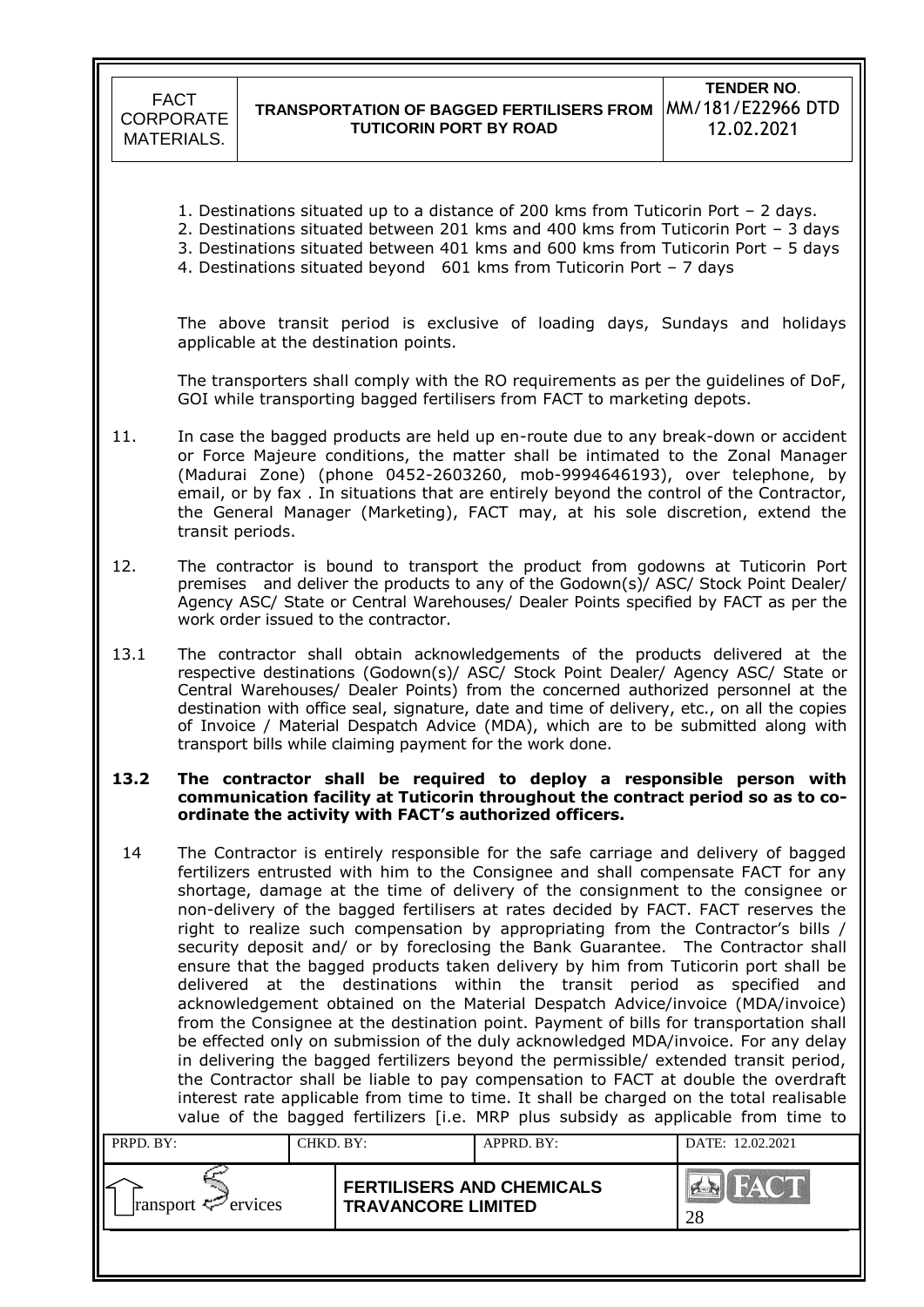#### **TRANSPORTATION OF BAGGED FERTILISERS FROM TUTICORIN PORT BY ROAD TENDER NO**. MM/181/E22966 DTD 12.02.2021

time]. In case the period of delay in delivering the bagged fertilisers at destination is protracted beyond one month, due to damage, loss in transit, pilferage, etc., 150% of the total realisable value [i.e. 150% of MRP plus subsidy as applicable from time to time] and interest will be recovered from the Contractor"s bills or any other dues to him. The interest charges in such case shall be calculated at double the overdraft rate on the total realisable value [i.e. MRP plus subsidy as applicable from time to time] of the bagged fertilisers not delivered for a period commencing from the date of despatch until the date of recovery. If the MDA/invoice, duly acknowledged by the Consignee at the destination or his authorised representative is not submitted by the Contractor to the Zonal Manager (Madurai Zone), FACT, within 30 days of lifting the bagged fertilizers, 150% of the total realisable value [i.e. 150% of MRP plus subsidy as applicable from time to time] of the material with applicable interest as above shall be recovered from the Contractor by deduction from his running bills or from any other amounts due to him. However, if the acknowledged MDA/invoice is submitted subsequently, the value of the material recovered from the Contractor as above shall be refunded to him for the quantity acknowledged at the destination against submission of bill with acknowledged MDA/invoice.

15 In case of cut and torn bags, Rs.30/- per bag shall be deducted from the transportation bills as damages in addition to the cost of the material, if ascertained that the bags are cut & torn on account of the transporter. In case of rain affected bags weight without moisture would be considered and value of material to the extent of loss would be recovered.

#### 16 **Service of Notice of Contract:**

 In case the contractor wishes to appoint an authorized representative to sign the transit documents, receive instructions, correspondences, etc. from FACT on behalf of the Contractor, he may do so, and in such case, he shall intimate the names and details of their representatives to FACT, before commencement of the work.

 **The Contractor or his authorized representative shall contact the Zonal Manager(Madurai Zone) at Madurai or his authorized officers every day at Tuticorin/Madurai by 9.00 A.M and collect information regarding DI (Despatch Instruction), DI balance and instructions for dispatches including priority dispatches, if any.** All complaints, notice, communications and references shall be deemed to have been duly given to the contractor if delivered to the contractor or his authorised agent or left at or posted to the address so given and shall be deemed to have been so given in the case of posting on the day on which they should reach such address in the ordinary course of post or on the day on which they were so delivered or left. In the event of refusal to accept any communication /notice/ complaints/ references or failure on the part of authorised agent to contact the Zonal Manager(Madurai Zone), notice of contract shall be deemed as served.

### 17 **Commencement of Work**:

The contractor shall commence the work as per instructions given in the Letter of Intent/Work Order. In case the bidder whose bid is accepted, fails to deposit the prescribed Security Deposit or fails to execute the agreement or fails to commence execution of the work within the specified time the contract issued to him is liable to be

| PRPD. BY:               | CHKD. BY: |                                                               | APPRD. BY: | DATE: 12.02.2021 |
|-------------------------|-----------|---------------------------------------------------------------|------------|------------------|
| ransport $\leq$ ervices |           | <b>FERTILISERS AND CHEMICALS</b><br><b>TRAVANCORE LIMITED</b> |            | HACT.<br>29      |
|                         |           |                                                               |            |                  |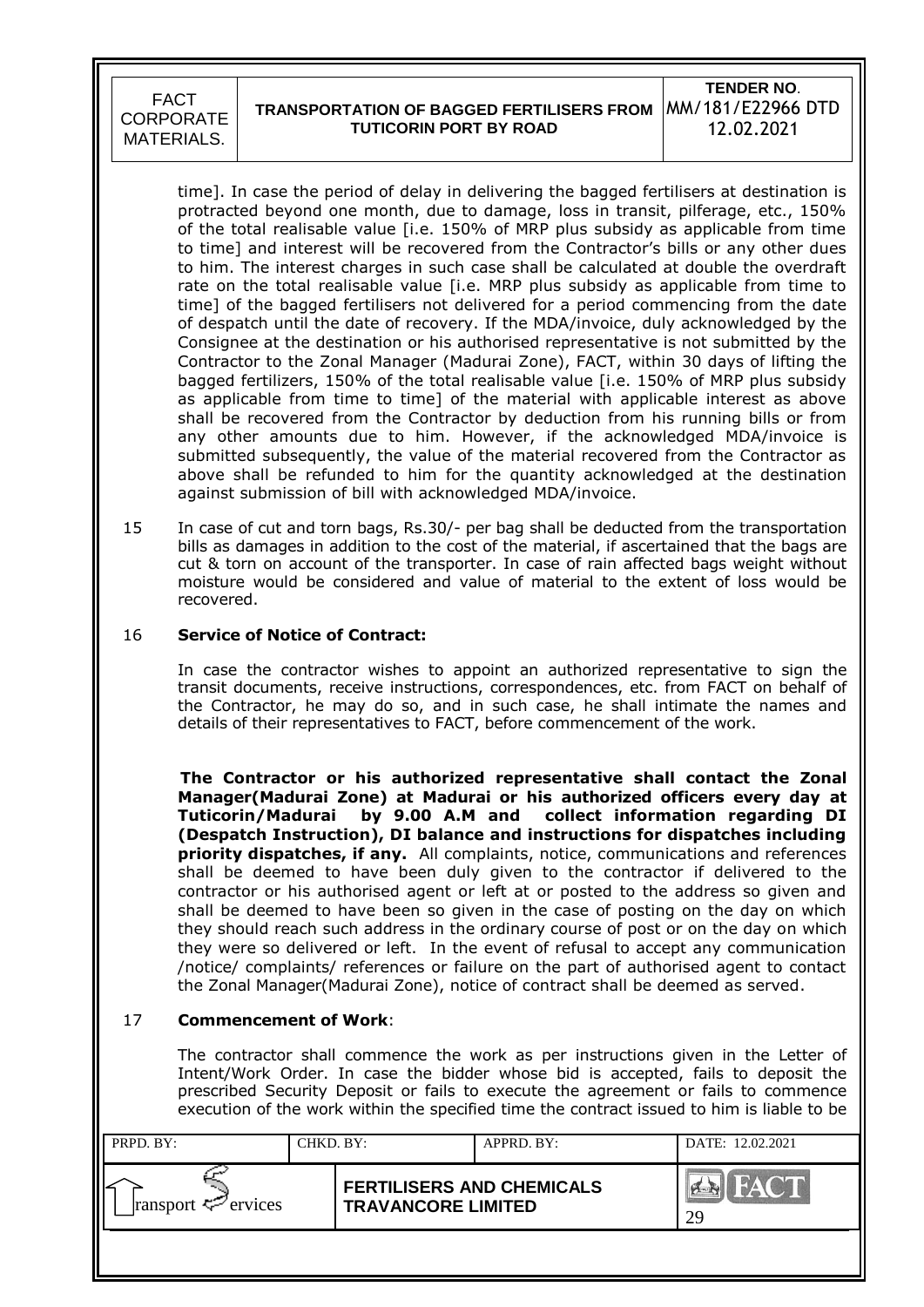cancelled without any further reference to the Contractor and alternative arrangements made at the risk and cost of the Contractor.

#### 18 **Period of Contract:**

The period of Contract shall be **two years** from date of issue of Letter of Intent (LOI)/Work Order whichever is earlier.

#### 19 **Rates:**

The rates shall be for transport of bagged products by Trucks/Lorries only and shall not include charges towards loading and/or unloading. Loading of bagged products at port and unloading at the destinations shall be arranged by FACT.

The rates shall be firm for the period of contract. However, during this period, increase/ decrease in the transport rates shall be applicable if the price of High Speed Diesel (HSD) oil is increased/decreased.

The revision formula applicable shall be at the rate of **1.75 Paise per MT per km**  for one Rupee per litre increase or decrease in price of HSD oil calculated for oneway (single) distance only. The revision in the contracted rate shall be calculated in this proportion for the variation in price of HSD oil, averaged for the applicable monthly billing cycle period.

Rate revision shall be based on the revised retail price of HSD at Tuticorin and shall be effective from the date of HSD price variation. The HSD price prevailing at Tuticorin on the date of bid opening (Part-A Bid, Pre-qualification cum Techno-Commercial Part) shall be the base rate for the above purpose. In case of revisions from the date of bid opening to the date of issue of work order, work order shall be issued after adjusting the rate as per the above formula. The distance (KM) applicable for the above shall be the lowest among the distances as per PWD/Automobile Association record or Google MAP.

### 20 **Security Deposit**:

- 20.1 The successful bidder (Contractor) shall be required to furnish an interest free Security Deposit (SD) equivalent to **three percent (3%) of the total contract value** by DD/NEFT/RTGS or by Bank Guarantee issued by a Nationalised / Scheduled Bank as per the Proforma prescribed within 15 days of issue of the work order. The Bank Guarantee shall be valid till the expiry of the contract with a claim period of six months thereafter. FACT a/c No. 57017844467 with the State Bank of India, Udyogamandal Branch, IFSC Code SBIN0070158 shall be used in case of remittance of Security deposit by NEFT/RTGS and proof of remittance shall be submitted to FACT.
- 20.2 The Security Deposit shall remain at the entire disposal of FACT, as a security for the satisfactory execution and completion of the work in accordance with the terms and conditions of the contract. FACT shall be at liberty to deduct and appropriate from the security deposit any losses, damages, penalties and dues as may be payable by the

| PRPD. BY:               | CHKD. BY: |                                                               | APPRD. BY: | DATE: 12.02.2021               |
|-------------------------|-----------|---------------------------------------------------------------|------------|--------------------------------|
| ransport $\leq$ ervices |           | <b>FERTILISERS AND CHEMICALS</b><br><b>TRAVANCORE LIMITED</b> |            | FACT<br>$\sum_{i=1}^{n}$<br>30 |
|                         |           |                                                               |            |                                |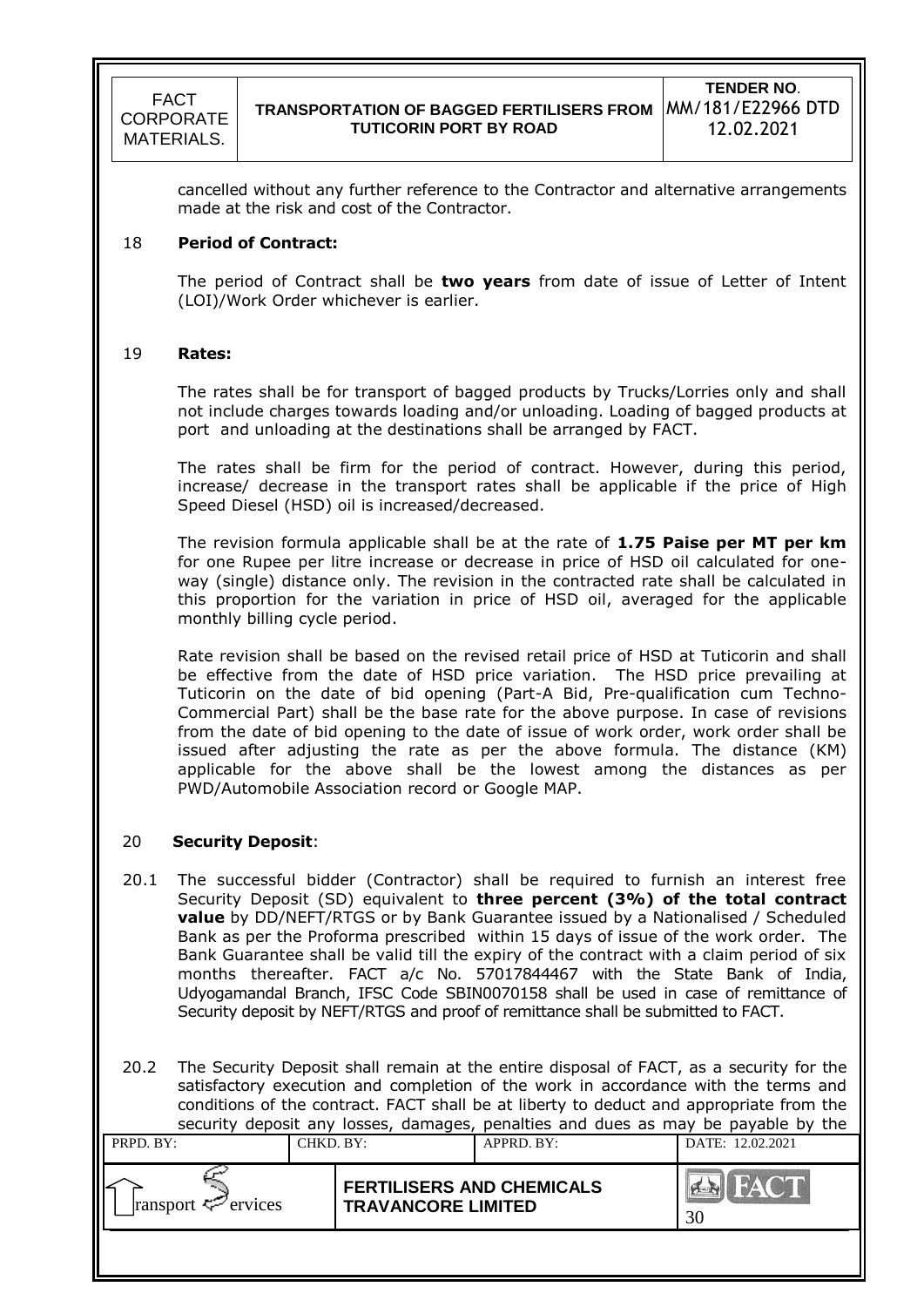

contractor under the contract and the amount by which the security deposit is reduced by such appropriation will be made good by further deduction from the contractor's subsequent interim bills until the security deposit is restored to its full limit mentioned above.

- 20.3 If the contractor had previously held any contract and furnished security deposit with FACT, the same shall not be adjusted against this tender and a fresh security deposit will be required to be furnished.
- 20.4 The Security Deposit shall not be released until the work as per the Contract is satisfactorily completed and accepted and final bills paid. Any amount due from the Contractor to FACT shall be deducted from the Security Deposit without prejudice to FACT's right to claim balance amount, if any, from the Contractor. The violation of any of the terms and conditions of Contract by the Contractor shall entail forfeiture of the Security Deposit and disqualification from further work with FACT without prejudice to FACT's right to avail other remedies.

### 21 **Performance / Termination of Contract**:

 FACT at its entire discretion may terminate the contract in part or in full after giving 15 (Fifteen) days" notice in writing to the contractor, if in its opinion the work under the contract is not being done to its satisfaction in accordance with the terms and conditions of the contract. In case of failure by the Contractor to transport the required quantity as per the DI (Despatch Instruction), FACT will also have the right to make alternate arrangements by road or rail or both rail cum road to transport the bagged fertilizers at the risk and cost of the Contractor with or without cancellation of the contract. FACT may at its sole discretion arrange such alternate arrangement to any particular destination/s from Tuticorin Port or any other destination/s by road/rail. FACT shall recover all additional costs incurred for such alternate transport arrangements from the Contractor"s running bills or from any amounts due to the Contractor.

- 22 If any work entrusted with other contractors by FACT is obstructed by, interfered with or caused to be interfered with by the Contractor, his employees, his representatives or crew, the contract shall be terminated without notice and the remaining work for the unexpired portion of the contract arranged by FACT through others at the Contractor's risk and cost.
- 23 In case it is found that any information furnished by the contractor is false or incorrect, FACT at its entire discretion may terminate the contract without any notice. The contract can be terminated at any time giving 15 days notice.
- 24 Should the contractor's preparation for the commencement of work or any portion of it, or his subsequent rate of progress be, for any cause whatsoever, go slow in the opinion of FACT (which shall be conclusive and binding on the contractor) that the contractor will be unable to complete the work or any portion thereof, as agreed upon or should he neglect to comply with any directions given to him by FACT or in any respect fail to perform the contract, FACT shall have power to declare the contract to have come to an end, in which case the contractor shall be liable for any expenses, loss or damage which FACT may incur, or sustain by reason of or in connection with the contractor's default.

25 The contractor shall not assign or sublet the contract or any part thereof or allow any person to become interested therein in any manner whatsoever without the previous

| PRPD. BY:               | CHKD. BY: |                                                               | APPRD. BY: | DATE: 12.02.2021               |
|-------------------------|-----------|---------------------------------------------------------------|------------|--------------------------------|
| ransport $\leq$ ervices |           | <b>FERTILISERS AND CHEMICALS</b><br><b>TRAVANCORE LIMITED</b> |            | FACT<br>$\sum_{i=1}^{n}$<br>31 |
|                         |           |                                                               |            |                                |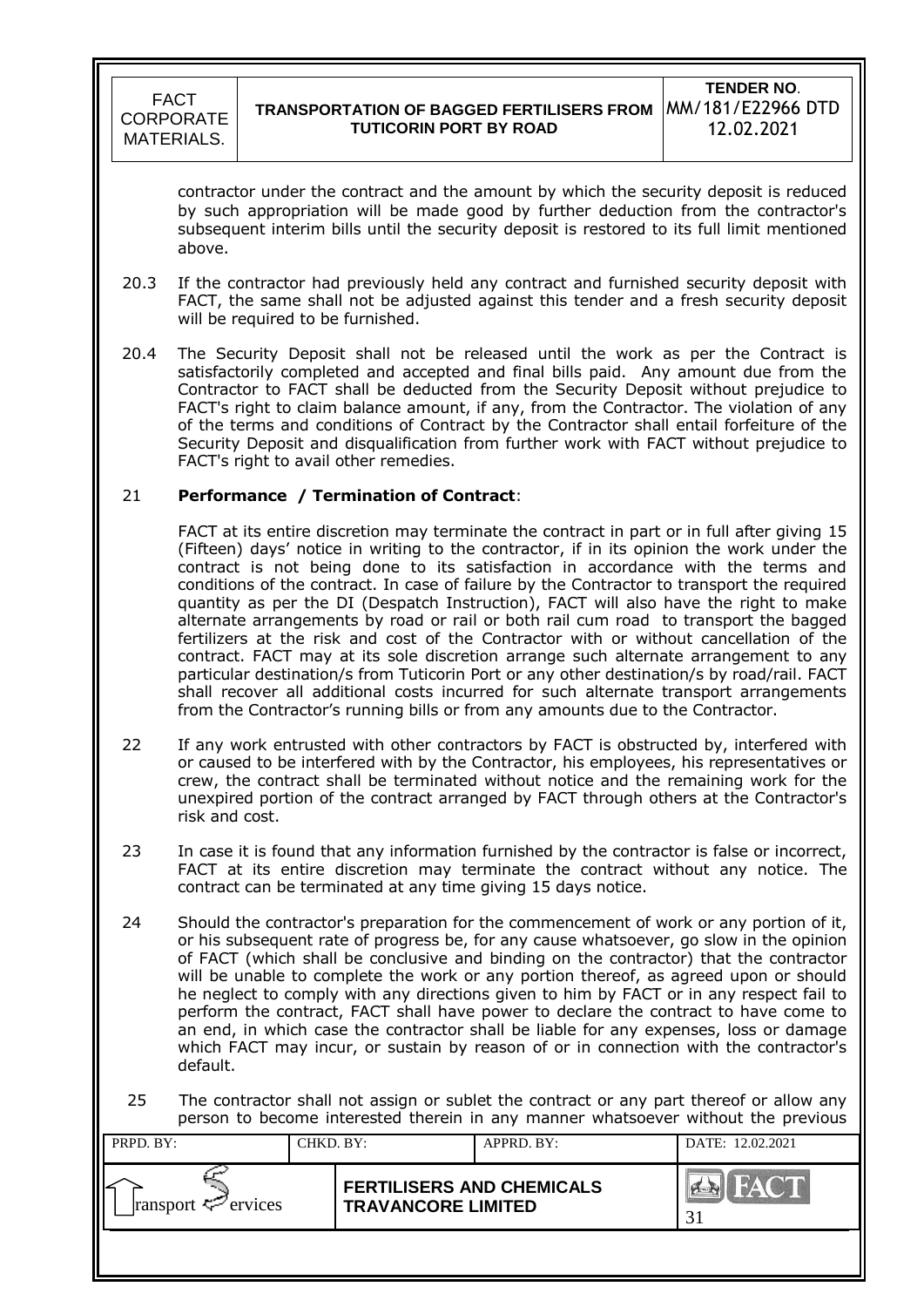

#### **TRANSPORTATION OF BAGGED FERTILISERS FROM TUTICORIN PORT BY ROAD TENDER NO**. MM/181/E22966 DTD 12.02.2021

consent in writing from FACT, which consent FACT shall be entitled to withhold without assigning any reason or ground. Any breach of this condition shall entitle FACT to take such steps as may be necessary and also terminate contract. Such termination shall also render the contractor liable for payment to FACT in respect of any loss or damage arising or ensuing from such cancellation. 'The permitted subletting of work by the contractor shall not establish any contractual relationship between the sub-contractor and FACT and shall not release the contractor of any responsibility under the contract. In the event of sufficient dues not being available to compensate for the above, the contractor shall reimburse FACT for the same by making payment through a Demand Draft.

26 The work involves transportation of bagged products from Tuticorin port as per Despatch Instructions (DI) given every fortnight as detailed below:

Fortnight 1-- Dates 1 to 15

Fortnight 2 Dates 16-30/31 as the case may be

 Transportation of bagged products as per DI given shall be done progressively on a day-to-day basis so as to complete the fortnightly DIs as above. The DI will lapse at the end of the respective Fortnight. The contractor will have to transport the product from Tuticorin as per our requirement to any destinations for which he is awarded the contract.

- **27 Liquidated damages**: The transport contractor will have to supply sufficient number of trucks/lorries to transport the quantity of bagged fertilizers as required by FACT based on the Despatch Instructions (DI) given to the contractor. In case of failure by the contractor to transport the required quantity as above, Liquidated Damages (LD) at the rate of Rs. 40/- per MT towards shortfall in quantity transported in that fortnight will be imposed on the contractor. The LD for shortfall in transportation based on the fortnightly DI will be computed by the Zonal Manger (Madurai Zone), in Madurai and deducted from bills submitted by the Contractor or from any other amounts due to the Contractor/s. The cumulative LD calculated as above will be limited to double the amount of Security Deposit.
- 28 The contractor or his authorized representatives shall call on the authorized representative of FACT at Tuticorin Port from time to time and receive instructions regarding the transport of products to be undertaken by him and arrange to work accordingly.
- 29 The signing of the company"s transit documents by the contractor"s representative will be deemed to be the acknowledgement of receipt of goods for transportation work, on behalf of the contractor.
- **30.** Transshipment: The transport contractor will have to transport the bagged products without Transshipment, failing which a penalty of Rs.1,000/-(Rupees One thousand only) per truck will be imposed. Only in case of Accidents, the penalty will be waived, on submission of sufficient proof i.e. F.I.R. lodged etc. with the approval of General Manager (Marketing) Fertilisers, as applicable.
- 31. Detention charges for the trucks/lorries at the loading/unloading points or at any locations or any incidental charges incurred by the contractor for the work shall not be

| PRPD. BY:               | CHKD. BY: |                                                               | APPRD. BY: | DATE: 12.02.2021 |
|-------------------------|-----------|---------------------------------------------------------------|------------|------------------|
| ransport $\leq$ ervices |           | <b>FERTILISERS AND CHEMICALS</b><br><b>TRAVANCORE LIMITED</b> |            | FACT<br>32       |
|                         |           |                                                               |            |                  |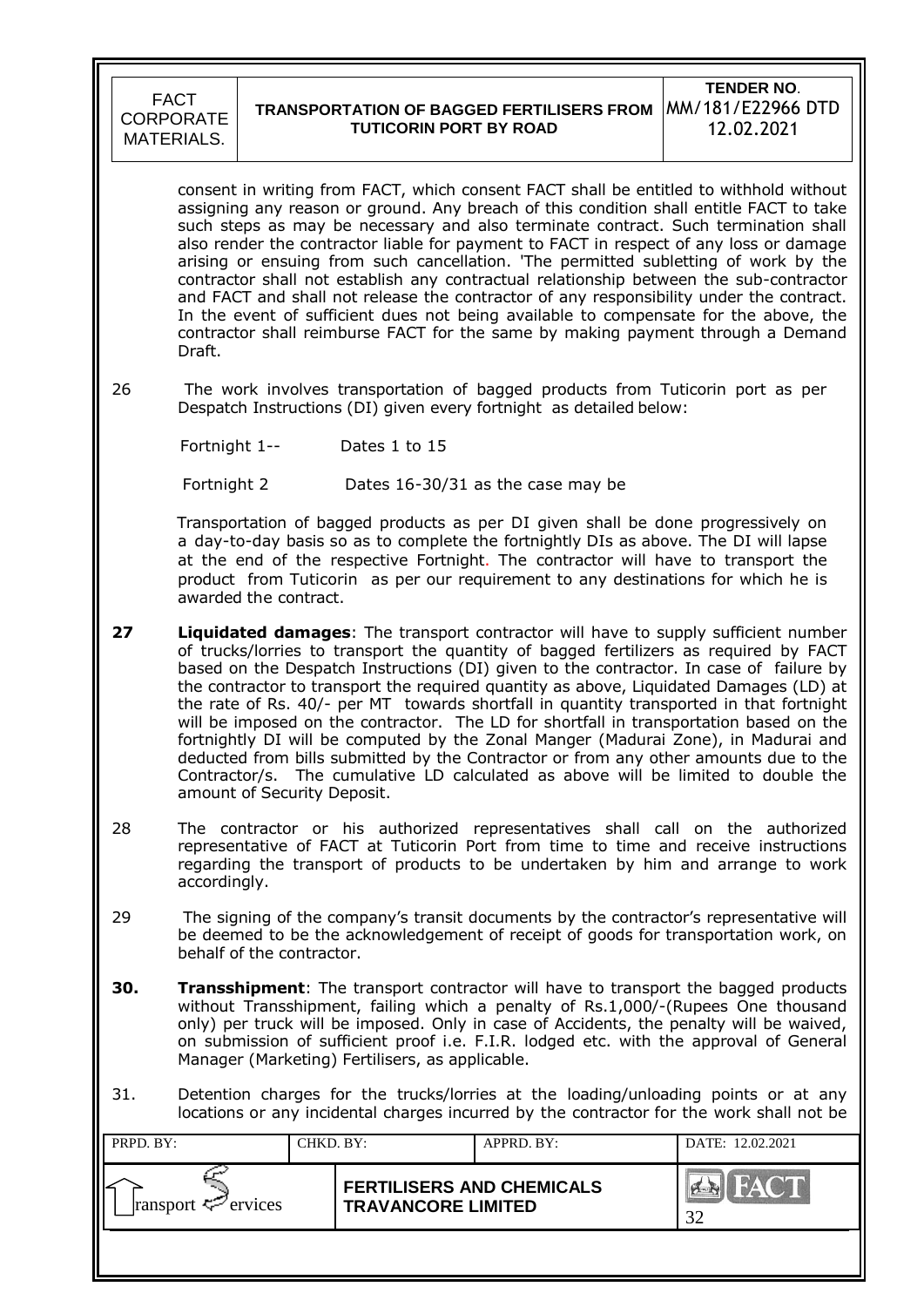### **TRANSPORTATION OF BAGGED FERTILISERS FROM TUTICORIN PORT BY ROAD**

**TENDER NO**. MM/181/E22966 DTD 12.02.2021

payable to the transporter under any circumstances whatsoever.

#### **32. Volume of Work**

FACT reserves the right to reduce or increase the quantity indicated in the work order/ DI quantity at any time without assigning any reason whatsoever. FACT further reserves the right to suspend/ recommence the despatch of product to any destination at any time. FACT does not give any guarantee regarding the availability of the quantity for transportation indicated in the work order or as per the DI.

#### 33 **Indemnity:**

Without prejudice to any other provisions in these conditions, the contractor shall be bound to keep FACT or any representative or employee of FACT fully indemnified against any action, claim or proceedings under the provisions of any rules, regulations, bye-laws, notifications, directions or order having the force of law for anything done or omitted to be done by the contractor in contravention of such provisions etc. for the infringement or violation thereof by him in the course of the execution or completion of the work under the contract and if, as a result of any such action, claim or proceedings, the contractor or such representative of FACT, as the case may be, adjudged to be liable to any penalties or to pay any penalties or to pay any compensation, such liability, the contractor shall do so and if FACT has to take-over the liability, FACT shall deduct all amounts arising out of such liabilities from the security deposit of the Contractor or from any other amount due and payable by FACT to the Contractor under this Contract or any other Contract and without prejudice to any other legal remedy available to FACT.

#### 34 **Contractor to comply with all Laws, Rules, Acts etc.**

The Contractor shall comply with the requirements of all Local, State and Central Govt. Acts, Rules Regulations, By-Laws, Orders etc, in force from time to time and in particular Indian Factories Act, Workmen's Compensations Act, Contract Labour (Regulations and Abolition) Act 1970, Minimum Wages Act 1936, The Mines Act 1952, The Explosives Act 1884 and all other relevant Acts and Laws as amended from time to time in so far as they are or may be applicable to the execution of works as per this contract. The Contractor shall obtain at his cost all permits, license and other authorization, as required for his work, from Govt. authorities. The Contractor shall maintain proper records & registers as required by the concerned statutes and submit them to FACT as and when required. Proper records of payment of wages to workers/labourers/crew etc. engaged in the work shall be maintained by the Contractor and produced for inspection when required by FACT.

**PF & ESI Acts:** The workers deployed by the Contractor for the work shall be covered under the PF & ESI Acts. The Contractor shall ensure full compliance to the above Acts. The Contractor shall be responsible for making all payments to his workmen, including ESI and Provident Fund benefits etc., as applicable. Deductions towards PF & ESI contributions on behalf of the workers will be made from the Contractor"s bills, and remitted to the concerned Departments by FACT based on wage roll cum attendance roll to be furnished by the Contractor. If the workers are not presently registered with PF & ESI, necessary applications signed by the workers shall be submitted by the Contractor for enabling their registration. It is also made clear that FACT shall not make any payments to the Contractor other than the rates agreed for the work. All extra payments, if any, to be made to the Contractor's workmen during the course of

| PRPD. BY:                      | CHKD. BY: |                                                               | APPRD. BY: | DATE: 12.02.2021 |
|--------------------------------|-----------|---------------------------------------------------------------|------------|------------------|
| ransport $\mathcal{F}$ ervices |           | <b>FERTILISERS AND CHEMICALS</b><br><b>TRAVANCORE LIMITED</b> |            |                  |
|                                |           |                                                               |            |                  |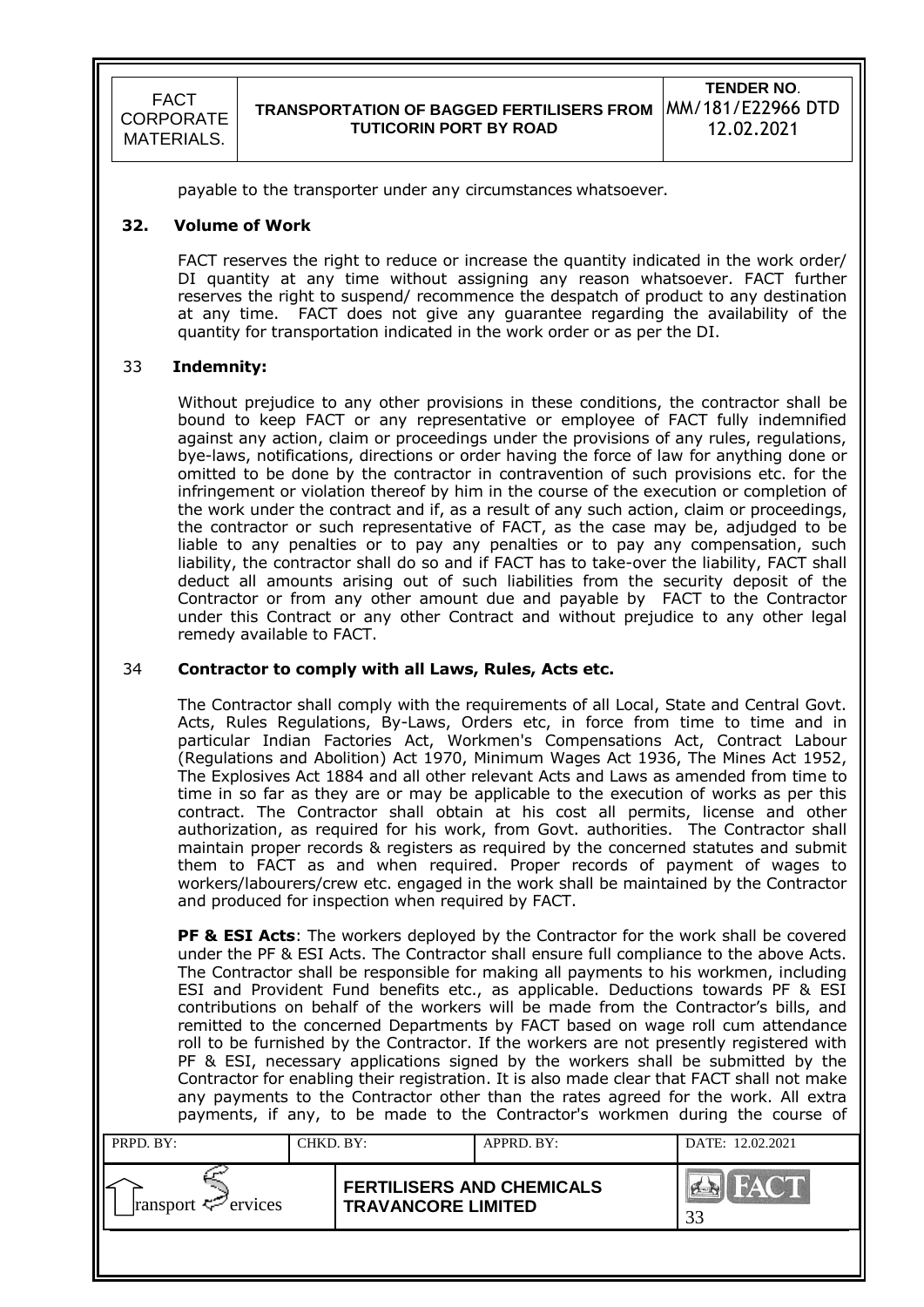# **TRANSPORTATION OF BAGGED FERTILISERS FROM TUTICORIN PORT BY ROAD**

**TENDER NO**. MM/181/E22966 DTD 12.02.2021

contract period shall be borne entirely by the Contractor. In case the Contractor fails to discharge his statutory obligations leading to a situation wherein FACT is to incur any expenditure/loss in their capacity as the Principal Employer, such expenditure/loss shall be realized from the Contractor.

### **35 FACT's lien on all moneys due**

FACT shall have a lien on and over all or any money that may become due and payable to the' contractor under these presents, and/or also on and over the deposit or security amount or amounts made under the contract and which may become payable to the contractor under the conditions in that behalf herein contained for or in respect of any debt or sum that may become due and payable to FACT by the contractor either alone or jointly with another or others and either under this or under any other contract or transaction of any nature whatsoever between Company and the contractor and further that FACT shall at all times be entitled to deduct the said debt or deposit which may become payable to the contractor under these presents.

### 36 **Contractor to Execute Agreement**:

The contractor's responsibility under this contract will commence on the date specified in the Letter of Intent/Work Order. The successful bidder shall be required to execute an Agreement with FACT, within 15 days of the receipt by him of the Letter of Intent issued by FACT for carrying out the work according to the terms and conditions of the contract given along with the Work Order. The Agreement to be executed will be in the proforma as specified by FACT. The provisions contained in tender papers and other documents exchanged between the bidder and FACT shall form part of the contract.

### 37. **Delay / Failure in Commencement / Completion of work**:

Time shall be regarded as the essence of the contract and delay/ failure on the part of the contractor to start work on the stipulated date or to meet the transportation requirement as per the instructions given to the contractor, shall entitle FACT to recover damages as per provisions of this contract and to undertake any other measures deemed fit in order to transport and deliver the material considering time as the essence of Contract.

38. In the event of failure on the part of the Contractor to execute the contract to FACT's satisfaction, FACT shall recover from the Contractor Liquidated Damages as prescribed under terms and conditions of this contract. In addition to the above, FACT also reserves the right to terminate the Contract wholly or partially and at the risk and cost of the Contractor and without prejudice to FACT's other rights as per the Contract, make alternate arrangements to carry out the work through other agencies or by themselves. FACT may arrange such alternate arrangement to any particular destination(s) from Tuticorin Port. FACT shall recover all additional costs incurred for such alternate transport arrangements from the contractor"s running bills or from any amounts due to the contractor.

### 39 **FACT not responsible for Contractor's Employees:**

The contractor may employ such employees as he may think fit and the employees

| PRPD. BY:               | CHKD. BY:                                                     |  | APPRD. BY: | DATE: 12.02.2021               |
|-------------------------|---------------------------------------------------------------|--|------------|--------------------------------|
| ransport $\leq$ ervices | <b>FERTILISERS AND CHEMICALS</b><br><b>TRAVANCORE LIMITED</b> |  |            | <b>FACT</b><br><b>PA</b><br>34 |
|                         |                                                               |  |            |                                |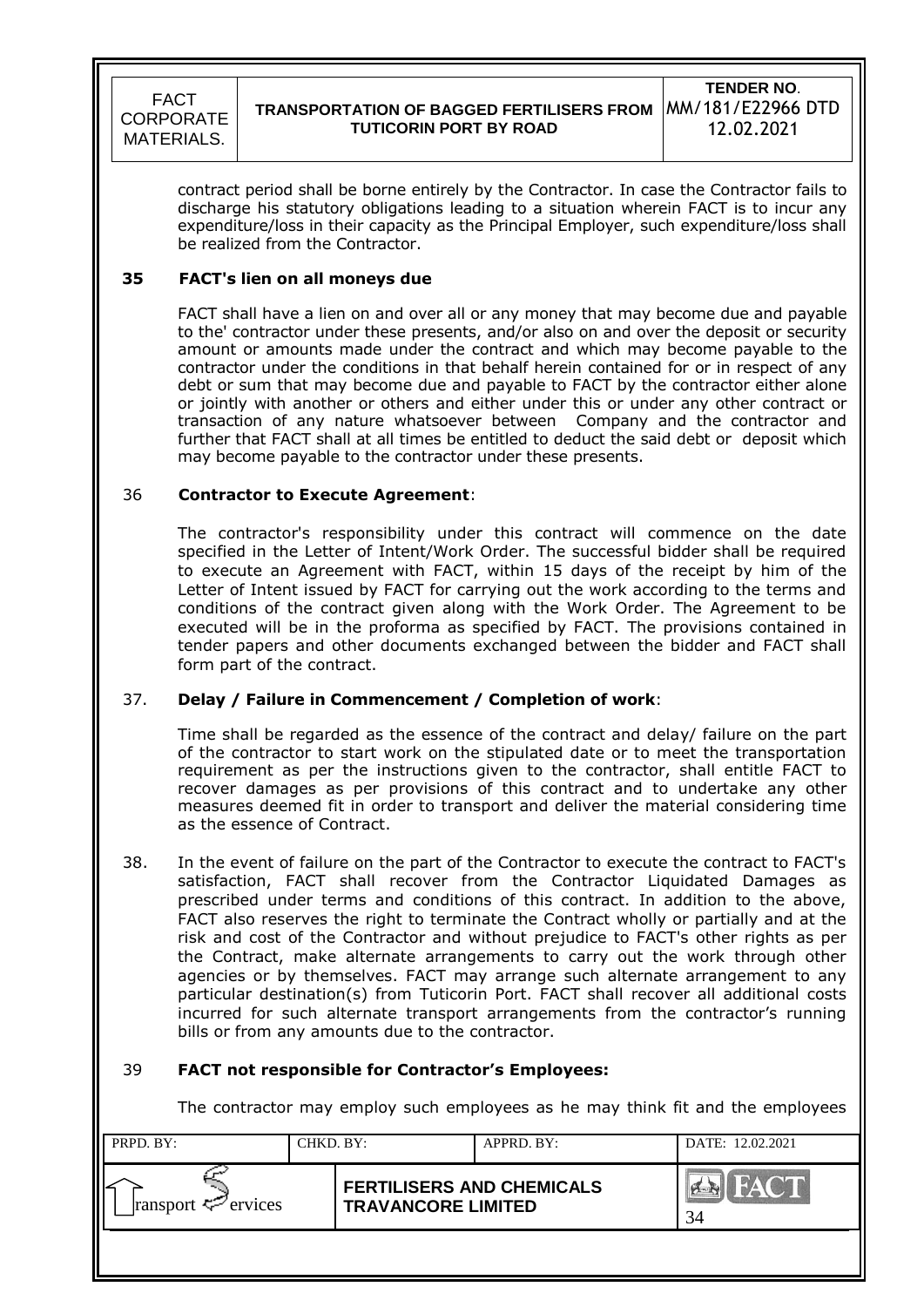#### **TRANSPORTATION OF BAGGED FERTILISERS FROM**  MM/181/E22966 DTD **TUTICORIN PORT BY ROAD TENDER NO**. 12.02.2021

so employed shall be the employees *of* the contractor for all purposes whatsoever and shall not be deemed to be in the employment or under the direct control of FACT for any purpose what so ever. The contractor shall abide by all Rules, Laws and Regulations that may be in force from time to time regarding the employment or condition of services of the employees. If under any circumstances whatsoever, FACT is held liable or responsible in any manner or the default or omission on the part of the contractor in abiding by the aforesaid Rules, Laws and Regulations, or is held liable or responsible to the employees of the contractor in respect of any matter whatsoever, FACT shall be reimbursed by the Contractor for the same as also any other expenses or costs incurred by FACT, in any proceedings or litigation, as a result of any claim or act on the part of the employees of the contractor. FACT shall be entitled to claim damages or compensation from the Contractor in that event.

40 All sums payable by way of compensation under any of these conditions shall be considered as reasonable Compensation to be applied to the use of FACT with out reference to the actual loss or damage sustained and whether or not any damage shall have been sustained.

#### 41 **Inconvenience to the Public**

 The contractor shall not deposit material on any site, which may cause inconvenience to the public. FACT may require the contractor to remove any materials, which are considered dangerous or inconvenient to the public or cause these, to be removed at the contractor's cost.

#### 42 **Contractor to be liable for all taxes, duties etc.**

The rates specified in the tender shall be inclusive all taxes and duties, toll charges, etc. but exclusive of Goods and Services Tax. Statutory liability if any on account of Goods and Services Tax will be discharged by FACT.

Giving any type of illegal gratification to any person or agency inside or outside FACT premises will be viewed very seriously and FACT reserves the right to take suitable action against Contractors indulging in such practices. Also refer Clause under "Termination of Contract owing to default of Contractor" stated below.

### 43 **Contractor not to engage unsuitable employees:**

 The contractor shall not employ workers below 18 years of age, or persons who are disabled, infirm, mentally unsound, or very old persons*.*

 The contractor shall on instructions from Zonal Manager (Madurai Zone), immediately dismiss, from the works any person employed thereon, who may misbehave or cause any nuisance or be otherwise, in the opinion of Zonal Manager (Madurai zone) not a fit person to be retained on the works. Such person shall not be again employed or allowed on the works without the prior written permission of the Zonal Manager (Madurai zone).

| PRPD. BY:               | CHKD. BY: |                                                               | APPRD. BY: | DATE: 12.02.2021 |
|-------------------------|-----------|---------------------------------------------------------------|------------|------------------|
| ransport $\leq$ ervices |           | <b>FERTILISERS AND CHEMICALS</b><br><b>TRAVANCORE LIMITED</b> |            | 35               |
|                         |           |                                                               |            |                  |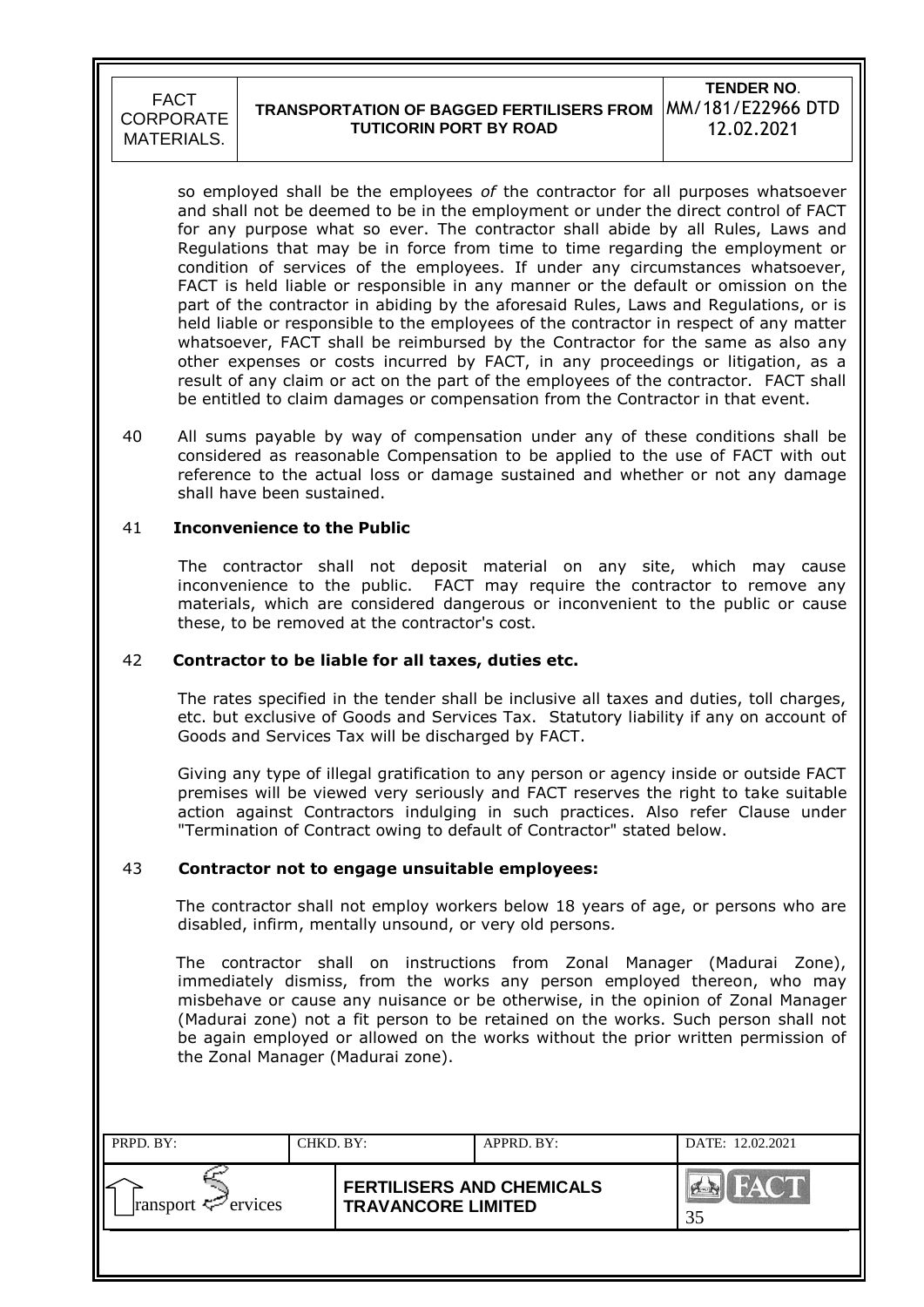#### 44 **Termination of contract owing to default of Contractor:**

If the contractor :-

- i) become bankrupt or insolvent or
- ii) make arrangement with or assignment in favour of the creditors or agree to carry out the contract under a committee of inspection of his creditors or
- iii) being a company or corporation, go into liquidation other than a voluntary liquidation for the purpose of amalgamation or reconstruction or
- iv) assign the contract or any part thereof otherwise than as provided under the terms and conditions of this Contract
- v) abandon the contract or
- vi) persistently disregard the instructions of the Zonal Manager (Madurai Zone), or contravene any provisions of the contract or
- vii) fail to adhere to the agreed programme of work or
- viii) Requesting any type of illegal gratification from any FACT dealer inside/outside FACT premises/delivery points or delivering the material at a location different from the location mentioned in the MDA, will be viewed very seriously and FACT reserves the right to take suitable action against the Contractor indulging in such practices, including termination of contract without notice, and the remaining work in such cases will be arranged by FACT through other parties at the contractor"s risk and cost or
- ix) promise, offer or give any bribe, commission, gift or advantage whether himself or through his partner, agent to any officer or employee of FACT or to any person on his or on their behalf in relation to the execution of this or any contract with the company, then and in any of the said cause, Zonal Manager(Madurai Zone), on behalf of FACT may serve the contractor with a Notice in writing to the effect. If the contractor does not within 7 (seven) days after the delivery to him of such notice, proceed to make good his default, in so far as the same is capable of being made good, and carry on the work or comply with such directions as aforesaid to the entire satisfaction of the Zonal Manager(Madurai Zone), the company shall be entitled after giving 48 hours notice in writing under the hand of Zonal Manager(Madurai Zone), to remove the contractor from the whole or any portion or portions (as may be specified in such notice) of the works, without thereby avoiding the contract or releasing the contractor from any of his obligations or liabilities under the contract and adopt any or several of the following courses-
- a) to rescind the contract, of which rescission notice in writing to the contractor under the hand of the Zonal Manager(Madurai Zone), shall be conclusive evidence, in which case the security deposit of the contractor shall stand forfeited to the company, without prejudice to the company's right to recover

| PRPD. BY:               | CHKD. BY: |                                                               | APPRD. BY: | DATE: 12.02.2021              |
|-------------------------|-----------|---------------------------------------------------------------|------------|-------------------------------|
| ransport $\leq$ ervices |           | <b>FERTILISERS AND CHEMICALS</b><br><b>TRAVANCORE LIMITED</b> |            | HAT H<br>$\sum_{i=1}^n$<br>36 |
|                         |           |                                                               |            |                               |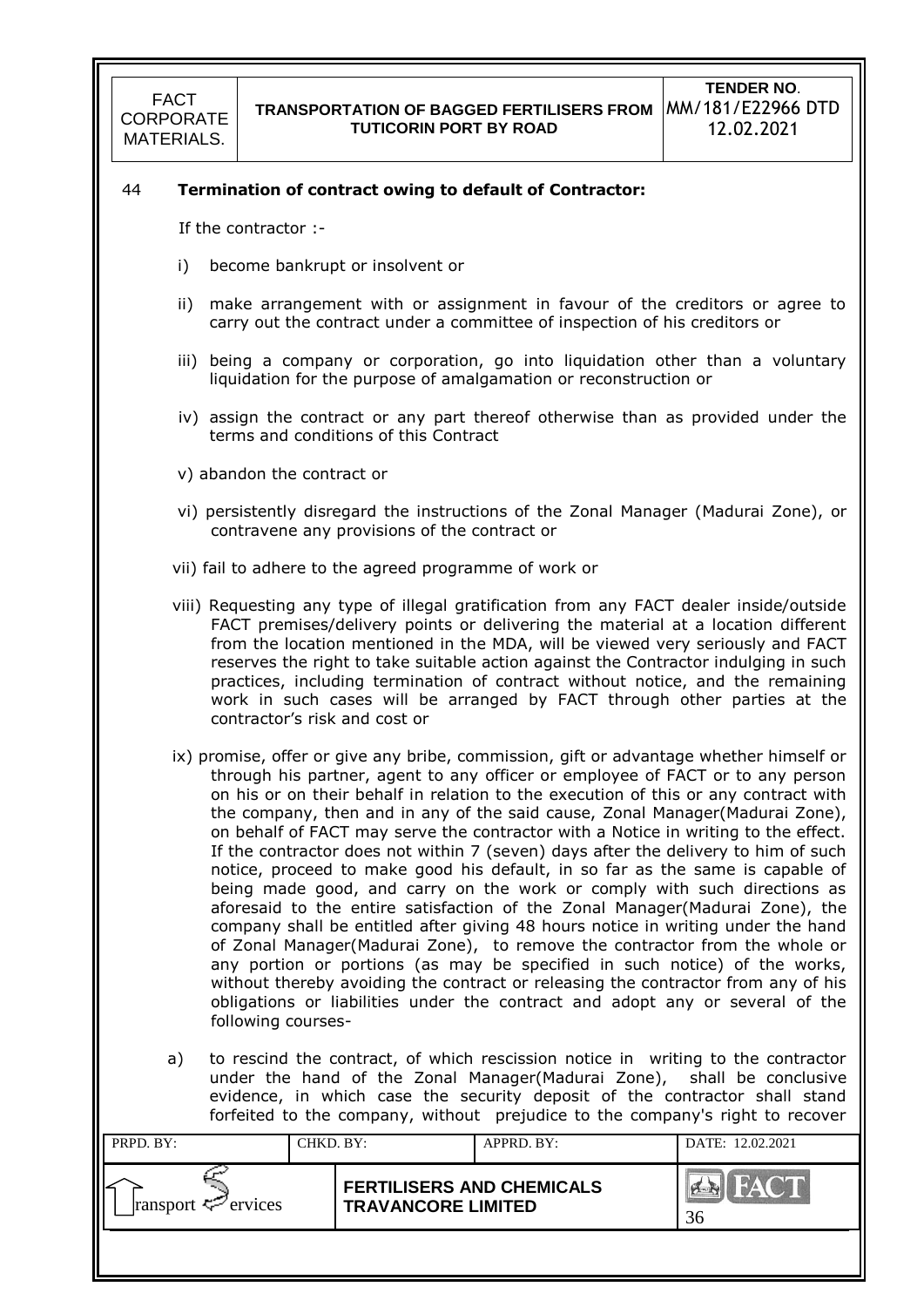from the contractor any amount by which the cost of completing the work by any other agency shall exceed the value of the Contract.

 b) to carry out the work or any part thereof by the empanelment of the required labour and materials, the cost of which shall include supervision and all incidental charges and to debit the contractor with such costs, the amount of which as certified by FACT shall be final and binding upon the contractor and to credit the contractor with the value of the work done as if the work had been carried out by the contractor under the terms of the contract and the certificate of FACT in respect of the amount to be credited to the contractor shall be final and binding upon the contractor to measure up the work executed by the contractor and to get the remaining work completed by another party at the risk and expense of the contractor in all respects in which case any expenditure that may be incurred in excess of the sum which would have been paid to the contractor if the work had been carried out by him under the terms of the contract, the amount of which excess as certified by FACT shall be final and binding upon the contractor, shall be borne, and paid by FACT and may be deducted from any money due to him by FACT, under the contract or otherwise or from his S.D., provided that in any case in which any of the powers confirmed upon FACT shall not be exercised the nonexercise thereof shall not constitute a waiver of any of the conditions thereof and such shall not withstanding be exercisable in the event if any future case of default by the Contractor for which his liability for past and future remains unaffected.

#### 45 **Right of FACT after rescission of contract**:

Right of FACT after rescission of contract owing to default of contractor: In the event of any or several of the courses referred to earlier being adopted,

- a) The contractor shall have no claim to compensation for any loss sustained by him by reason of his having purchased any materials or entered into any commitments or made any advance not be entitled to recover, or be paid any sum for any work thereto actually performed under the contract, unless and until the Zonal Manager(Madurai Zone), shall have certified the performance of such work and the value payable in respect thereof and the contractor shall only, be entitled to be paid the value so certified.
- b) FACT shall not be liable to pay to the contractor any money on account of the contract until the expiration of the period of contract and thereafter all other expenses incurred by the Company, have been ascertained and the amount thereof certified by the Zonal Manager (Madurai Zone). The contractor shall then be entitled to receive only such or sums (if any) as the Zonal Manager(Madurai Zone), may certify would have been due to him upon due completion by him after deducting the said amount but if such amount shall exceed the sum which would have been payable to the contractor, then the contractor shall, upon demand pay to FACT the amount of such expenses and it shall be deemed a debt to the contractor by FACT and shall be recoverable accordingly.

### 46 **Matters finally determined by FACT:**

All disputes or differences of any kind whatever arising out of or in connection with the contract, whether during the progress of the work or after the completion and

| PRPD. BY:               | CHKD. BY: |                                                               | APPRD. BY: | DATE: 12.02.2021 |
|-------------------------|-----------|---------------------------------------------------------------|------------|------------------|
| ransport $\leq$ ervices |           | <b>FERTILISERS AND CHEMICALS</b><br><b>TRAVANCORE LIMITED</b> |            | HACT<br>37       |
|                         |           |                                                               |            |                  |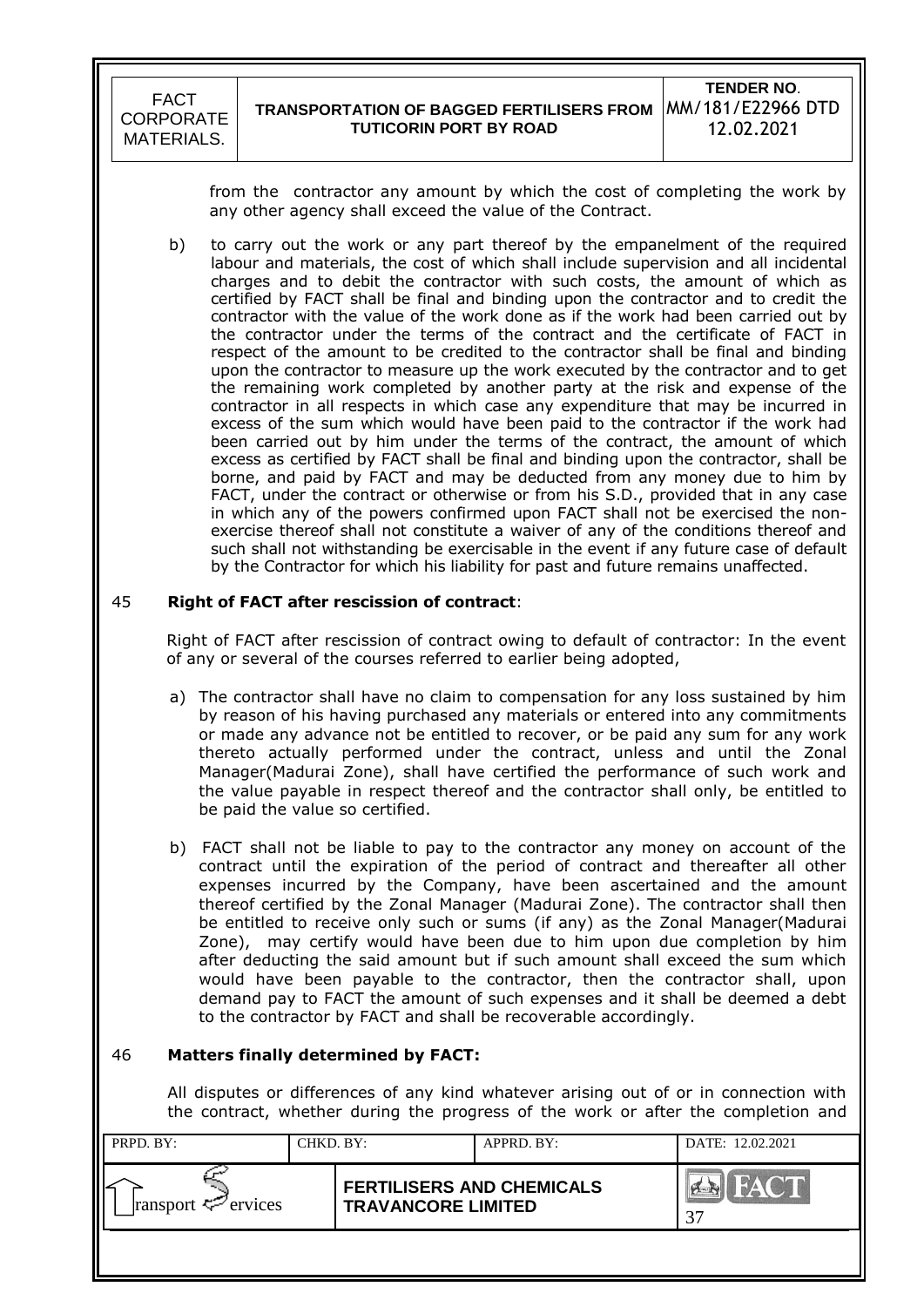# **TRANSPORTATION OF BAGGED FERTILISERS FROM TUTICORIN PORT BY ROAD**

**TENDER NO**. MM/181/E22966 DTD 12.02.2021

whether before or after the determination of the contract, shall be referred by the contractor to FACT and FACT shall within a reasonable time after presentation make and notify decisions thereon in writing. The decisions, directions and certificates with respect to any matters, decisions, on which is specially provided for by these conditions given and made by FACT or on behalf of FACT which matters are referred to hereinafter as accepted matters shall be final conclusive and binding upon the contractor and shall not be set aside or be attempted to be set aside on account of any informality, omissions, delay or error in proceedings in or about the same or on any other reason and shall be without any appeal.

### **47. Submission of Bills / Terms of Payment:**

Payment shall be effected, on presentation of the bills to the Deputy General Manager (Fin)-Bills/FACT, quantity and Distance (Distance as per the google MAP or PWD/automobile association records whichever is less) duly certified by Zonal Manager(Madurai Zone). Final settlement of contractor"s bill shall be made after deduction of (1) amounts due from them to FACT on account of shortage / damages / loss to the goods entrusted to them, (2) statutory levies such as PF/ESI liability, Income Tax, TDS on GST etc. if any and (3) any other amount due from the contractor for any other reason. If the amount due from the contractor is more than the amount due to the contractor, the contractor shall arrange to pay FACT the difference without delay. The Contractor shall submit his bills together with supporting documents such as duly certified MDA/invoice from each consignee in acknowledgement of receipt within 30 days of carrying out the work. Payment of bills to the transport contractors will normally be made within 30 days from the submission of bills along with necessary acknowledgement of dispatch documents.

Payment will be credited after effecting all deductions applicable based on certification by Zonal Manager(Madurai Zone) as per terms of the work order to Contractor's bank through National Electronic Fund Transfer or RTGS. Contractors are required to furnish the following details along with their Banker's authorisation letter: a)Bank Name, b)Branch Name, c)MICR Code, d)IFSC code, e)Account type f) Account No.

- 48. No claim shall be made by the transport contractor against FACT due to non-utilization the whole or any portion of the number of trucks ordered by FACT or for delay in delivering the material thereof, which may be due to any act of God such as flood, tempest, earthquake etc or due to any labour disturbances such as strike, lockout, goslow, or due to short-age of raw material or due to any other cause, whatsoever beyond the control of the company where the goods are produced or despatched. In such cases, the time for utilization of trucks provided by transport contractor, shall, at the option of FACT, be extended till such time as the normal situation is expected to return.
- 49. During the validity of contract, if it is established that the Proprietor/ Director/ Partner (as applicable) of the contractor's firm is having any financial/business relations with any Proprietor/ Director/ Partner of any registered fertilizer dealership firm of FACT fertilizers, operating at the destination, the contract will be liable for termination.

| PRPD. BY:               | CHKD. BY: |                                                               | APPRD. BY: | DATE: 12.02.2021 |
|-------------------------|-----------|---------------------------------------------------------------|------------|------------------|
| ransport $\leq$ ervices |           | <b>FERTILISERS AND CHEMICALS</b><br><b>TRAVANCORE LIMITED</b> |            | <b>OHI</b><br>38 |
|                         |           |                                                               |            |                  |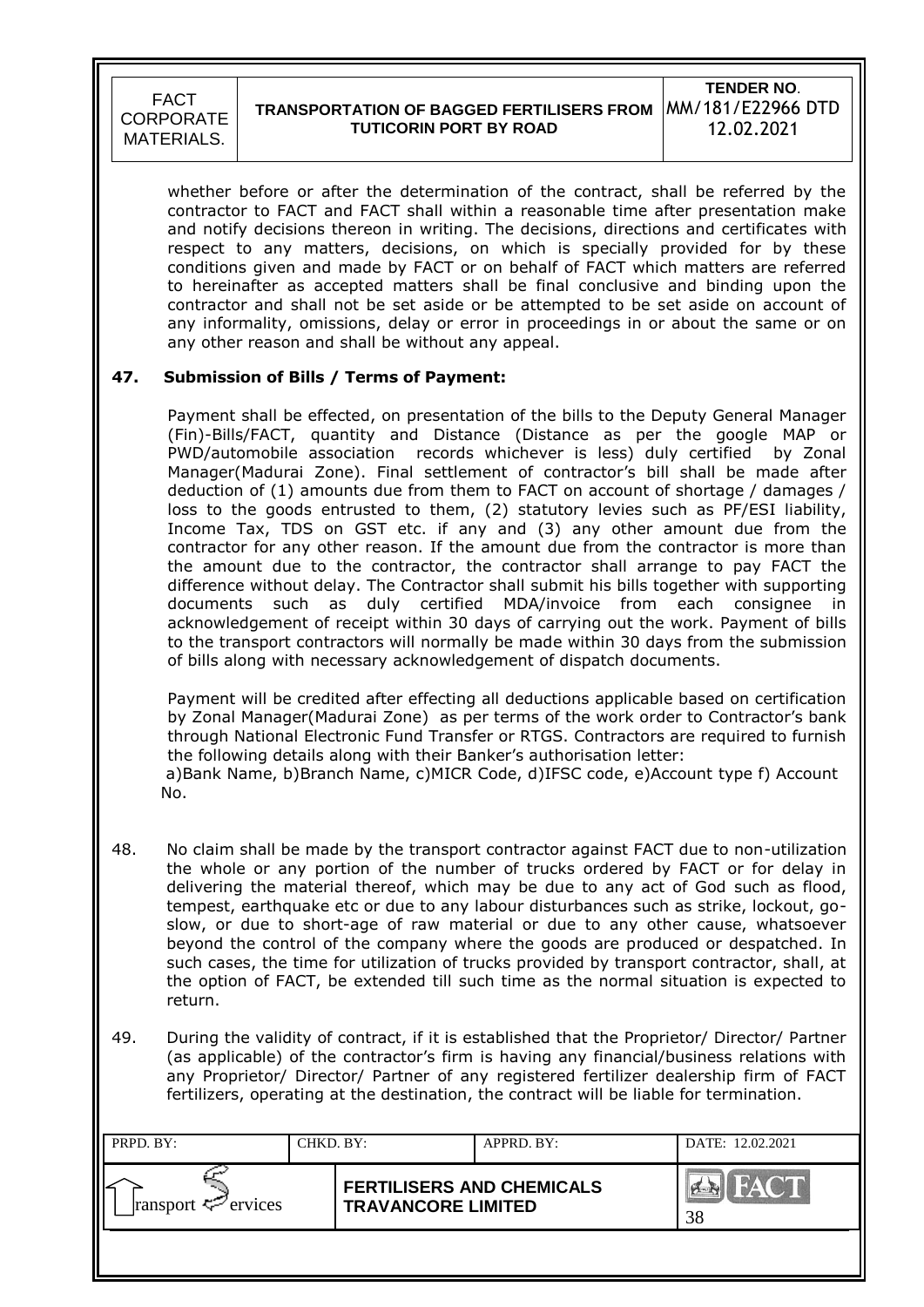

50. The work orders under this contract will be issued by the Asst General Manager (Materials)T&S, Centralised Materials of FACT. The contracts shall be administered and executed by the Zonal Manager (Madurai zone).

**All other terms and conditions shall be as per our Standard Terms and Conditions of Contract - Annexure –V. In case of any contradiction between Special Terms and Conditions – Annexure – IV and Standard Terms and Conditions of Contract – Annexure – V, Annexure – IV will prevail.**

| PRPD. BY:                  | CHKD. BY: |                                                               | APPRD. BY: | DATE: 12.02.2021  |
|----------------------------|-----------|---------------------------------------------------------------|------------|-------------------|
| ransport $\approx$ ervices |           | <b>FERTILISERS AND CHEMICALS</b><br><b>TRAVANCORE LIMITED</b> |            | <b>FACT</b><br>39 |
|                            |           |                                                               |            |                   |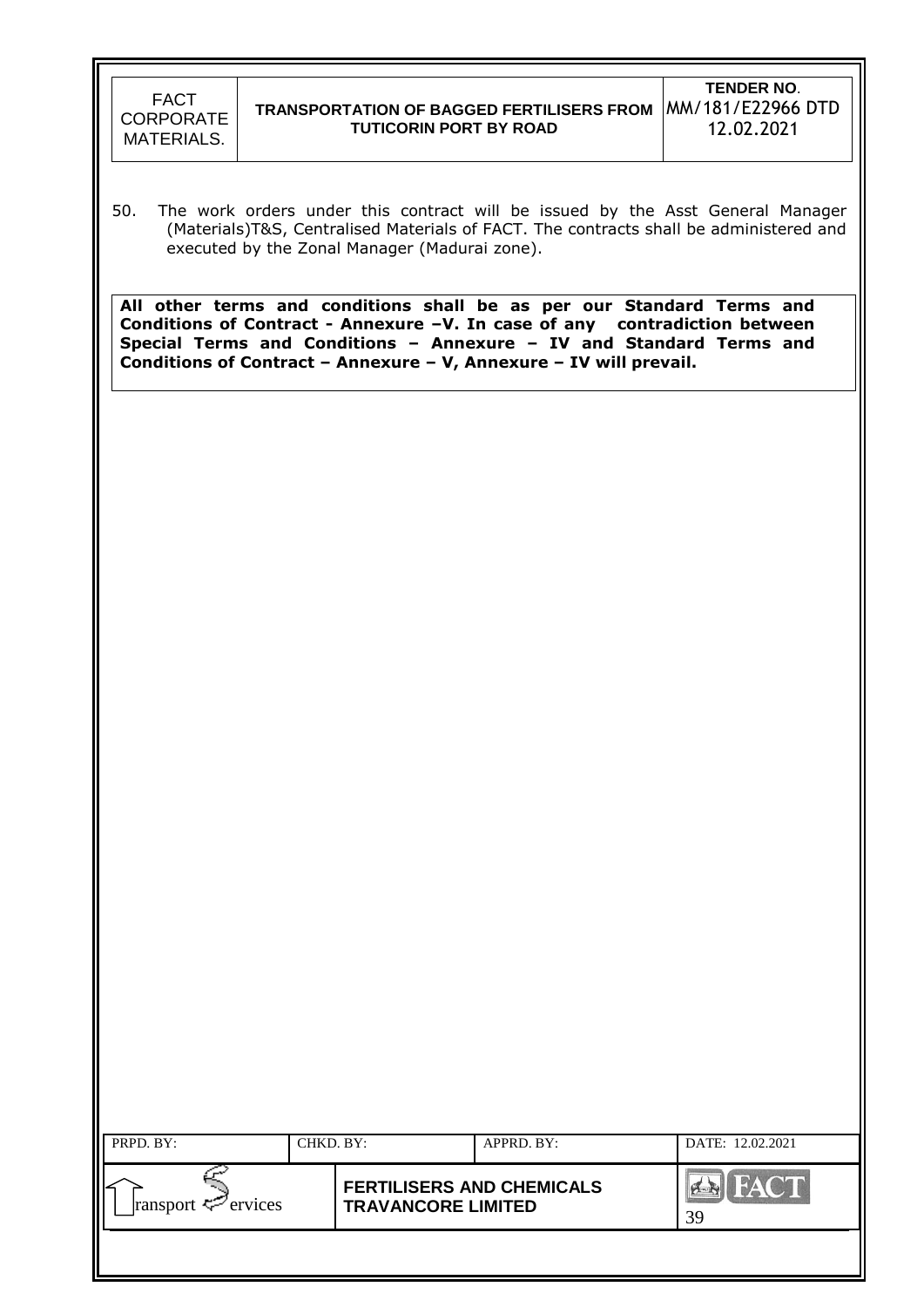# **TRANSPORTATION OF BAGGED FERTILISERS FROM TUTICORIN PORT BY ROAD**

**TENDER NO**. MM/181/E22966 DTD 12.02.2021

### **ANNEXURE -V**

#### **STANDARD TERMS AND CONDITIONS OF CONTRACT**

# **00. CONTENTS :**

- 01. GENERAL: 02. SECURITY DEPOSIT:
- 03. RATES:
- 04. PAYMENT:
- 05. QUANTITY:
- 
- 06. CONTINUITY OF WORK:
- 07. RESPONSIBILITY FOR MATERIAL: 08. SECURITY & SAFETY REGULATIONS:
- 09. STATUTORY OBLIGATIONS:
- 10. CONTRACTOR's WORKMEN:
- 11. DEFAULT:
- 
- 12. TERMINATION:
- 13. FORCE MAJEURE:
- 14. ASSIGNMENT:
- 15. APPLICABLE LAW & SETTLEMENT OF BILLS:
- 16. ENVIRONMENT MANAGEMENT SYSTEM:
- 17. FRAUD PREVENTION POLICY OF FACT:
- 18. ENTIRETY OF CONTRACT:

#### *01. GENERAL:*

**"FACT"** shall mean the Fertilisers and Chemicals Travancore Limited, with registered office at Udyogamandal and its operating Divisions at Udyogamandal and Ambalamedu.

**"Contractor"** shall mean the firm/company/individual, who has been awarded the work order (Contract) against their bid in response to the enquiry issued by FACT.

The Contractor shall return to FACT the duplicate copy of the work order with terms and conditions duly acknowledged and signed in confirmation of having accepted the order as per terms and conditions mentioned.

The Contractor shall execute within 15days from the date of receipt of FACT's Letter of Intent, an agreement in stamp paper in the form prescribed by FACT and shall bear all expenses incidental thereto.

The contract once awarded will not imply that the Contractor has exclusive right for the particular job.

The Contractor is deemed to have carefully examined and satisfied himself on the nature and extent of work to be executed and no claims for any extra payment shall be admissible under any circumstances.

FACT shall not in any way be responsible to the Contractor for payment of compensation for hold up of work, if any, due to any situation beyond the control of FACT.

| PRPD. BY:               | CHKD. BY: |                                                               | APPRD. BY: | DATE: 12.02.2021     |
|-------------------------|-----------|---------------------------------------------------------------|------------|----------------------|
| ransport $\leq$ ervices |           | <b>FERTILISERS AND CHEMICALS</b><br><b>TRAVANCORE LIMITED</b> |            | <b>PERSONA</b><br>40 |
|                         |           |                                                               |            |                      |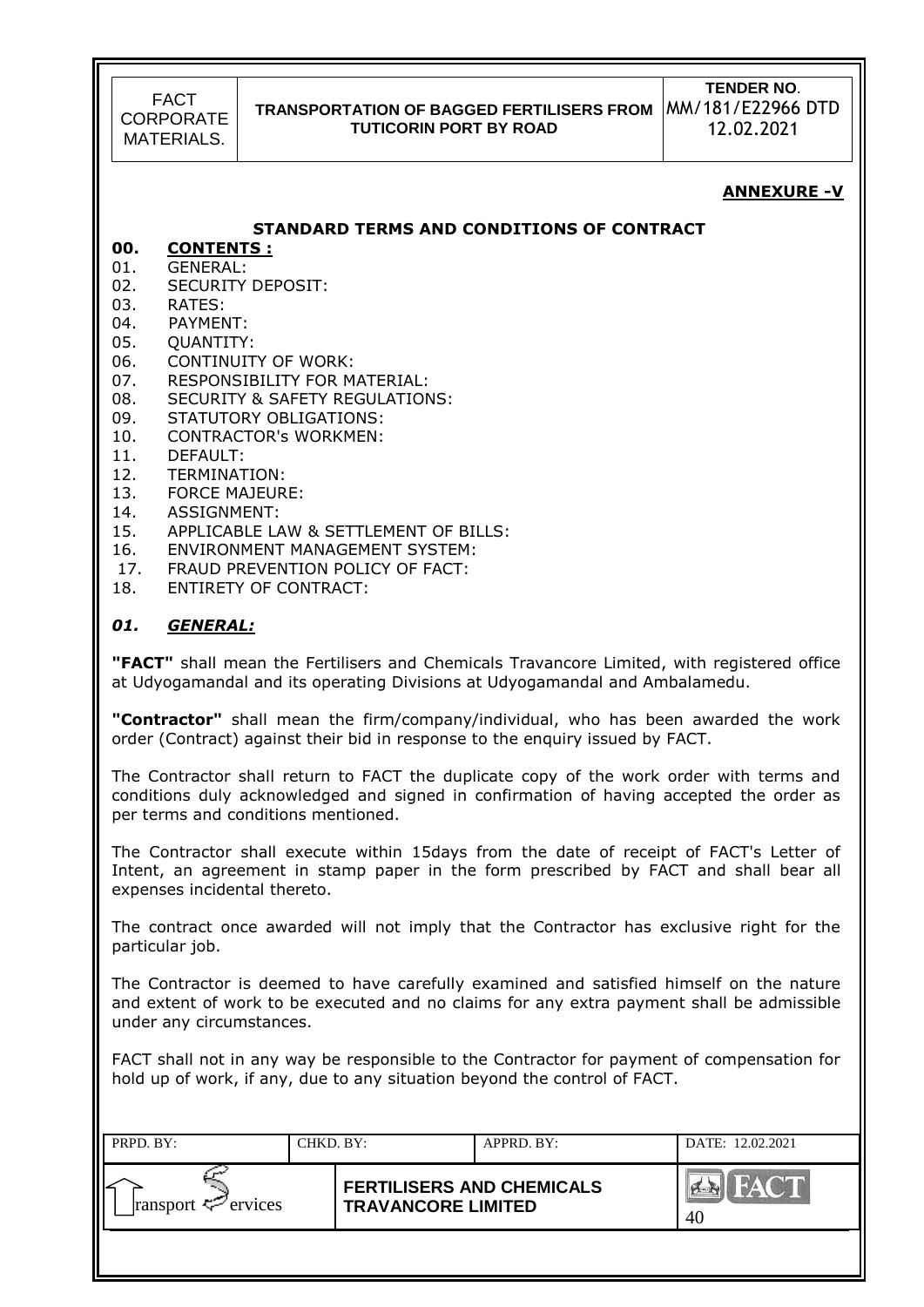### *02. SECURITY DEPOSIT :*

The contractor) shall remit interest free Security Deposit (SD) equivalent to **three percent (3%) of the total contract value** by DD/NEFT/RTGS or by Bank Guarantee issued by a Nationalised / Scheduled Bank as per the Proforma prescribed within 15 days of issue of award of Letter Of Intent or contract, whichever is earlier. The Bank Guarantee shall be valid till the expiry of the contract with a claim period of six months thereafter.

The EMD (if applicable) remitted by the Contractor can be adjusted towards security deposit, if so desired by him. Such EMD shall be returned only on remittance of requisite Security Deposit. The Security Deposit shall not be released until the work as per the Contract is satisfactorily completed and accepted and final bills paid. Any amount due from the Contractor to FACT shall be deducted from the Security Deposit without prejudice to FACT's right to claim balance amount, if any, from the Contractor.

The violation of any of the terms and conditions of Contract by the Contractor shall be liable to forfeiture of the Security Deposit and disqualification from further work with FACT without prejudice to FACT's right to avail other remedies.

### *03. RATES:*

The rates shall be inclusive of all incidental and other charges excluding GST which may have to be incurred by the Contractor in execution of the work as per this contract. The rates shall be firm for the period of contract.

Rate revision on account of changes in the price of High Speed Diesel (HSD) oil shall be effected only if specified in the Special Terms and conditions.

### *04***.** *PAYMENT* **:**

Payment shall be effected, on presentation of the bills to the Dy.General Manager(Fin)-Bills duly certified by the authorised person specified in the special conditions attached. Final settlement of contractors bill shall be made after deduction of (1) amounts due from them to FACT on account of shortage / damages / loss to the goods entrusted to them, (2) statutory levies such as PF liability, Income Tax, TDS on GST etc. if any and (3) any other amount due from the contractor for any other reason. If the amount due from the contractor is more than the amount due to the contractor, the contractor shall arrange to pay FACT the difference without delay.

### *05 QUANTITY :*

Quantity given in the contract is only an approximate indication and FACT does not guarantee the total quantity to be transported. FACT reserves the right to reduce or increase the quantity at any time without assigning any reason whatsoever and does not give any guarantee regarding the quantity. The Contractor has no right to claim loss / loss of profit on account of reduction in revenue arising out of variation in quantity made available for transport.

| PRPD. BY:               | CHKD. BY: |                                                               | APPRD. BY: | DATE: 12.02.2021       |
|-------------------------|-----------|---------------------------------------------------------------|------------|------------------------|
| ransport $\leq$ ervices |           | <b>FERTILISERS AND CHEMICALS</b><br><b>TRAVANCORE LIMITED</b> |            | HACT<br>$\sum_{i=1}^n$ |
|                         |           |                                                               |            |                        |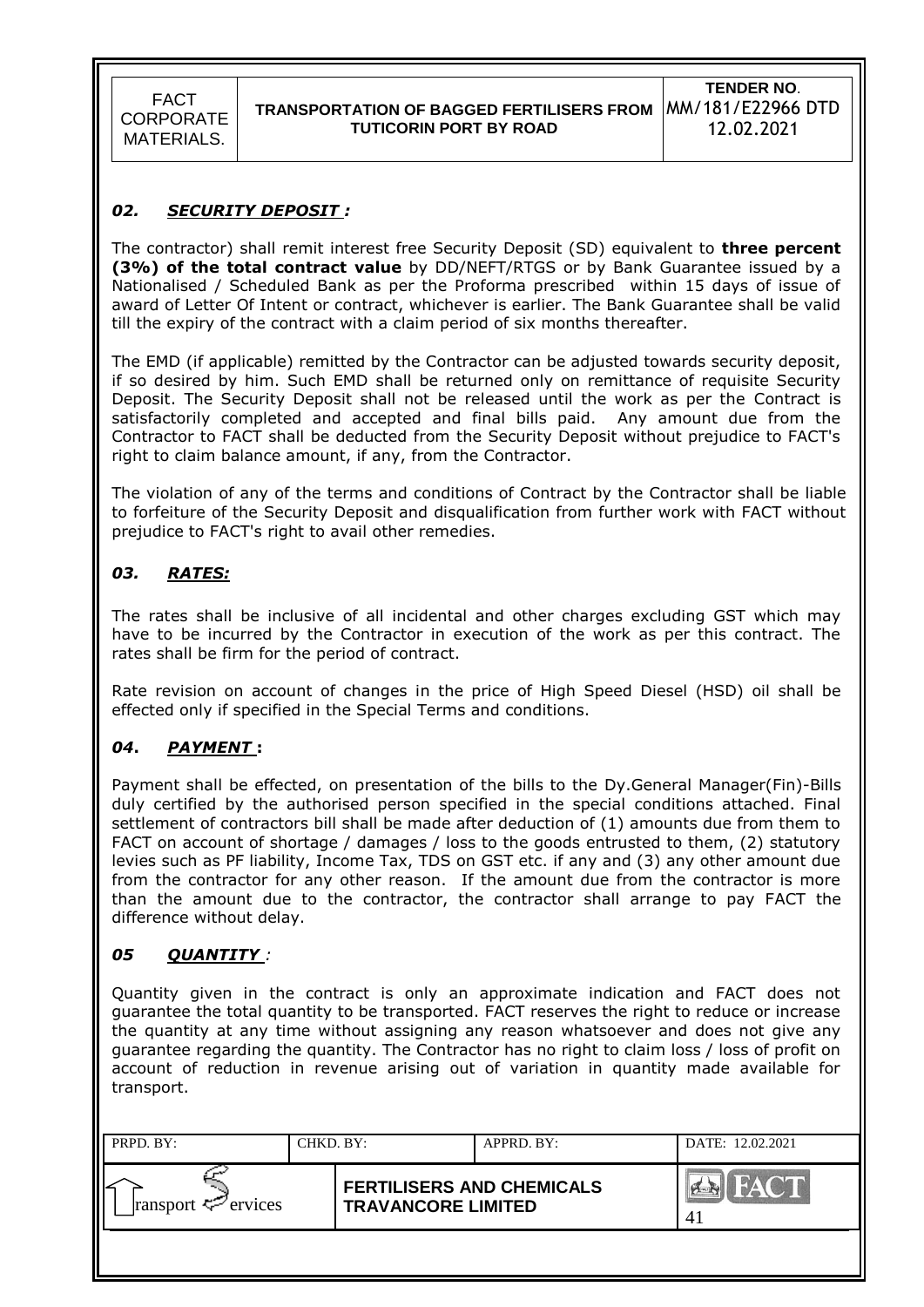

### *06. CONTINUITY OF WORK :*

The contract shall not mean continuity of work for the Contractor. The Contractor shall contact the authorised representatives of FACT for obtaining instructions. The instructions given over telephone have also to be complied with.

### *07. RESPONSIBILITY FOR MATERIAL:*

The Contractor shall be responsible for the material entrusted to him and shall compensate FACT for any shortage or damage while the goods are in his custody.

## *08. SECURITY & SAFETY REGULATIONS :*

The Contractor shall strictly observe the Security and Safety Regulations of FACT. Any loss or damage incurred by FACT, on account of the neglect or failure of the Contractor or the Contractor's employees, representatives including the crew of the vehicles/tankers to observe the security and safety regulations shall be to the Contractor's account.

Smoking and carrying smoking material (including matches) inside FACT premises is prohibited due to safety reasons and the Contractor shall ensure that his employees, representatives and crew comply with this.

Any damage caused to any of FACT's buildings, equipment, vehicles, crafts etc. and that of any other contractor/s due to the negligence of the Contractor, his employees, his representatives and crew shall be to the account of the Contractor and FACT shall be indemnified and compensated in all such respects by the Contractor.

All precautions in transporting and handling whether stipulated or not shall be adhered to by the Contractor. The Contractor shall exercise care, diligence and promptness in the work and adhere to transport Rules and regulations, statutory obligations and all other Rules and Laws that have a bearing on the work. Any damages/shortages/penalties or any action legal or otherwise arising out of the Contractor's delay or failure or negligence or breach of statutory obligations shall be to the Contractor's account. If any loss/expenditure arising from the breach thereof is not met satisfactorily by the Contractor, FACT reserves the right to withhold payment of bills/Security Deposit and discharge the obligations of the Contractor without prejudice to FACT claiming from the Contractor full value of damages/compensation. The account rendered by FACT in this connection shall be treated as final.

The vehicles/tankers, if any, employed during the course of the execution of the Contract, shall have valid permits for carrying out the intended task.

Due safety requirements in handling and transporting hazardous chemicals like liquid Sulphuric Acid, Sulphuric Acid etc. filled in tankers, as provided vide Motor Vehicles Act 1988 and the Central Motor Vehicle Rules 1989 and regulations formulated from time to time by the proper authority, shall be adhered to by the Contractor at his own expense. The vehicles shall be legibly and conspicuously marked with an emergency information panel, as applicable, in each of the three places as per Rule 134 of the Central Motor Vehicle Rules 1989. Further any person driving the vehicle employed in the work as per the Contract shall have the ability to read and write at least one Indian language as per rule 9 of the Central

| PRPD. BY:               | CHKD. BY: |                                                               | APPRD. BY: | DATE: 12.02.2021 |
|-------------------------|-----------|---------------------------------------------------------------|------------|------------------|
| ransport $\leq$ ervices |           | <b>FERTILISERS AND CHEMICALS</b><br><b>TRAVANCORE LIMITED</b> |            | 42               |
|                         |           |                                                               |            |                  |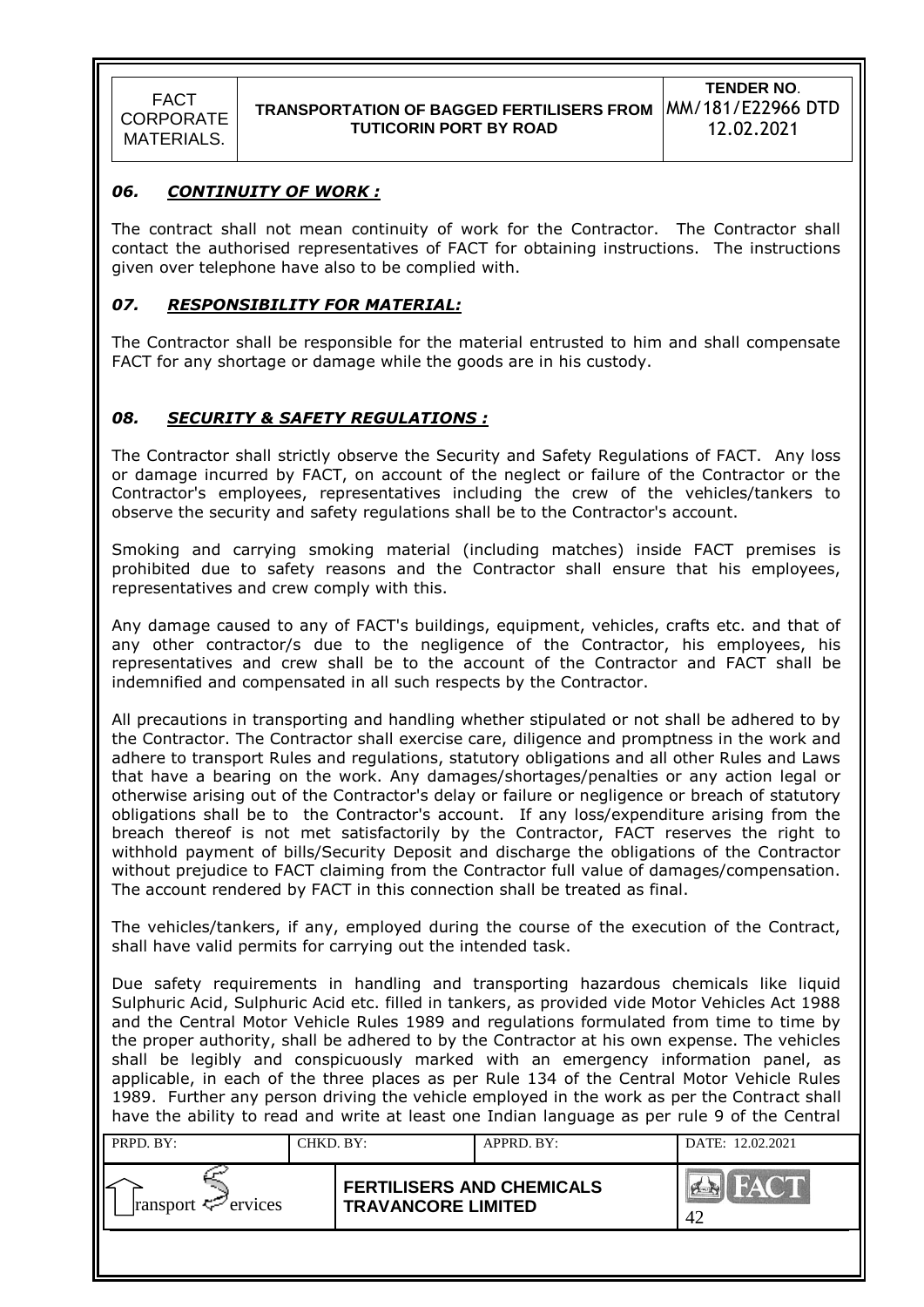Motor Vehicle Rules 1989 and Rules 4 of the Central Motor Vehicles (amended) Rules 1993.

The vehicles shall be equipped with all the necessary safety appliances/equipment for emergency and rescue purpose as stipulated in Motor Vehicles Act 1988 and rules thereto.

### *09. STATUTORY OBLIGATIONS*

The Contractor shall comply with the requirements of all Local, State and Central Govt. Acts, Rules Regulations, By-Laws, Orders etc, in force from time to time and in particular Indian Factories Act, Workmen's Compensations Act, Contract Labour (regulations and abolition) Act 1970, Minimum Wages Act 1936, The Mines Act 1952, The Explosives Act 1884 and all other relevant Acts and Laws as amended from time to time in so far as they are or may be applicable to the execution of works as per this contract.

The Contractor shall obtain at his cost all permits, license and other authorisation, as required for his work, from Govt. authorities. The Contractor shall maintain proper records & registers as required by the concerned statutes and submit them to FACT as and when required.

Proper records of payment of wages to workers/labourers/crew etc. engaged in the work shall be maintained by the Contractor and produced for inspection when required by FACT.

The Contractor shall be responsible for all payments to his workmen including Employees State Insurance and Provident Fund benefits etc., if any, i.e. FACT shall not make any payments to the Contractor other than the rates agreed for the work. All extra payments, if any, to be made to the Contractor's workmen during the course of contract period shall be borne entirely by the Contractor.

In case the Contractor fails to discharge his statutory obligations leading to a situation wherein FACT is to incur any expenditure/loss in their capacity as the Principal Employer such expenditure/loss shall be realised from the Contractor.

### *10. CONTRACTOR's WORKMEN*

FACT shall have no dealing with the Contractor's workmen or their Union. FACT reserves the right to debar any of the contractor"s employees/workmen/crew from entering FACT premises for whatever reason FACT deems fit.

## *11. DEFAULT:*

In the event of failure on the part of the Contractor to execute the Contract to FACT's satisfaction, FACT may, at their option, either recover from the Contractor liquidated damages as prescribed in the "Special Conditions", if any, or at the risk and cost of the Contractor and without prejudice to FACT's other rights as per the Contract, terminate the Contract wholly or partially and carry out the work through other contractors or by themselves.

### *12. TERMINATION :*

If any work entrusted with other contractors by FACT is obstructed by, interfered with or

| PRPD. BY:               | CHKD. BY: |                                                               | $APPRD$ . BY: | DATE: 12.02.2021                         |
|-------------------------|-----------|---------------------------------------------------------------|---------------|------------------------------------------|
| ransport $\leq$ ervices |           | <b>FERTILISERS AND CHEMICALS</b><br><b>TRAVANCORE LIMITED</b> |               | $\mathbb{R}^n$<br>$\sum_{i=1}^{n}$<br>43 |
|                         |           |                                                               |               |                                          |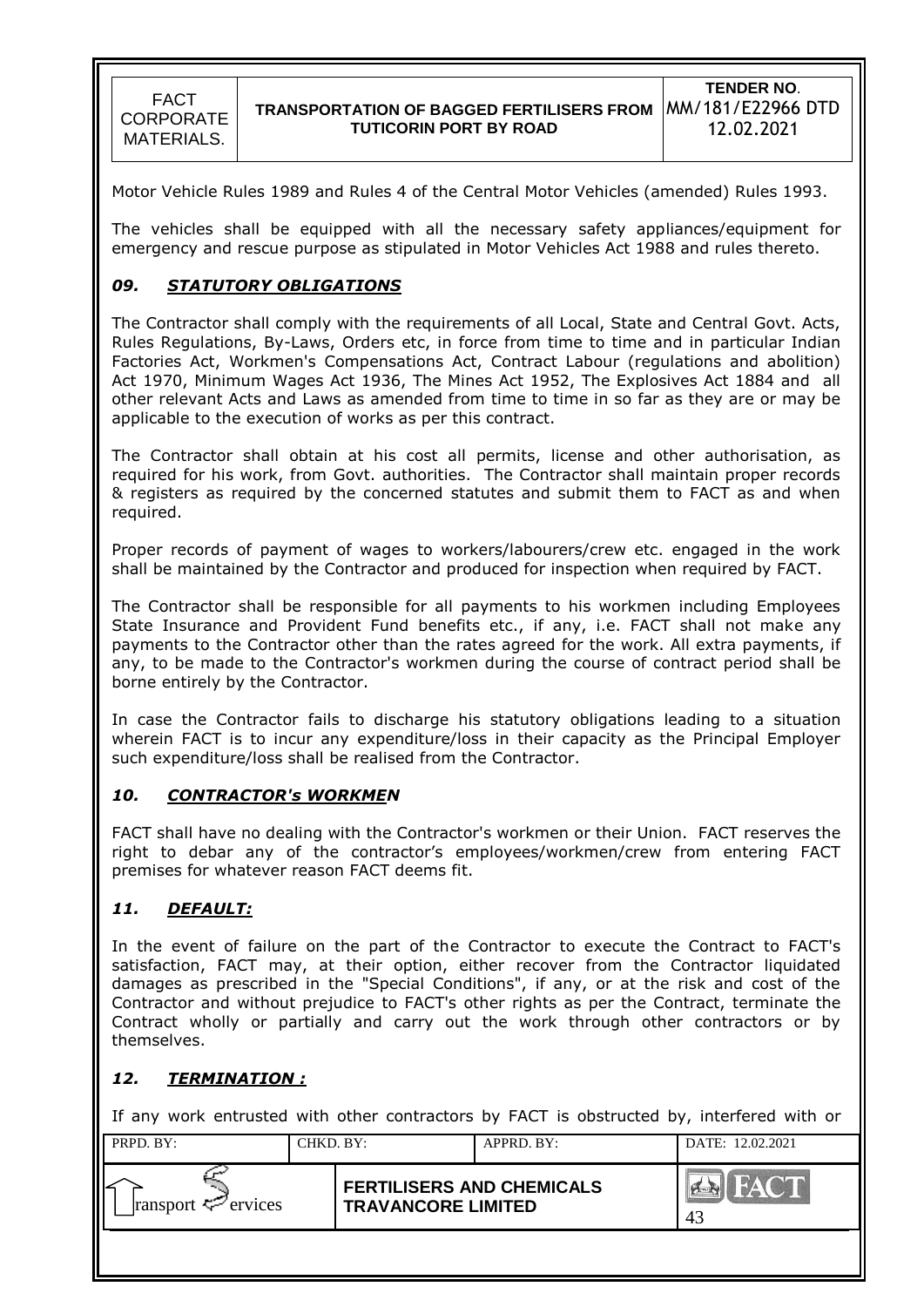## **TRANSPORTATION OF BAGGED FERTILISERS FROM**  MM/181/E22966 DTD **TUTICORIN PORT BY ROAD**

**TENDER NO**. 12.02.2021

caused to be interfered with by the Contractor, his employees, his representatives or crew, the contract shall be terminated without notice and the remaining work for the unexpired portion of the contract arranged by FACT through others at the Contractor's risk and cost. The contract can be terminated by FACT with one month's notice at any time during the pendency of the contract.

# *13. FORCE MAJEURE:*

Neither the Contractor nor FACT shall be considered in default in the performance of their obligations under the Work Order so long as the performance is prevented or delayed because of Force Majeure conditions like war or hostilities, riots or civil commotion, earth quake, flood or tempest, drought, accident, fire or explosion, labour strike or lock-out or Act-of-God or because of any law and order proclamation, regulation or ordinance of Government or subdivision there of and situation arising out of our plant break downs. Notice of a Force Majeure situation shall be given by the affected party to the other party with in one week of its occurrence. Should such a delay be for more than three months, FACT shall have the right to cancel the Work Order at no charge to FACT and FACT shall be entitled to reimbursement of any amount due from the Contractor.

## *14. ASSIGNMENT :*

The Contractor shall not assign, transfer or sub-let this work order without the prior written approval of FACT.

## *15. APPLICABLE LAW & SETTLEMENT OF DISPUTES:*

This contract shall be subject to and shall in all respects be governed by Indian law. If any dispute arises out of or relating to or in connection with this contract, between the contractor and the owner/FACT, the same shall be amicably settled through mutual discussions, failing which, the unresolved dispute (s) shall be referred to arbitration in accordance with the provisions of the Arbitration and Conciliation Act, 1996, as amended from time to time and number of Arbitrator shall be one. The Venue of the Arbitration shall be at Ernakulam and the proceeding shall be in English.

Any legal proceedings relating to or in connection with this contract shall be limited to the exclusive jurisdiction of the High Court of Kerala.

### *16. ENVIRONMENT MANAGEMENT SYSTEM :*

FACT is a company having Environmental Management System according to ISO 14001 standard. The Contractor shall ensure that none of their activities cause damage to the environment.

## *17. FRAUD PREVENTION POLICY OF FACT:*

FACT a Central Public Sector Undertaking (PSU) follows Corporate Governance principles proactively and has formulated a Fraud Prevention Policy. Details of Fraud Prevention Policy

| PRPD. BY:               | CHKD. BY: |                                                               | APPRD. BY: | DATE: 12.02.2021                   |
|-------------------------|-----------|---------------------------------------------------------------|------------|------------------------------------|
| ransport $\leq$ ervices |           | <b>FERTILISERS AND CHEMICALS</b><br><b>TRAVANCORE LIMITED</b> |            | $\mathbb{C}^n$<br><b>NAT</b><br>44 |
|                         |           |                                                               |            |                                    |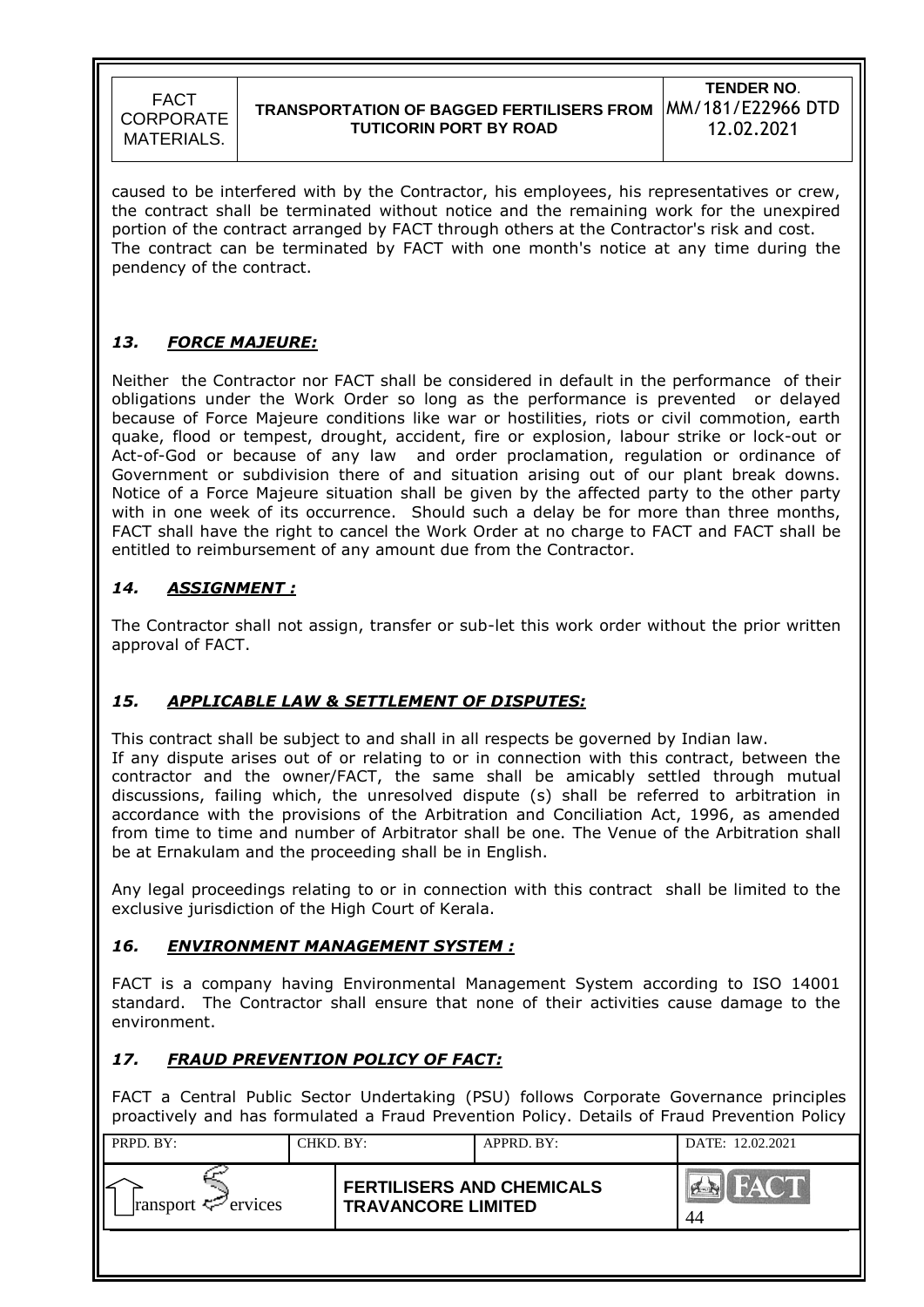### **TRANSPORTATION OF BAGGED FERTILISERS FROM**  MM/181/E22966 DTD **TUTICORIN PORT BY ROAD**

**TENDER NO**. 12.02.2021

of FACT-2012 can be viewed in FACT"s Website *[www.fact.co.in](http://www.fact.co.in/)*. Contractors shall make themselves aware and also ensure compliance of the same.

### *18. ENTIRETY OF CONTRACT :*

All of the terms agreed to between the Contractor and FACT are included in the Work Order and no other communication, written, oral, or implied shall be considered to be included in the Work Order or form part of the Work Order, unless specifically agreed to in writing by FACT.

\*\*\*\*\*\*\*\*\*\*\*\*\*\*\*\*

| PRPD. BY:               | CHKD. BY: |                                                               | APPRD. BY: | DATE: 12.02.2021  |
|-------------------------|-----------|---------------------------------------------------------------|------------|-------------------|
| ransport $\leq$ ervices |           | <b>FERTILISERS AND CHEMICALS</b><br><b>TRAVANCORE LIMITED</b> |            | <b>FACT</b><br>45 |
|                         |           |                                                               |            |                   |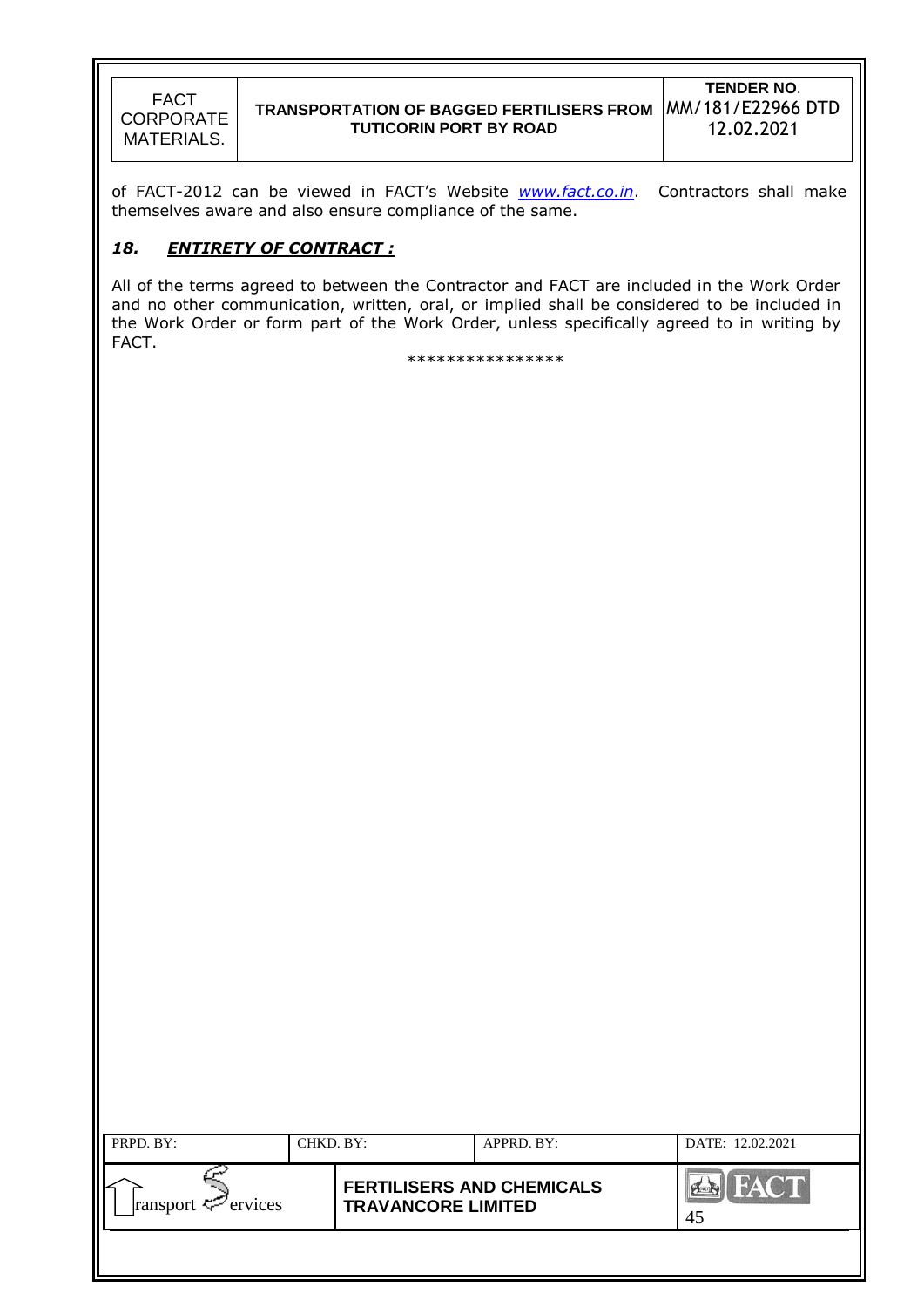## **TRANSPORTATION OF BAGGED FERTILISERS FROM**  MM/181/E22966 DTD **TUTICORIN PORT BY ROAD**

**TENDER NO**. 12.02.2021

#### **Annexure VI**

# **COMPLIANCE STATEMENT**

We state that our bid is in full compliance with the documents issued against the Enquiry No: MM/181/E22966 DTD.12.02.2021 and we have read and understood the Notice Inviting Tender, Scope of Work, Instructions to Bidders and Special Terms and Conditions and Standard terms and conditions of Contract attached with this enquiry referred above and hereby confirm our acceptance to the same.

Name of bidder: Signature of the Bidder:

Place: Case Contract Contract Contract Date: Case Contract Contract Contract Contract Contract Contract Contract Contract Contract Contract Contract Contract Contract Contract Contract Contract Contract Contract Contract C

| PRPD. BY:               | CHKD. BY: |                                                               | APPRD. BY: | DATE: 12.02.2021                               |
|-------------------------|-----------|---------------------------------------------------------------|------------|------------------------------------------------|
| ransport $\leq$ ervices |           | <b>FERTILISERS AND CHEMICALS</b><br><b>TRAVANCORE LIMITED</b> |            | COL<br>$H \triangle V$<br>$\sum_{i=1}^n$<br>46 |
|                         |           |                                                               |            |                                                |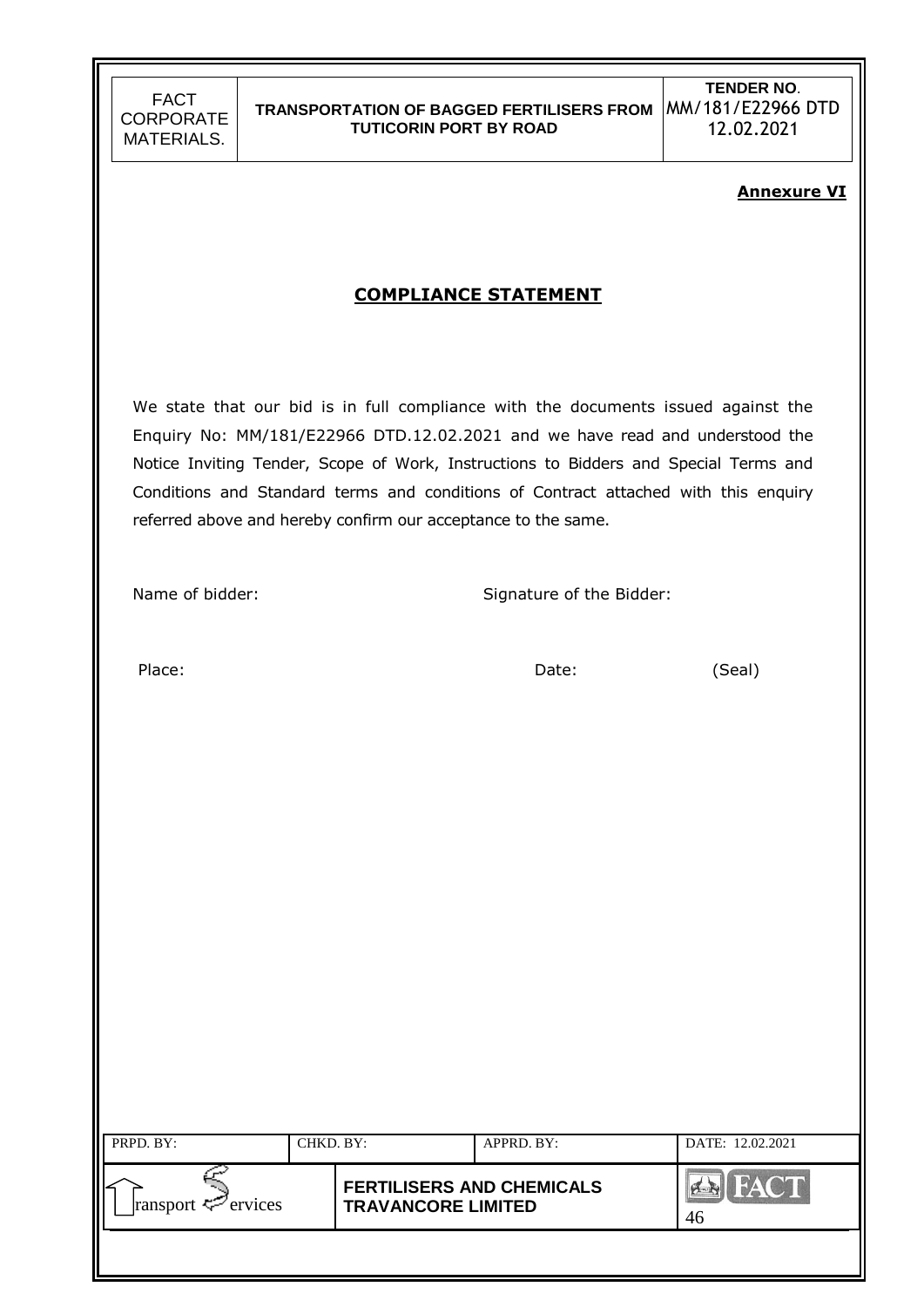### **TRANSPORTATION OF BAGGED FERTILISERS FROM**  MM/181/E22966 DTD **TUTICORIN PORT BY ROAD**

**TENDER NO**. 12.02.2021

#### **ANNEXURE: VII**

#### UNPRICED COPY OF PRICE BID

From To

ASST.GENERAL MANAGER [MATERIALS] TS, CORPORATE MATERIALS, FACT LTD., PD-ADMINISTRATION BUILDING, UDYOGAMANDAL - 683 501.

Dear Sir,

Sub: Transportation of Bagged Fertilisers by trucks/lorries from Tuticorin Port

Ref: ENQUIRY NO. MM/181/E22966 DATED 12.02.2021

Note: Please **do not fill in Rates in this format**. Please fill in **"Quoted"** in the blank column provided against each.

With reference to your above enquiry, we quote our lowest rates as below for all the items of work:

| SI.<br>No.     |                                                                                                                                                                                                                                                                                                       | Items of work(SI.No 1 to 15) |  |  |            | <b>Estimated</b><br>quantity for<br>two years | <b>Indicate</b><br>"Quoted" |
|----------------|-------------------------------------------------------------------------------------------------------------------------------------------------------------------------------------------------------------------------------------------------------------------------------------------------------|------------------------------|--|--|------------|-----------------------------------------------|-----------------------------|
| 1              | Road transportation of bagged fertilizers in trucks<br>/ lorries placed by the contractor from godowns at<br>Tuticorin Port premises to Godown(s)/ ASC/ Stock<br>Point Dealer/ Agency ASC/ State or Central<br><b>MT</b><br>Warehouses/ Dealer Points situated within a<br>distance of 25 Kilometers. |                              |  |  |            | 1,000                                         |                             |
| $\overline{2}$ | -- do --<br>within a distance of above 25 Kilometers and not<br>exceeding 50 Kilometers.                                                                                                                                                                                                              |                              |  |  | <b>MTK</b> | 36,000                                        |                             |
| 3              | -- do --<br>within a distance of above 50 Kilometers and not<br>exceeding 100 Kilometers.                                                                                                                                                                                                             |                              |  |  | <b>MTK</b> | 3,28,000                                      |                             |
| 4              | -- do --<br>within a distance of above 100 Kilometers and not<br>exceeding 150 Kilometers.                                                                                                                                                                                                            |                              |  |  | <b>MTK</b> | 5,60,000                                      |                             |
| 5              | -- do --<br>within a distance of above 150 Kilometers and not<br>exceeding 200 Kilometers.                                                                                                                                                                                                            |                              |  |  | <b>MTK</b> | 9,40,000                                      |                             |
|                |                                                                                                                                                                                                                                                                                                       |                              |  |  |            |                                               |                             |
|                | PRPD. BY:<br>CHKD. BY:<br>APPRD. BY:                                                                                                                                                                                                                                                                  |                              |  |  |            | DATE: 12.02.2021                              |                             |
|                | <b>FERTILISERS AND CHEMICALS</b><br>Pervices<br>ransport <sup>{</sup><br><b>TRAVANCORE LIMITED</b>                                                                                                                                                                                                    |                              |  |  |            | 4 <sub>1</sub><br>47                          |                             |
|                |                                                                                                                                                                                                                                                                                                       |                              |  |  |            |                                               |                             |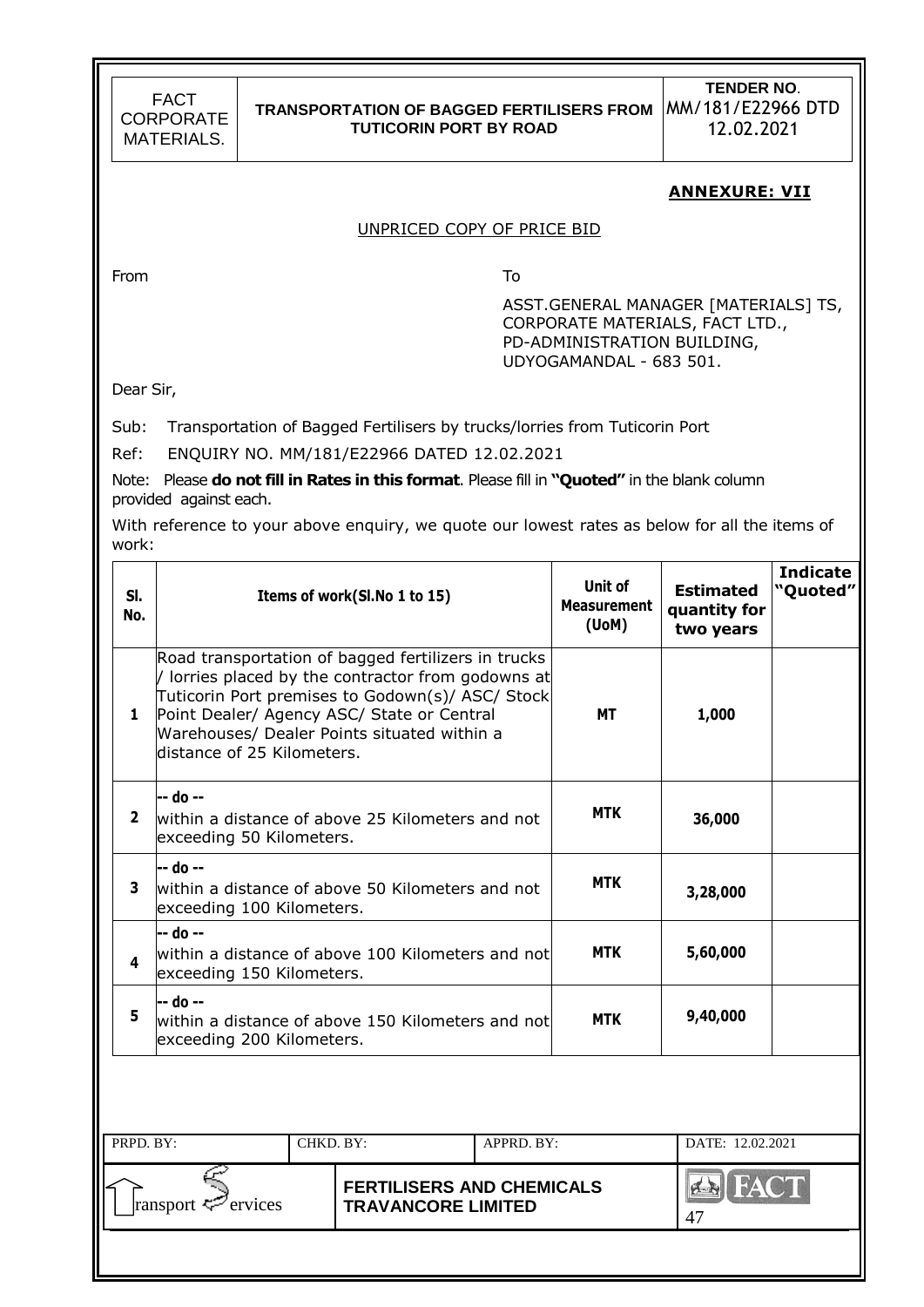# **TRANSPORTATION OF BAGGED FERTILISERS FROM**  MM/181/E22966 DTD **TUTICORIN PORT BY ROAD**

**TENDER NO**. 12.02.2021

| SI.<br>No.              | Items of work(SI.No1 to 15)                                                                | Unit of<br><b>Measurement</b><br>$($ UoM $)$ | <b>Estimated</b><br>quantity for "Quoted"<br>two years | <b>Indicate</b> |
|-------------------------|--------------------------------------------------------------------------------------------|----------------------------------------------|--------------------------------------------------------|-----------------|
| 6                       | -- do --<br>within a distance of above 200 Kilometers and not<br>exceeding 250 Kilometers. | <b>MTK</b>                                   | 29,00,000                                              |                 |
| $\overline{\mathbf{z}}$ | -- do --<br>within a distance of above 250 Kilometers and not<br>exceeding 300 Kilometers. | <b>MTK</b>                                   | 29,20,000                                              |                 |
| 8                       | -- do --<br>within a distance of above 300 Kilometers and not<br>exceeding 350 Kilometers. | <b>MTK</b>                                   | 73,50,000                                              |                 |
| 9                       | -- do --<br>within a distance of above 350 Kilometers and not<br>exceeding 400 Kilometers. | <b>MTK</b>                                   | 19,25,000                                              |                 |
| 10                      | -- do --<br>within a distance of above 400 Kilometers and not<br>exceeding 450 Kilometers. | <b>MTK</b>                                   | 44,70,000                                              |                 |
| 11                      | -- do --<br>within a distance of above 450 Kilometers and not<br>exceeding 500 Kilometers. | <b>MTK</b>                                   | 56,77,200                                              |                 |
| 12                      | -- do --<br>within a distance of above 500 Kilometers and not<br>exceeding 550 Kilometers. | <b>MTK</b>                                   | 13,12,800                                              |                 |
| 13                      | -- do --<br>within a distance of above 550 Kilometers and not<br>exceeding 600 Kilometers. | <b>MTK</b>                                   | 31,09,600                                              |                 |
| 14                      | -- do --<br>within a distance of above 600 Kilometers and not<br>exceeding 650 Kilometers. | <b>MTK</b>                                   | 12,12,000                                              |                 |
| 15                      | -- do --<br>within a distance of above 650 Kilometers and not<br>exceeding 700 Kilometers. | <b>MTK</b>                                   | 4,12,200                                               |                 |

*GST shall be extra as applicable based on statutory notifications.*

#### **Note:**

The rate shall be quoted for slabs against Sl Nos 2 to 15 in **"Rupees per MT per KM"(MTK)**. Please note that the UoM for the above items is "**MTK**" {quantity in MT (1000kg) multiplied by distance in km} as the point of delivery and quantity to be transported would depend on actual requirement which cannot be ascertained now. Therefore by multiplying the rate quoted in Rs. per MT per km with the quantity in MTK (as provided in the enquiry) will provide the value of the respective transportation work for evaluation. Sl No 1 shall be quoted on MT basis and the rate (**Rs. per MT**) shall be applicable for the quantity irrespective of the actual distance but within the distance limit specified.

| PRPD. BY:               | CHKD. BY: |                                                               | APPRD. BY: | DATE: 12.02.2021 |
|-------------------------|-----------|---------------------------------------------------------------|------------|------------------|
| ransport $\leq$ ervices |           | <b>FERTILISERS AND CHEMICALS</b><br><b>TRAVANCORE LIMITED</b> |            | HACT<br>48       |
|                         |           |                                                               |            |                  |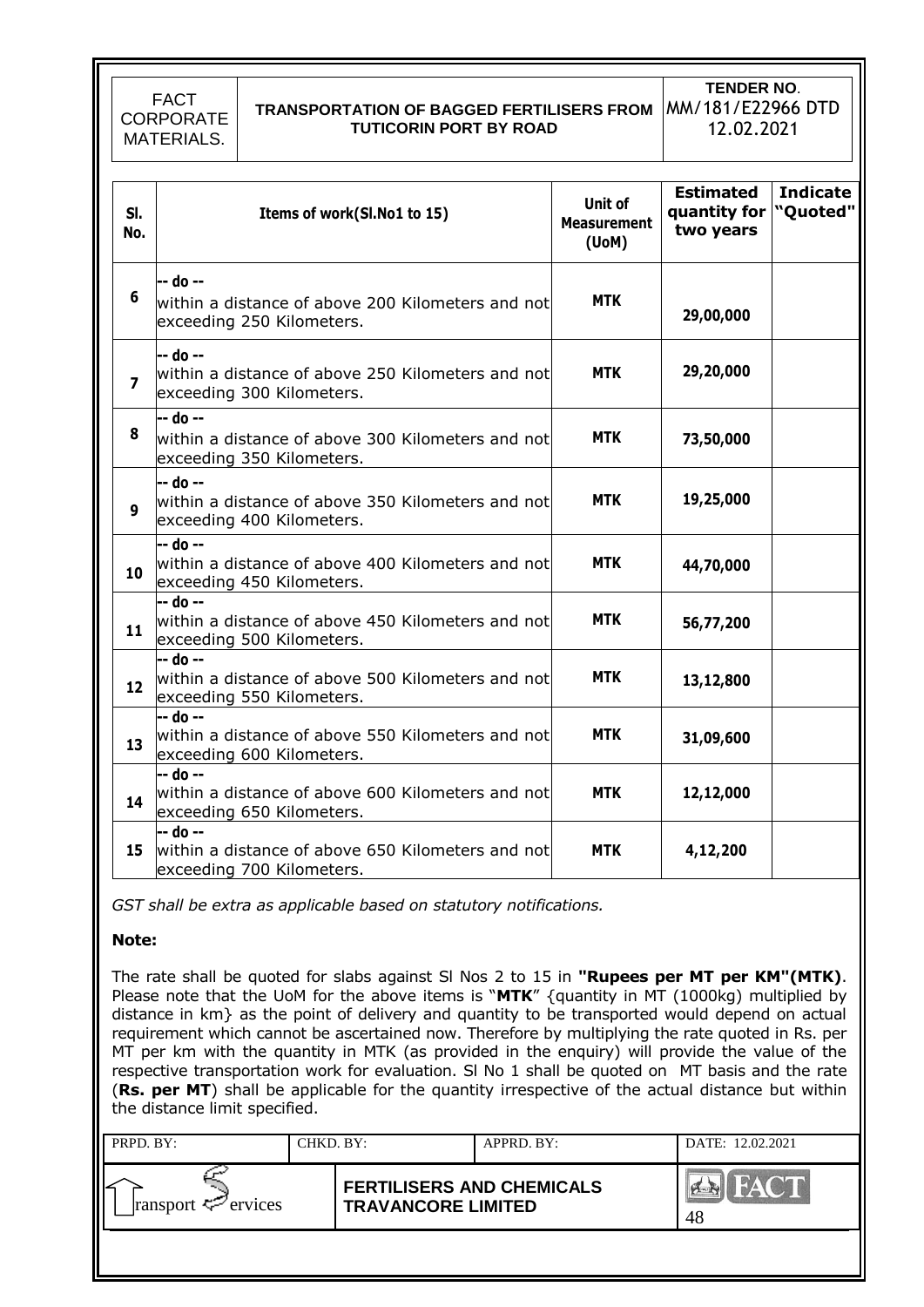

#### *Bidders shall necessarily quote for all the items failing which their offer will not be considered.*

We have read and understood the Notice Inviting Tender, Instructions to Bidders and Terms and Conditions of Contract attached with this enquiry referred above and hereby confirm our acceptance to the same.

Name of the Bidder:

Signature of the Bidder:

Place:

Date: (SEAL)

| PRPD. BY:               | CHKD. BY: |                                                               | APPRD. BY: | DATE: 12.02.2021  |
|-------------------------|-----------|---------------------------------------------------------------|------------|-------------------|
| ransport $\leq$ ervices |           | <b>FERTILISERS AND CHEMICALS</b><br><b>TRAVANCORE LIMITED</b> |            | <b>FACT</b><br>49 |
|                         |           |                                                               |            |                   |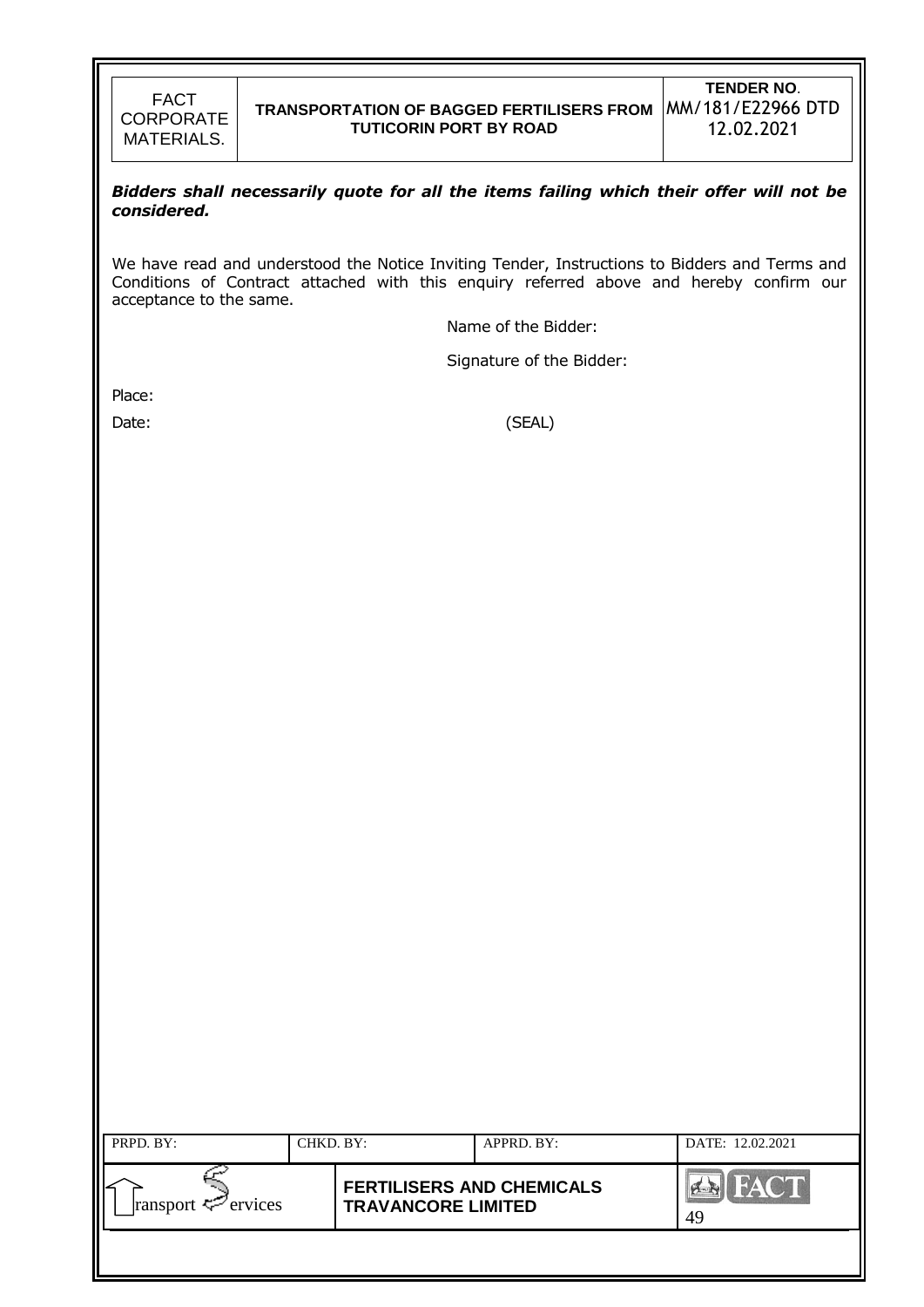| FACT       |
|------------|
| CORPORATE  |
| MATERIALS. |

**TENDER NO**. 12.02.2021

#### **ANNEXURE: VIII**

# **PRICE BID (PART-B BID)**

Please visit **[https://eprocure.gov.in](https://eprocure.gov.in/)** and search using the tender ID under FACT Tenders to see the price Bid (BOQ-EXCEL SHEET)

| PRPD. BY:                      | CHKD. BY: |                                                               | APPRD. BY: | DATE: 12.02.2021 |
|--------------------------------|-----------|---------------------------------------------------------------|------------|------------------|
| ransport $\mathcal{P}$ ervices |           | <b>FERTILISERS AND CHEMICALS</b><br><b>TRAVANCORE LIMITED</b> |            | HAC'T<br>50      |
|                                |           |                                                               |            |                  |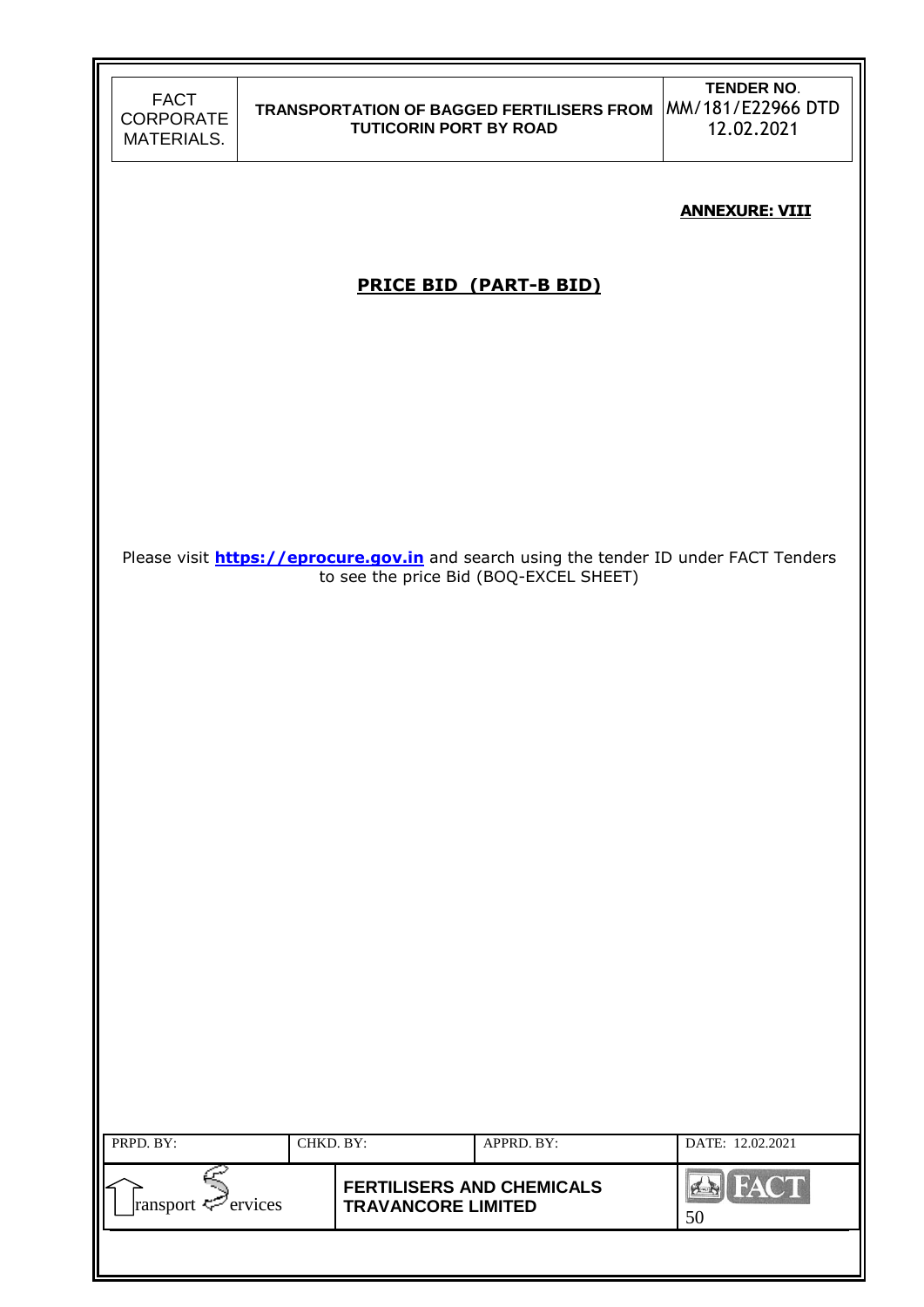| <b>FACT</b><br><b>CORPORATE</b><br><b>MATERIALS.</b>                                                                                                                                                                                                                                                                                                                                                                                                                                                                       |                                                 | <b>TUTICORIN PORT BY ROAD</b> | <b>TRANSPORTATION OF BAGGED FERTILISERS FROM</b> | <b>TENDER NO.</b><br>MM/181/E22966 DTD<br>12.02.2021 |  |  |  |  |
|----------------------------------------------------------------------------------------------------------------------------------------------------------------------------------------------------------------------------------------------------------------------------------------------------------------------------------------------------------------------------------------------------------------------------------------------------------------------------------------------------------------------------|-------------------------------------------------|-------------------------------|--------------------------------------------------|------------------------------------------------------|--|--|--|--|
| <u> ANNEXURE - IX</u>                                                                                                                                                                                                                                                                                                                                                                                                                                                                                                      |                                                 |                               |                                                  |                                                      |  |  |  |  |
|                                                                                                                                                                                                                                                                                                                                                                                                                                                                                                                            | <b>Bid-Security Declaration</b>                 |                               |                                                  |                                                      |  |  |  |  |
| To: AGM(Mat)T&S                                                                                                                                                                                                                                                                                                                                                                                                                                                                                                            | FACT-PD Admin building-<br>UDYOGAMANDAL- 683501 |                               |                                                  |                                                      |  |  |  |  |
|                                                                                                                                                                                                                                                                                                                                                                                                                                                                                                                            |                                                 |                               |                                                  |                                                      |  |  |  |  |
|                                                                                                                                                                                                                                                                                                                                                                                                                                                                                                                            |                                                 |                               |                                                  |                                                      |  |  |  |  |
| I/We understand that, as per Clause 7.1 of Instruction to Bidders (Annexure I)of<br>Tender/bid conditions, bids must be supported by a Bid Security Declaration in lieu of Earnest<br>Money Deposit.                                                                                                                                                                                                                                                                                                                       |                                                 |                               |                                                  |                                                      |  |  |  |  |
| I/We hereby accept that I/We may be disqualified from bidding for any contract with you for<br>a period of Three years from the date of disqualification as may be notified by you (without<br>prejudice to FACT's rights to claim damages or any other legal recourse) if,                                                                                                                                                                                                                                                |                                                 |                               |                                                  |                                                      |  |  |  |  |
| 1) I am /We are in a breach of any of the obligations under the bid conditions,<br>2) I/We have withdrawn or unilaterally modified/amended/revised, my/our Bid during<br>the bid validity period specified in the form of Bid or extended period, if any.<br>3) On acceptance of our bid by FACT, I/we failed to deposit the prescribed Security<br>Deposit or fails to execute the agreement or fails to commence the execution of the<br>work in accordance with the terms and conditions and within the specified time. |                                                 |                               |                                                  |                                                      |  |  |  |  |
| Signature:                                                                                                                                                                                                                                                                                                                                                                                                                                                                                                                 |                                                 |                               |                                                  |                                                      |  |  |  |  |
| Name & designation of the authorized person signing the Bid-Securing Declaration Form:                                                                                                                                                                                                                                                                                                                                                                                                                                     |                                                 |                               |                                                  |                                                      |  |  |  |  |
| Duly authorized to sign the bid for and on behalf of: ___________________________ (complete<br>name of Bidder)                                                                                                                                                                                                                                                                                                                                                                                                             |                                                 |                               |                                                  |                                                      |  |  |  |  |
| Dated on ________________ day of _____________________ month, __________ year.                                                                                                                                                                                                                                                                                                                                                                                                                                             |                                                 |                               |                                                  |                                                      |  |  |  |  |
| (Note: In case of a Joint Venture, the Bid Security Declaration must be in the name of all<br>partners to the Joint Venture that submits the bid).                                                                                                                                                                                                                                                                                                                                                                         |                                                 |                               |                                                  |                                                      |  |  |  |  |
| PRPD. BY:                                                                                                                                                                                                                                                                                                                                                                                                                                                                                                                  | CHKD. BY:                                       |                               | APPRD. BY:                                       | DATE: 12.02.2021                                     |  |  |  |  |
| ransport <sup>2</sup> ervices                                                                                                                                                                                                                                                                                                                                                                                                                                                                                              |                                                 | <b>TRAVANCORE LIMITED</b>     | <b>FERTILISERS AND CHEMICALS</b>                 | $4 - 1$<br>51                                        |  |  |  |  |
|                                                                                                                                                                                                                                                                                                                                                                                                                                                                                                                            |                                                 |                               |                                                  |                                                      |  |  |  |  |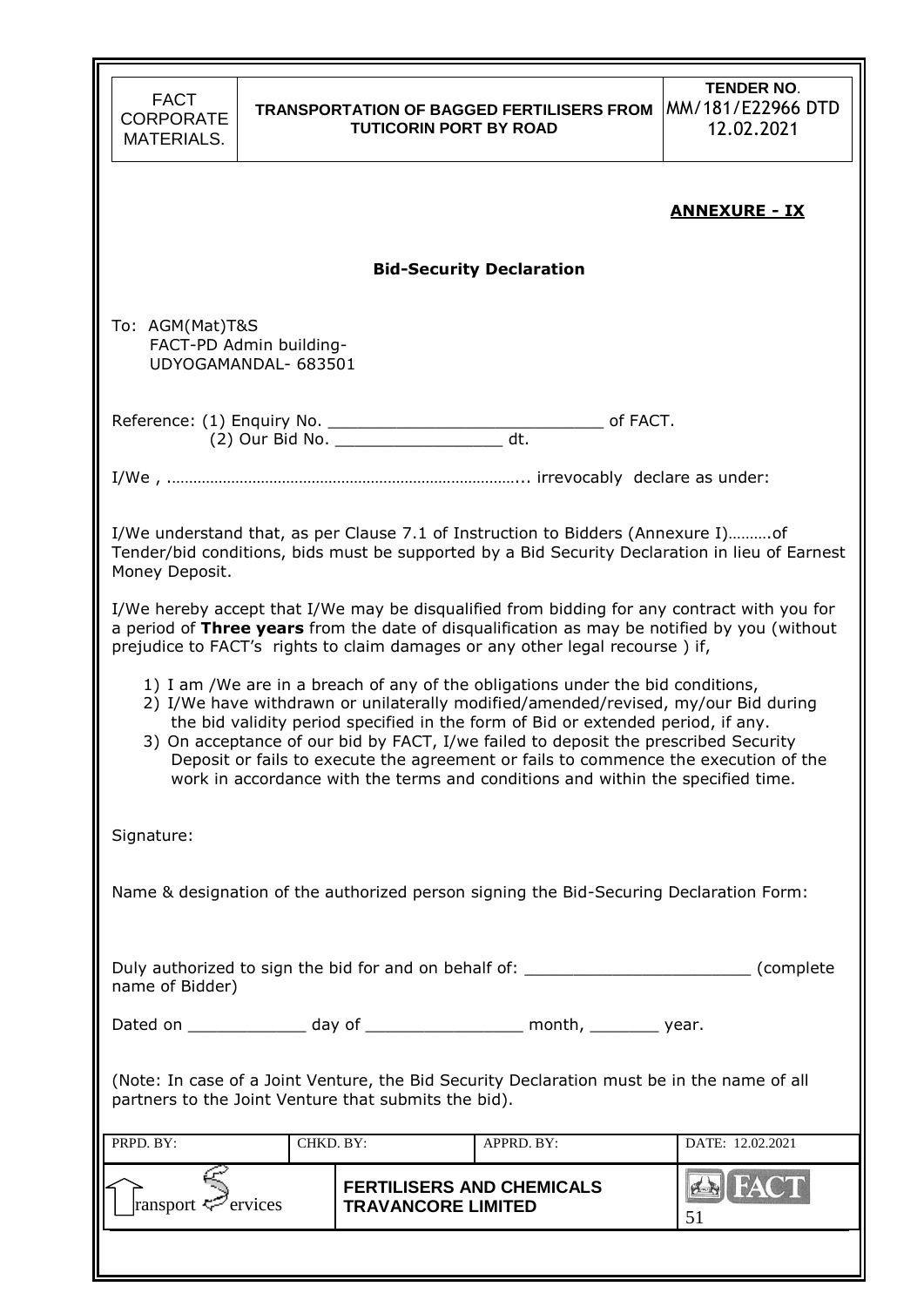### **TRANSPORTATION OF BAGGED FERTILISERS FROM**  MM/181/E22966 DTD **TUTICORIN PORT BY ROAD**

**TENDER NO**. 12.02.2021

#### **ANNEXURE - X**

#### **PROFORMA OF BANK GUARANTEE FOR FURNISHING SECURITY DEPOSIT**

(TO BE OBTAINED FROM A INDIAN NATIONALISED/SCHEDULED BANK ON STAMP PAPER WORTH Rs.500/-)

The Fertilisers and Chemicals Travancore Ltd., Udyogamandal, Cochin-683 501.

Whereas FACT , Udyogamandal P.O., Kerala (hereinafter called referred to as the Company) has placed a work order no. ............... dated ............ with M/S...........................(hereinafter called the Contractor) for the work of .................................. whereas it is one of the conditions of the said work order that the Contractor shall either remit a sum of Rs............... (Rupees...............................only) or furnish a Bank Guarantee for Rs............ (Rupees...........................only) as security deposit for the due fulfilment of the said work order by the said Contractor.

In consideration of the Company having agreed to accept a Bank Guarantee from us towards such security deposit in lieu of the cash deposit in accordance with the terms and conditions of the above work order, we................. the Bank (hereinafter referred to as the Bank) do hereby undertake to pay the Company merely on demand any sum or sums from time to time demanded by the Company up to a maximum of Rs................. (Rupees.......................only) being the amount of the security deposit against any loss or damage caused to or suffered by or would be caused to or suffered by the Company by reason of any breach by the said Contractor of any of the terms and conditions contained in the said work order.

We, the said Bank, do hereby undertake to pay the amount so demanded by the Company without any demur merely on a demand from the Company stating that the amount claimed is due by way of loss or damage caused to or suffered or would be caused to or suffered by the Company by reason of breach by the said Contractor of any of the terms and conditions contained in the said contract. Any such demand made on the Bank shall be conclusive as regards the amount due and payable by the Bank under this guarantee.

We undertake to pay to the Company any money so demanded notwithstanding any dispute or disputes raised by the said Contractor in any suit or proceeding pending before any court or Tribunal relating thereto our liability under this present being absolute and unequivocal.

The payment so made by us under this Guarantee shall be a valid discharge of our liability for payment thereunder and the said Contractor shall have no claim against us for making such payment.

We........................… further agree that the guarantee herein contained shall remain in full force and effect during the period that would be take for the performance of the said contract and that it shall continue to be enforceable till all the dues of the Company under or by virtue of the said contract have been fully paid and its claim satisfied or discharged or till the Company certifies that the terms and conditions of the said contract have been fully and properly carried out by the said contractor and accordingly discharges this guarantee.

| PRPD. BY:               | CHKD. BY: |                                                               | APPRD. BY: | DATE: 12.02.2021 |
|-------------------------|-----------|---------------------------------------------------------------|------------|------------------|
| ransport $\leq$ ervices |           | <b>FERTILISERS AND CHEMICALS</b><br><b>TRAVANCORE LIMITED</b> |            | <b>DA</b><br>52  |
|                         |           |                                                               |            |                  |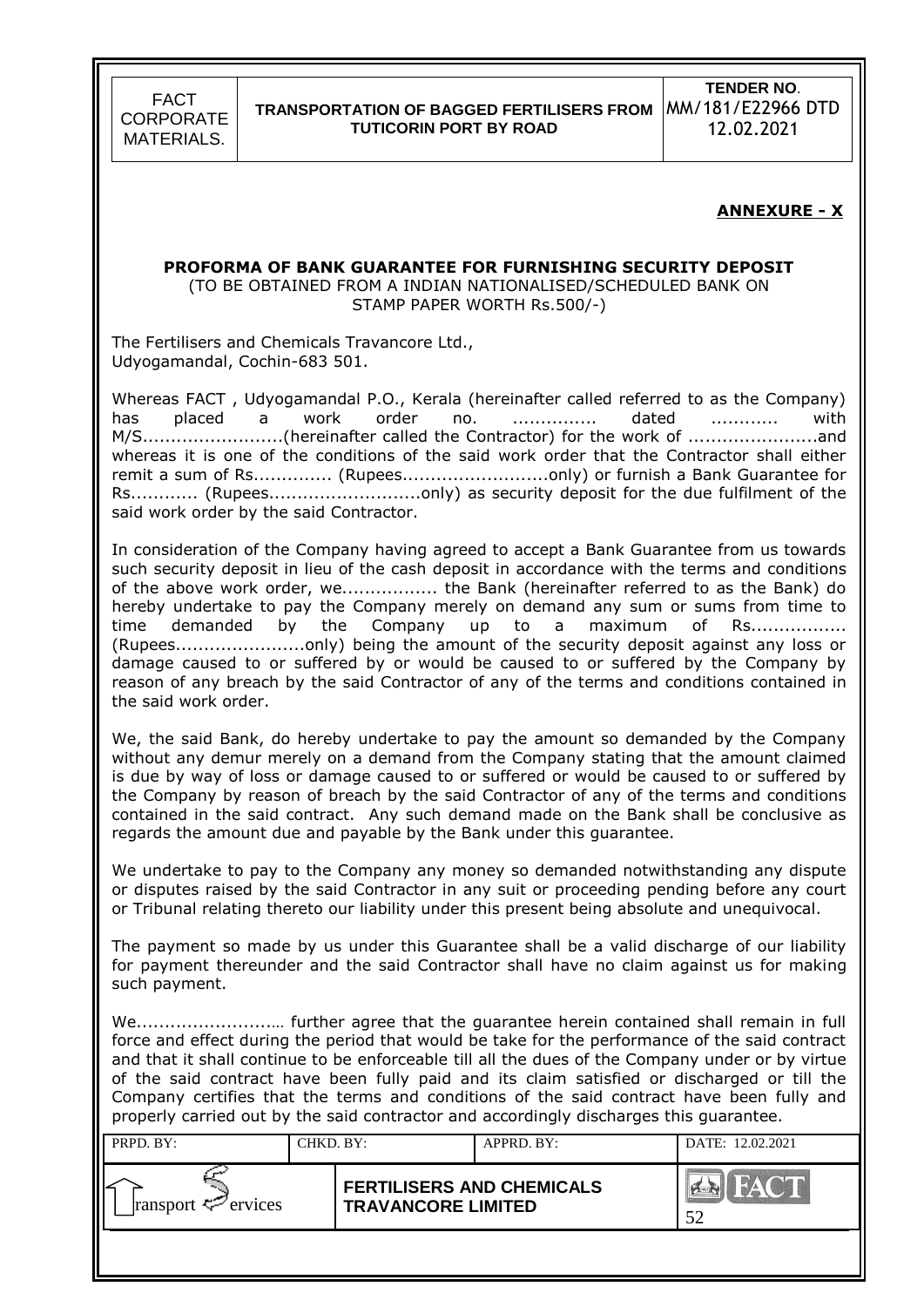## **TRANSPORTATION OF BAGGED FERTILISERS FROM**  MM/181/E22966 DTD **TUTICORIN PORT BY ROAD**

**TENDER NO**. 12.02.2021

We........further agree with the said company that they shall have the fullest liberty without our consent and without affecting in any manner our obligations hereunder to vary any of the terms and conditions of the said contract or to extend time of performance by the said Contractor or to postpone for any time and from time to time any of the powers exercisable by it against the said Contractor and either to enforce or forebear from enforcing any of the terms and conditions governing the said contract or securities available to the Company and the said Bank shall not be released from its liability under these presents by any exercise by the Company of the liberty with reference to the matters aforesaid or by reason of time being given to the said Contractor or any other forbearance, act or omission on the part of the Company or any indulgence by the Company to the said Contractor or any other matter of thing whatsoever which under the law relating to sureties, but for this provision, have the effect of so relieving us.

This guarantee shall not be affected by any change in the constitution of the Bank or the Company or the said Contractor nor shall this guarantee be affected by any change in the constitution of the Company or the said Contractor by absorption with any other body or corporation and this guarantee shall be available to or enforceable by such body or corporation.

Our guarantee shall remain in force until................. Unless a claim or demand is made within six months after the expiry of the above date, all the Company's rights under the guarantee shall be deemed as waived/forfeited and we shall be relieved and discharged from all liabilities there under. Notwithstanding anything contained hereinbefore, our liability under this guarantee shall be limited to an amount not exceeding Rs.................... (Rupees.............................. only).

Any notice by way of request, demand or otherwise hereunder may be sent by post to the Bank addressed as aforesaid and if sent by post, it shall be deemed to have been given at the time when it would be delivered in due course of post and in proving such notice when given by post, it shall be sufficient to prove that the envelope containing the notice was posted and certificate signed by an officer of the Company that the envelope was so posted shall be conclusive.

Disputes/differences, if any, relating to or arising out of this Bank Guarantee, shall be settled by courts having jurisdiction over Udyogamandal, in Kerala State, where the registered office of the company is situated and no other court shall have jurisdiction in the matter.

We........................................ Bank lastly undertakes not to revoke this guarantee during its currency except with the previous consent of the Company in writing.

Dated this.................... day of ................................ Two thousand and twenty one.

For (Name of Bank) : Authorised Official : Name **Designation** 

Place:

Full address of the Branch issuing this guarantee:

| PRPD. BY:               | CHKD. BY: |                                                               | APPRD. BY: | DATE: 12.02.2021 |
|-------------------------|-----------|---------------------------------------------------------------|------------|------------------|
| ransport $\leq$ ervices |           | <b>FERTILISERS AND CHEMICALS</b><br><b>TRAVANCORE LIMITED</b> |            | HAY T<br>53      |
|                         |           |                                                               |            |                  |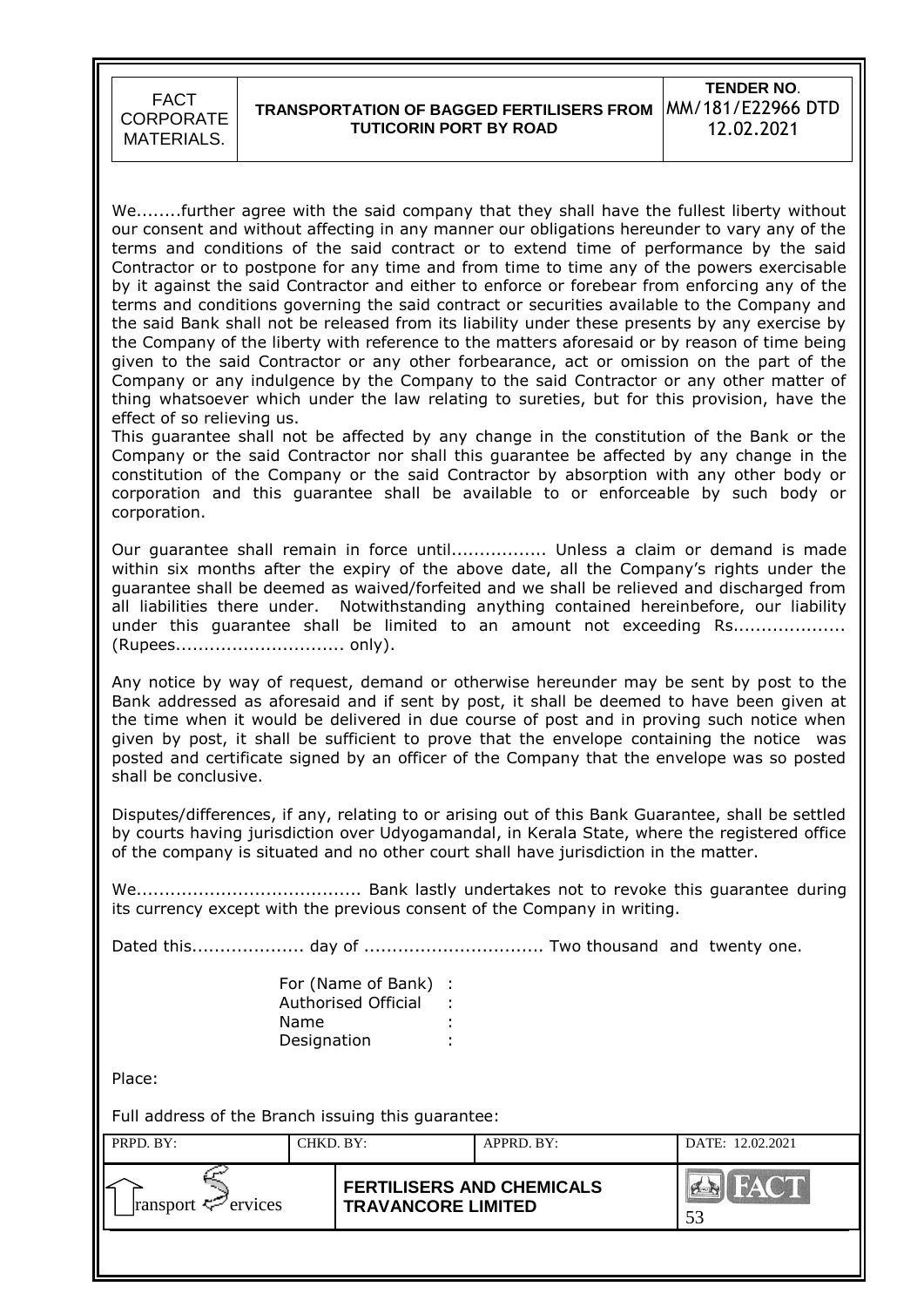#### **ANNEXURE-XI**

#### **AGREEMENT**

#### **(Proforma of Agreement to be executed in Rs 200/- Non Judicial stamp paper)**

ARTICLES OF AGREEMENT made this day the …. Between THE FERTILISERS AND CHEMICALS TRAVANCORE LIMITED, a Company registered under the Travancore Companies ACT IV of 1114(Malayalam Era) and having its registered office at Eloor, Udyogamandal P O Ernakulam District, Kerala State(hereinafter called the FACT) on the one part and M/s…. (hereinafter called the Contractor) which expression shall where the context so admits or applies be deemed to include their heirs, executors, administrators, successors interest and legal representatives as well) on the other part.

WHEREAS the Contractor has agreed with M/s FACT for the due performance of work as set forth in the Work Order No. dt… and accompaniments upon the terms and conditions therein mentioned as accepted vide their endorsements in the aforesaid work order.

NOW THESE PRESENT WITNESS THAT in consideration of the payments to be made by M/s FACT mentioned in the aforesaid Work Order no….. dt……. and accompaniments thereunto the Contractor shall duly perform the said works, fulfill and keep all conditions in the work order which will be deemed and taken to be part of this contracts as if the same had been fully set-out herein and FACT hereby agree that if the Contractor shall duly perform the said works in the manner aforesaid and observe and keep the said terms and conditions, FACT will pay to the Contractor at the time and in the manner set forth in the aforesaid work order and in the Annexure thereunto as accepted by Contractor vide his endorsement in the aforesaid work order, the amount or amounts calculated at the rate mentioned and as per terms stipulated therein as payment for the work. This agreement shall be in force up to …….

THE SAID CONDITIONS shall be read and construed as forming part of this Agreement and the parties thereto will respectively abide by and submit themselves to the conditions and stipulations and perform the agreement on their parts respectively.

UPON THE TERMS AND CONDITIONS of this Agreements being fulfilled and performed to the satisfaction of Officer of the Company empowered by the Company in this behalf, the Security Deposit remitted by the Contractor or such position thereof as he may be entitled to under the said condition shall be returned to the contractor.

IN WITNESS thereof the Contractor, M/s…. and The Sr. Manager (Materials) T &S of M/s The Fertilisers and Chemicals Travancore Ltd, For and on behalf of the Company have hereunto set their hands this day and year first above written.

For

|  |  | In the presence of witnesses: |
|--|--|-------------------------------|
|  |  |                               |

| . . |  |
|-----|--|

2.

In the presence of witnesses: for and on behalf of the Company.

1.

| PRPD. BY:               | CHKD. BY: |                                                               | APPRD. BY: | DATE: 12.02.2021 |
|-------------------------|-----------|---------------------------------------------------------------|------------|------------------|
| ransport $\leq$ ervices |           | <b>FERTILISERS AND CHEMICALS</b><br><b>TRAVANCORE LIMITED</b> |            | 54               |
|                         |           |                                                               |            |                  |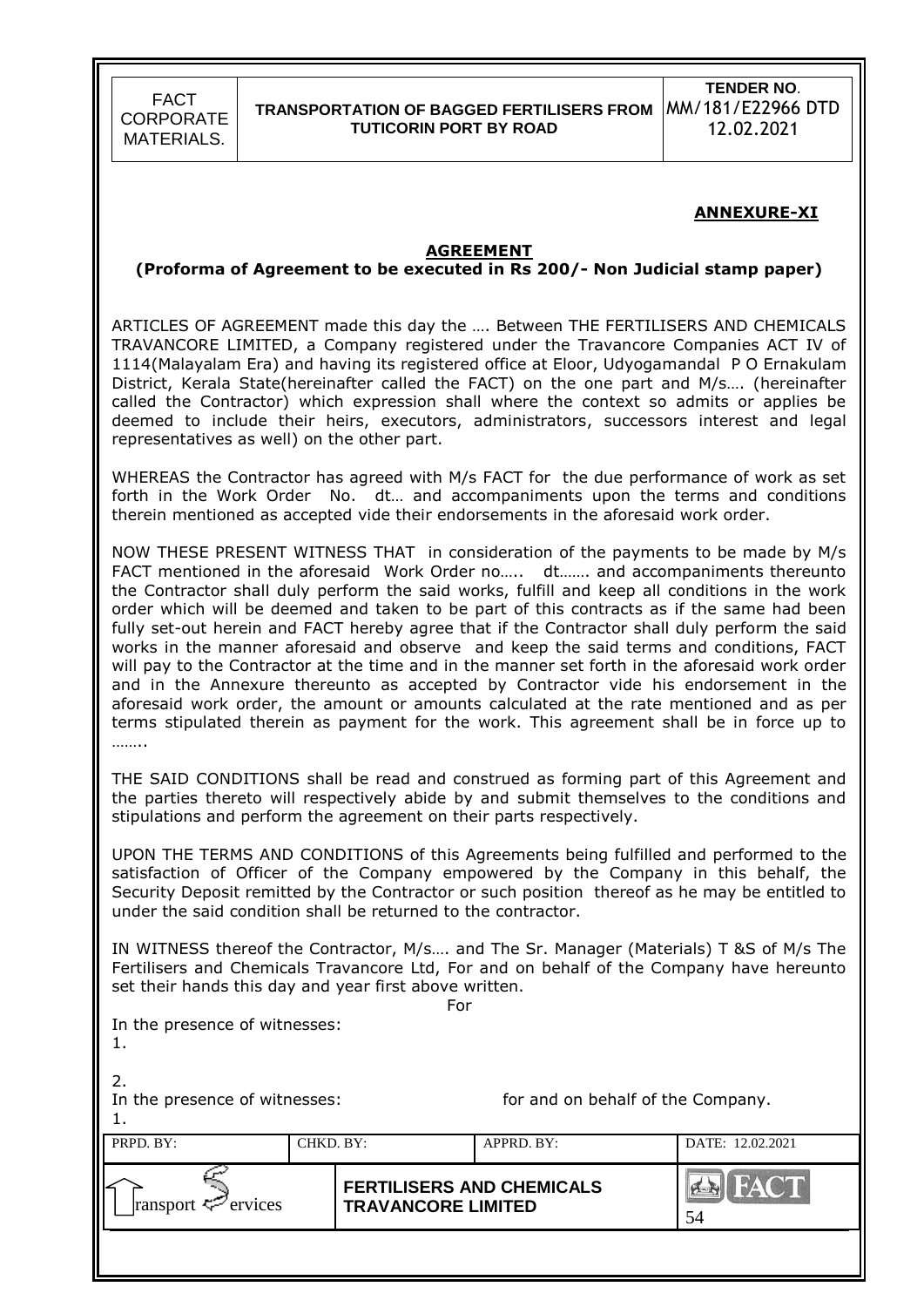2.

### **ANNEXURE -XII**

### **INTEGRITY PACT (To be executed on Rs.500/- Non-judicial Stamp Paper)**

#### **INTEGRITY PACT**

#### **Between**

The Fertilisers and Chemicals Travancore Limited (FACT), a company formed and registered under the Travancore Companies Act IX to 1114 (Companies Act, 2013) and having its registered office at Eloor, Udyogamandal-683501, Kochi, Ernakulam District, Kerala, hereinafter referred to as "The Principal".

#### *And*

.................................. hereinafter referred to as "The Bidder/ Contractor".

#### **Preamble**

The Principal intends to award, under laid down organization procedures, contract/s for .......................... The Principal values full compliance with all relevant laws and regulations, and the principles of economic use of resources, and of fairness / transparency in its relations with its Bidder(s) and or/Contractor(s).

In order to achieve these goals, the Principal will appoint an Internal External Monitor (EIM), who will monitor the tender process and execution of the contact for compliance with the principle mentioned above.

#### **Section 1 - Commitments of the Principal**

(1) The Principal commits itself to take all measures necessary to prevent corruption and to observe the following principles:

a) No employee of the Principal, personally or through family members, will in connection with the tender, or the execution of the contract, demand, take a promise for or accept, for self or third person, any material or immaterial benefit which the person is not legally entitled to.

b) The Principal will, during the tender process, treat all Bidder(s) with equity and reason. The Principal will in particular, before and during the tender process, provide to all Bidder(s) the same information and will not provide to any Bidder(s) confidential / additional information through which the Bidder(s) could obtain an advantage in relation to the tender process or the contract execution.

c) The Principal will exclude from the process all known prejudiced/interested persons.

| PRPD. BY:               | CHKD. BY: |                                                               | APPRD. BY: | DATE: 12.02.2021 |
|-------------------------|-----------|---------------------------------------------------------------|------------|------------------|
| ransport $\leq$ ervices |           | <b>FERTILISERS AND CHEMICALS</b><br><b>TRAVANCORE LIMITED</b> |            | HAC'D<br>55      |
|                         |           |                                                               |            |                  |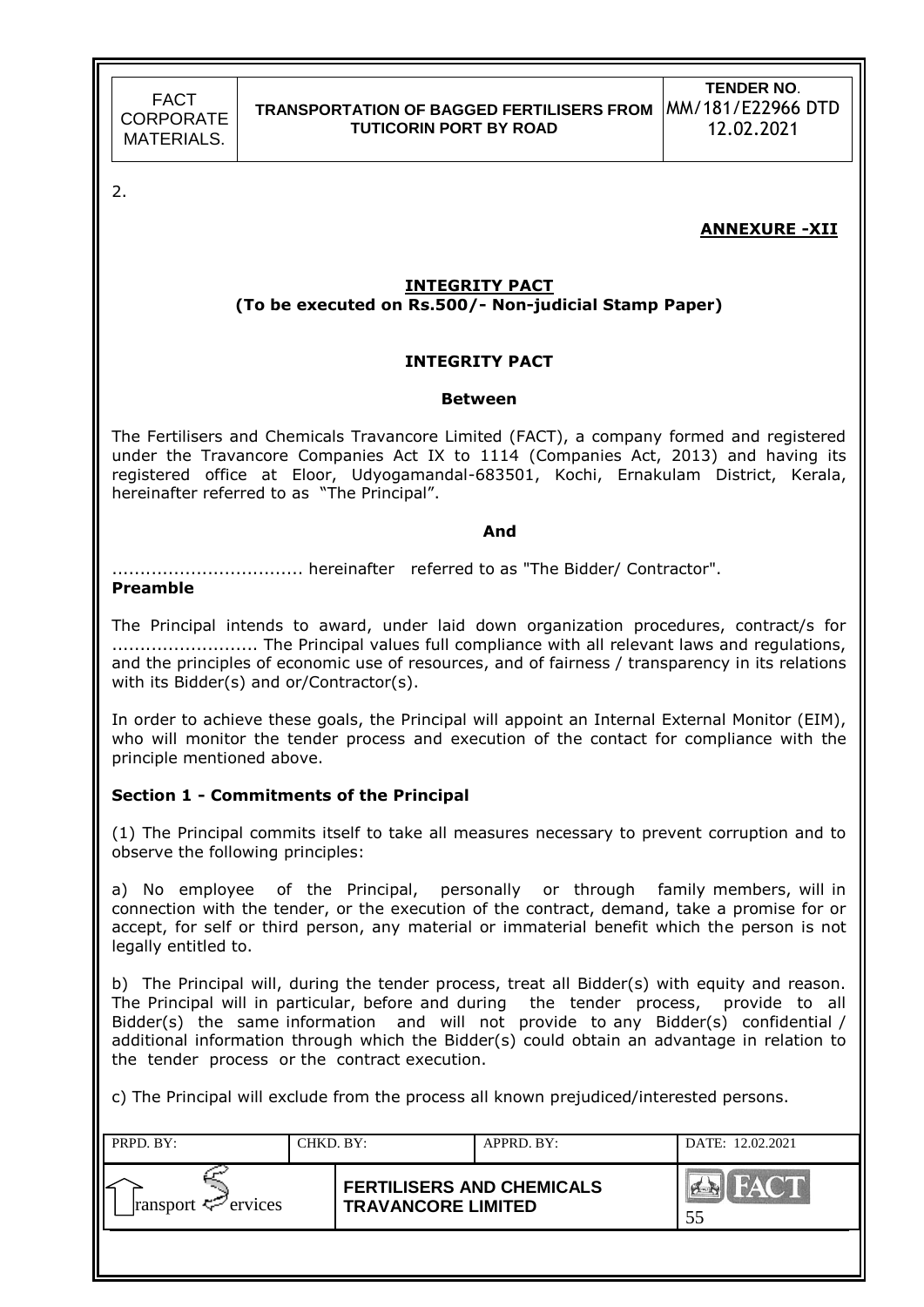(2) If the Principal obtains information on the conduct of any of its employees which is a criminal offence under the India Penal Code / Prevention of Corruption Act, or if there be a substantive suspicion in this regard, the Principal will inform the Vigilance Officer and in addition can initiate disciplinary actions.

### **Section 2 - Commitments of the Bidder(s) / Contractor(s)**

 $(1)$ The Bidder(s) / Contractor(s) commits themselves to take all measures necessary to prevent corruption. He commits himself to observe the following principles during his participation in the tender process and during the contract execution.

a) The Bidder(s) / Contractor(s) will not, directly or through any other person or firm, offer, promise or give to any of the Principal's employees involved in the tender process or the execution of the contract or to any third person, any material or immaterial benefit which he/she is not legally entitled to, in order to obtain in exchange, any advantage of any kind whatsoever during the tender process or during the execution of the contract.

b) The Bidder(s) / Contractor(s) will not enter with other Bidders into any undisclosed agreement or understanding, whether formal or informal. This applies in particular to prices, specifications, certifications, subsidiary contracts, submission or non-submission of bids or any other actions to restrict competitiveness or to introduce cartelisation in the bidding process.

c) The Bidder(s) / Contractor(s) will not commit any offence under the relevant IPC/PC Act; further the Bidder(s)/Contractor(s) will not use improperly, for purposes of competition or personal gain, or pass on to others, any information or document provided by the Principal as part of the business relationship, regarding plans, technical proposals and business details, including information contained or transmitted electronically.

d) The Bidder(s) / Contractor(s) of foreign origin shall disclose the name and address of the Agents / Representatives in India, if any. Similarly, The Bidder(s) / Contractor(s) of Indian Nationality shall furnish the name and address of the foreign principals, if any. All the payments made to the India agent/representative have to be in Indian rupees only.

e) The Bidder(s) / Contractor(s) will, when presenting his bid, disclose any and all payments he has made, is committed to, or intends to make to agents, brokers or any other intermediaries in connection with the award of the contract.

(2) The Bidder(s) / Contractor(s) will not instigate third persons to commit offences outlined above or be an accessory to such offences.

### **Section 3 - Disqualification from tender process and exclusion from future contracts**

If the Bidder(s)/Contractor(s), before award or during the execution of has committed a transgression through a violation of Section 2 above or in any other form such as to put his reliability or credibility in question, the Principal is entitled to disqualify the Bidder(s)/ Contractor(s) from the tender process or to terminate the contract, if already

| PRPD. BY:               | CHKD. BY: |                                                               | $APPRD$ . BY: | DATE: 12.02.2021   |
|-------------------------|-----------|---------------------------------------------------------------|---------------|--------------------|
| ransport $\leq$ ervices |           | <b>FERTILISERS AND CHEMICALS</b><br><b>TRAVANCORE LIMITED</b> |               | $M^{\prime}$<br>56 |
|                         |           |                                                               |               |                    |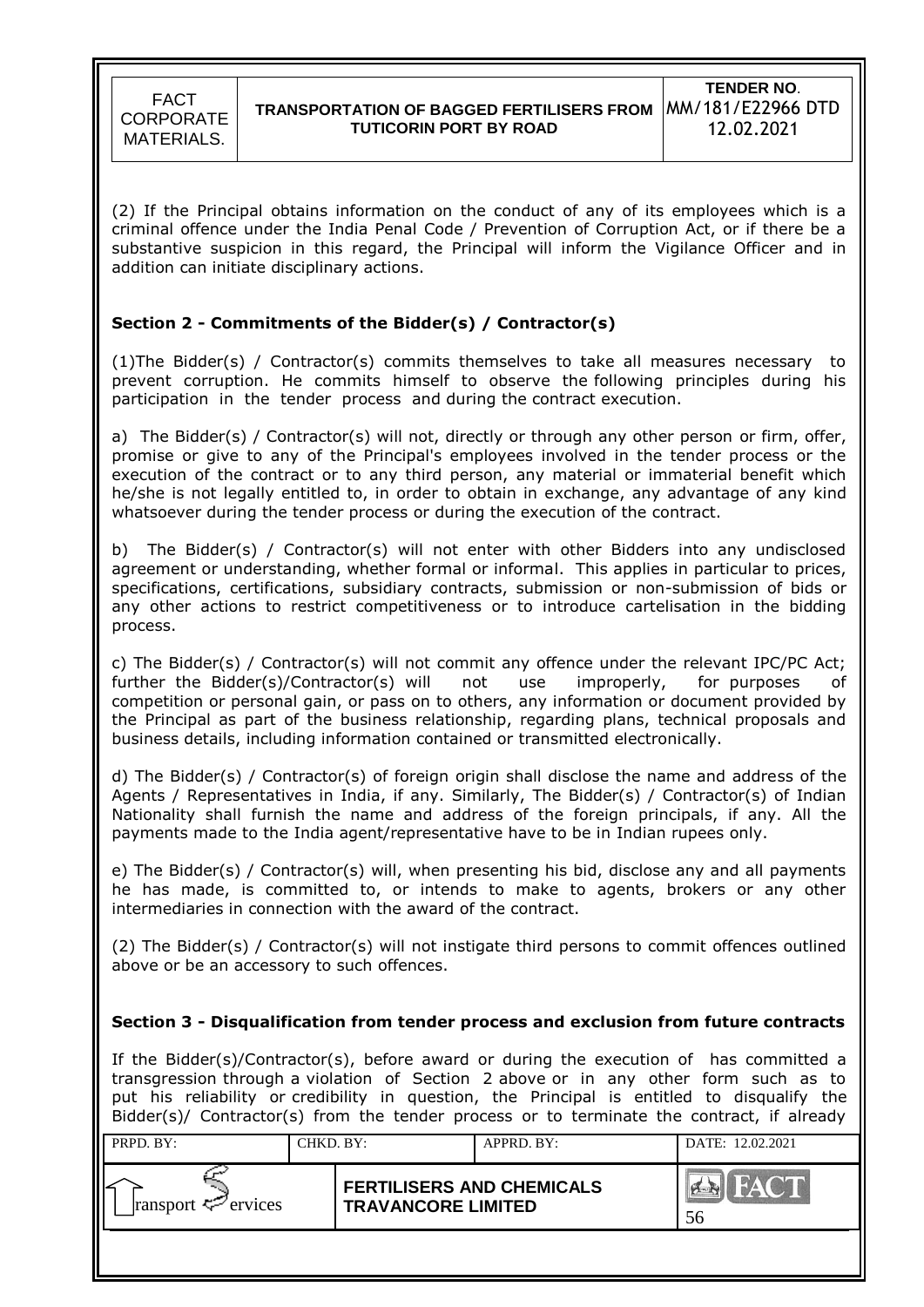signed, for such reason.

### **Section 4 - Compensation for Damages**

(1) If the Principal has disqualified the Bidder(s) from the tender process prior to the award according to Section 3, the Principal is entitled to demand and recover the damages equivalent to Earnest Money Deposit/Bid Security.

(2) If the Principal has terminated the contract according to Section 3, or if the Principal is entitled to terminate the contract according to Section 3, the Principal shall be entitled to demand and recover from the Contractor liquidated damages of the contract value or the amount equivalent to Performance Bank Guarantee.

### **Section 5 - Previous Transgression**

(1) The Bidder declares that no previous transgression occurred in the last 3 years with any other Company in India conforming to the anti-corruption approach including Public Sector Enterprise in India that could justify his exclusion from the tender process.

(2) If the Bidder makes incorrect statement on this subject, he can be disqualified from the tender process and appropriate action can be taken including termination of contract, if already awarded, for such reason.

### **Section 6 - Equal treatment of all Bidders / Contractors / Subcontractors**

(1)The Bidder(s)/Contractor(s) undertakes(s) to demand from all subcontractors a commitment in conformity with this Integrity Pact, and to submit it to the Principal before contract signing.

(2) The Principal will enter into agreements with identical conditions as this one with all Bidders, Contractors/Suppliers and Subcontractors.

(3) The Principal will disqualify from the tender process all Bidders who do not sign this Pact or violate its provisions.

**Section 7 – Criminal charges against violating Bidder(s) / Contractor(s) /Subcontractor(s)**

If the Principal obtains knowledge of conduct of a Bidder, Contractor or Subcontractor, or of an employee or a representative or an associate of a Bidder, Contractor, or Subcontractor which constitutes corruption, or if the Principal has substantive suspicion in this regard, the Principal will inform the same to the Chief Vigilance Officer.

#### **Section 8 - Independent External Monitor/Monitors**

(1)The Principal appoints competent and credible Independent External Monitor for this Pact. The task of the Monitor is to review independently and objectively, whether and to what extent the parties comply with the obligations under this agreement.

(2) The Monitor is not subject to instructions by the representatives of the parties and performs his functions neutrally and independently. It will be obligatory for him to treat the obligations and document of the Bidder(s)/Contractor(s) as confidential. He reports to the Chairperson and managing Director, FACT.

| PRPD. BY:               | CHKD. BY: |                                                               | $APPRD$ . $BY$ : | DATE: 12.02.2021 |
|-------------------------|-----------|---------------------------------------------------------------|------------------|------------------|
| ransport $\leq$ ervices |           | <b>FERTILISERS AND CHEMICALS</b><br><b>TRAVANCORE LIMITED</b> |                  |                  |
|                         |           |                                                               |                  |                  |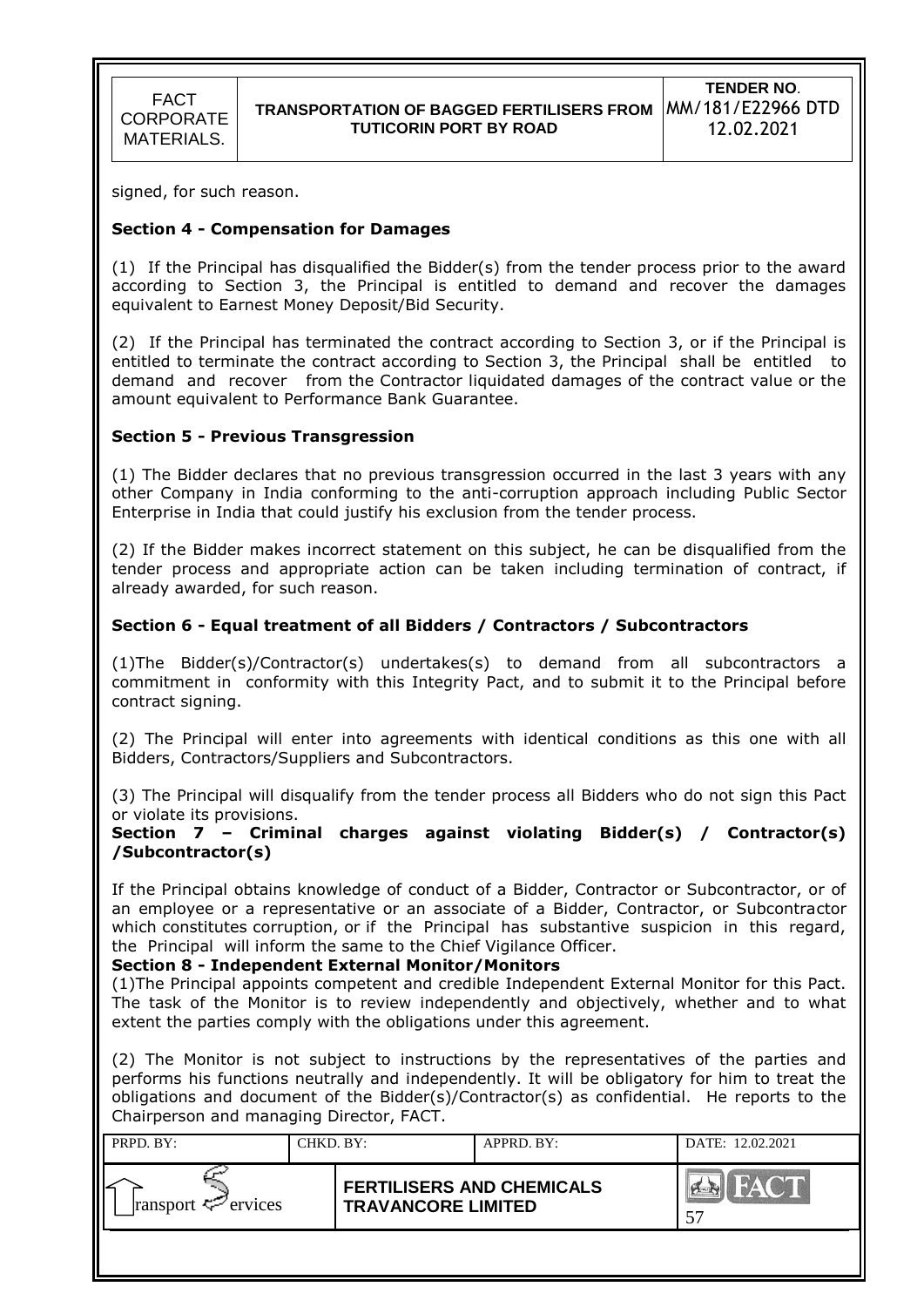

(3) The Bidder(s)/Contractor(s) accepts that the Monitor has the right to access without restriction to all Project documentation of the Principal including that provided by the Contractor. The Contractor will also grant the Monitor, upon his request and demonstration of a valid interest, unrestricted and unconditional access to this project documentation. The same is applicable to Subcontractors. The Monitor is under contractual obligation to treat the information and documents of the Bidder(s)/Contractor(s)/ Subcontractor(s) with confidentially.

(4) The Principal will provide to the Monitor sufficient information about all meetings among the parties related to the Project provided such meetings could have an impact on the contractual relations between the Principal and the Contractor. The parties offer to the Monitor the option to participate in such meetings.

(5) As soon as the Monitor notices, or believes to notice, a violation of this agreement, he will so inform the Management of the Principal and request the Management to discontinue or to take corrective action, or to take other relevant action. The Monitor can in this regard submit non-binding recommendation. Beyond this, the Monitor has no right to demand from the parties that they act in a specific manner, refrain from action or tolerate action.

(6) The Monitor will submit a written report to the Chairman and Managing Director, FACT within 8 to 10 weeks from the date of reference or intimation to him by the Principal and, should the occasion arise, submit proposals for correcting problematic situations.

(7) Monitor shall be entitled to compensation on the same terms as being extended to / provided to Independent Director on FACT Board.

(8) If the Monitor has reported to the Chairman and Managing Director, FACT, a substantiated suspicion of an offence under relevant IPC/PC Act, and the Chairman and Managing Director, FACT has not, within reasonable time, taken visible action to proceed against such offence or reported it to the Chief Vigilance Officer, the Monitor may also transmit this information directly to the Central Vigilance Commissioner.

(9) The word 'Monitor' would include both singular and plural.

#### **Section 9 - Pact Duration**

This Pact begins when both parties have legally signed it. It expires for the Contractor 12 months after the last payment under the contract, and for all other Bidders 6 months after the contract has been awarded.

If any claim is made / lodged during this time, the same shall be binding and continue to be valid despite the lapse of this pact as specified above, unless it is discharged / determined by the Chairman and Managing Director, FACT

### **Section 10** - **Other provisions**

**(1)**This agreement is subject to Indian Law. Place of performance and jurisdiction is the Registered Office of the Principal, i.e. Udyogamandal, Kerala.

| PRPD. BY:               | CHKD. BY: |                                                               | APPRD. BY: | DATE: 12.02.2021  |
|-------------------------|-----------|---------------------------------------------------------------|------------|-------------------|
| ransport $\leq$ ervices |           | <b>FERTILISERS AND CHEMICALS</b><br><b>TRAVANCORE LIMITED</b> |            | <b>HACT</b><br>58 |
|                         |           |                                                               |            |                   |